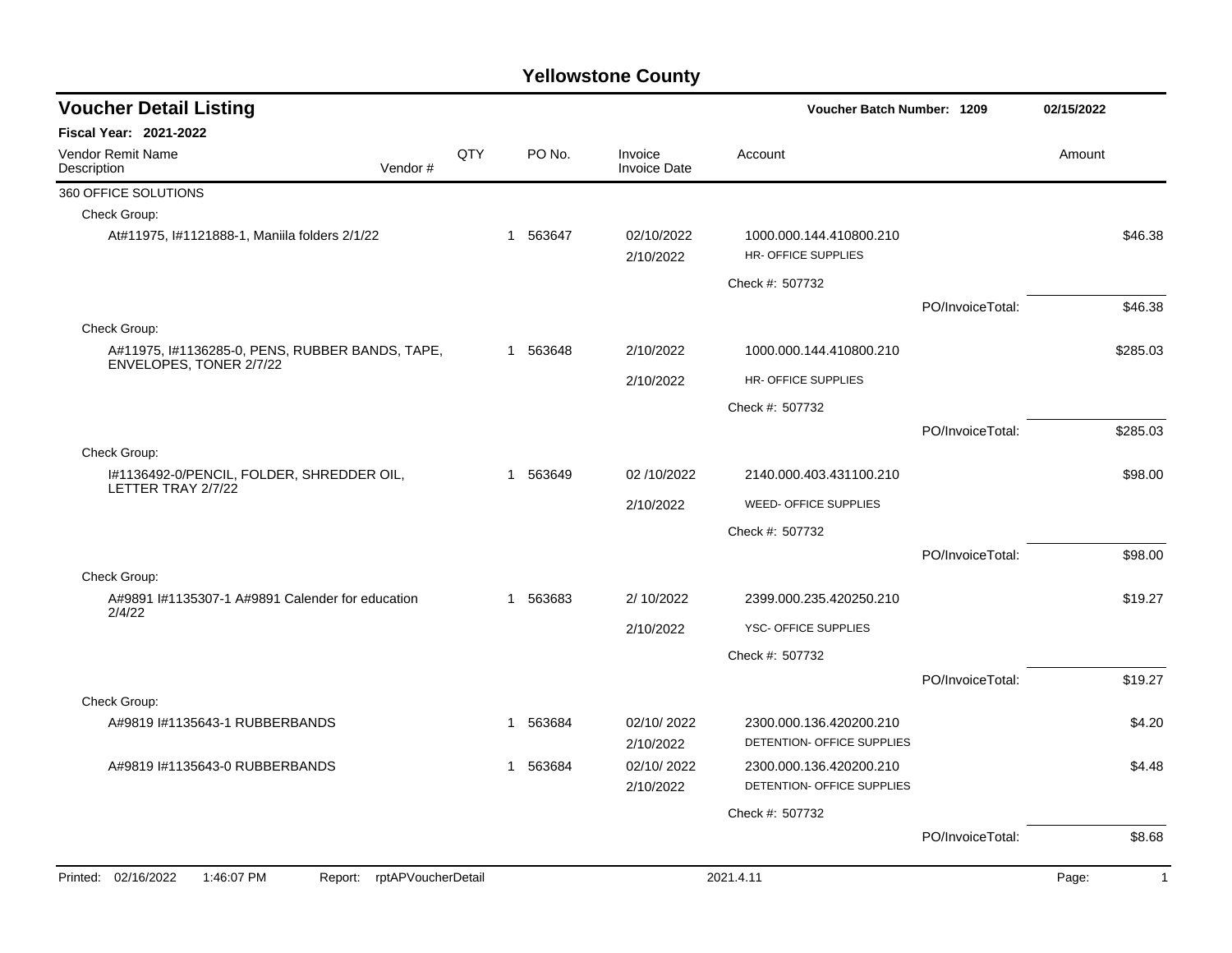| <b>Voucher Detail Listing</b>                                                               |            |        |                                       | Voucher Batch Number: 1209                                            |                  | 02/15/2022              |
|---------------------------------------------------------------------------------------------|------------|--------|---------------------------------------|-----------------------------------------------------------------------|------------------|-------------------------|
| <b>Fiscal Year: 2021-2022</b>                                                               |            |        |                                       |                                                                       |                  |                         |
| <b>Vendor Remit Name</b><br>Description<br>Vendor#                                          | <b>QTY</b> | PO No. | Invoice<br><b>Invoice Date</b>        | Account                                                               |                  | Amount                  |
| Check Group:                                                                                |            |        |                                       |                                                                       |                  |                         |
| I#1119755-0 - Desk Calendar                                                                 | 1          | 563685 | 02/10 /2022<br>2/10/2022              | 1000.000.121.410340.210<br>JP- OFFICE SUPPLIES                        |                  | \$18.66                 |
| I#1120472-0 - Chair, Installation                                                           | 1          | 563685 | 02/10 /2022<br>2/10/2022              | 1000.000.121.410340.210<br>JP- OFFICE SUPPLIES                        |                  | \$230.99                |
| I#1121301-0 - Paper, Moistener, Mask                                                        | 1          | 563685 | 02/10 /2022<br>2/10/2022              | 1000.000.121.410340.210<br>JP- OFFICE SUPPLIES                        |                  | \$127.09                |
| I#1128242-0 - Dispenser, Rubberbands, Pen, Bookend,<br>Stamp, Paper, Pads, Toner, Cartridge | 1          | 563685 | 02/10 /2022                           | 1000.000.121.410340.210                                               |                  | \$2,066.27              |
|                                                                                             |            |        | 2/10/2022                             | JP- OFFICE SUPPLIES                                                   |                  |                         |
| I#1128242-1 - Spoons                                                                        | 1          | 563685 | 02/10/2022<br>2/10/2022               | 1000.000.121.410340.210<br>JP- OFFICE SUPPLIES                        |                  | \$7.50                  |
| I#1128242-2 - Pads, Toner                                                                   | 1          | 563685 | 02/10/2022<br>2/10/2022               | 1000.000.121.410340.210<br><b>JP- OFFICE SUPPLIES</b>                 |                  | \$244.08                |
| I#1128242-3 - Divider                                                                       | 1          | 563685 | 02/10 /2022<br>2/10/2022              | 1000.000.121.410340.210<br>JP- OFFICE SUPPLIES                        |                  | \$145.42                |
| I#1129414-0 - Stool, Installation                                                           | 1          | 563685 | 02/10 /2022<br>2/10/2022              | 1000.000.121.410340.210<br>JP- OFFICE SUPPLIES                        |                  | \$353.11                |
| I#1131221-0 - Stapler, Dispenser, Folder, Hole Punch,<br>Rubberband, Dater                  | 1          | 563685 | 02/10 /2022                           | 1000.000.121.410340.210                                               |                  | \$279.58                |
| #1132461-0 - Duster                                                                         | 1          | 563685 | 2/10/2022<br>02/10 /2022<br>2/10/2022 | JP- OFFICE SUPPLIES<br>1000.000.121.410340.210<br>JP- OFFICE SUPPLIES |                  | \$42.00                 |
| #1132461-1 - Cleaner                                                                        | 1          | 563685 | 02/10 /2022<br>2/10/2022              | 1000.000.121.410340.210<br>JP- OFFICE SUPPLIES                        |                  | \$92.07                 |
| I#113271-0 - Knife                                                                          | 1          | 563685 | 02/10 /2022<br>2/10/2022              | 1000.000.121.410340.210<br><b>JP- OFFICE SUPPLIES</b>                 |                  | \$16.20                 |
| C#1119223-0 - Credit for File                                                               | 1          | 563685 | 02/10/2022<br>2/10/2022               | 1000.000.121.410340.210<br>JP- OFFICE SUPPLIES                        |                  | (\$19.68)               |
|                                                                                             |            |        |                                       | Check #: 507732                                                       |                  |                         |
| Check Group:                                                                                |            |        |                                       |                                                                       | PO/InvoiceTotal: | \$3,603.29              |
| 1:46:07 PM<br>Report: rptAPVoucherDetail<br>Printed: 02/16/2022                             |            |        |                                       | 2021.4.11                                                             |                  | $\overline{2}$<br>Page: |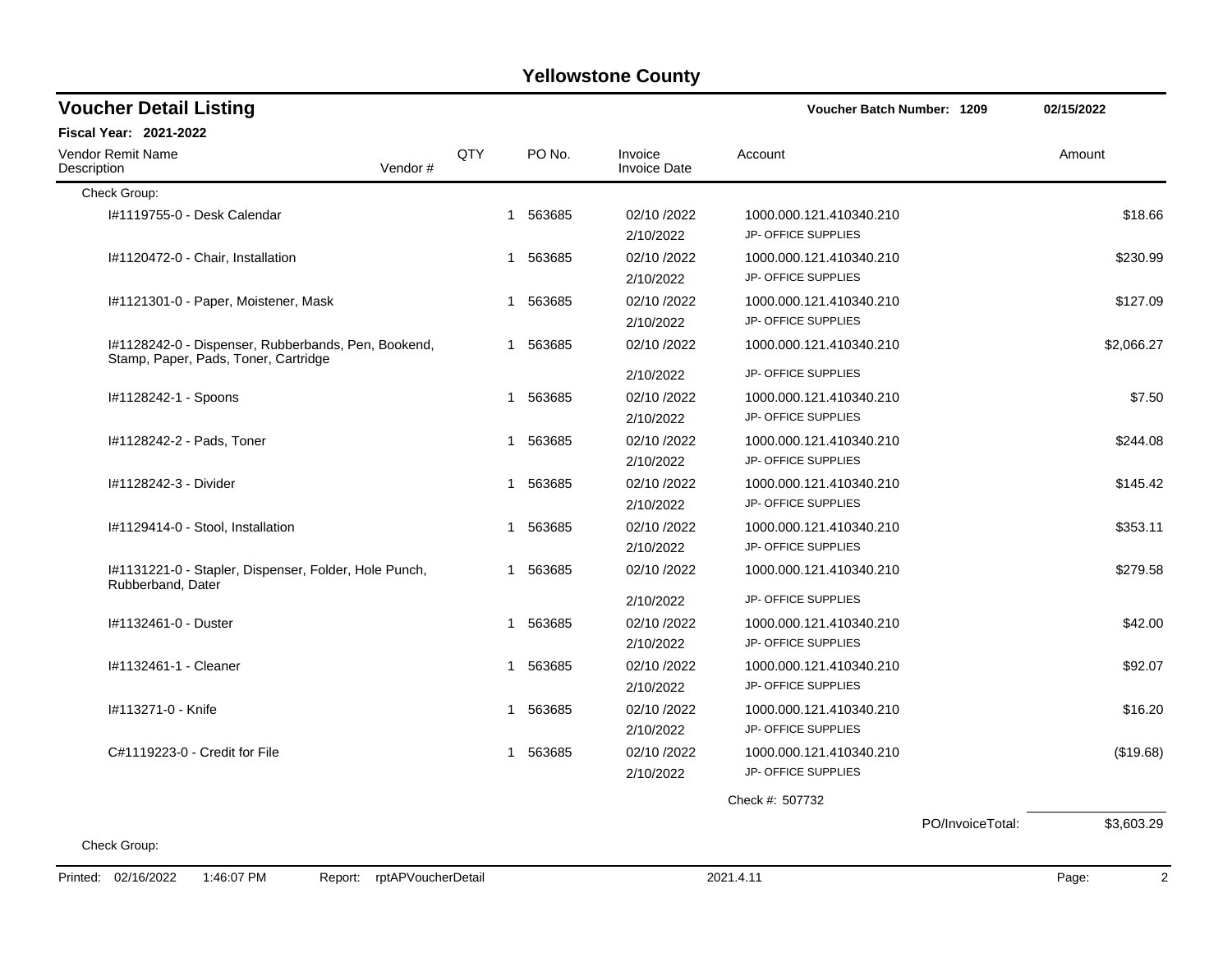| <b>Voucher Detail Listing</b>                                            |                    |     |              |           |                                |                                                                 | Voucher Batch Number: 1209 |            |  |
|--------------------------------------------------------------------------|--------------------|-----|--------------|-----------|--------------------------------|-----------------------------------------------------------------|----------------------------|------------|--|
| <b>Fiscal Year: 2021-2022</b>                                            |                    |     |              |           |                                |                                                                 |                            |            |  |
| <b>Vendor Remit Name</b><br>Description                                  | Vendor#            | QTY |              | PO No.    | Invoice<br><b>Invoice Date</b> | Account                                                         |                            | Amount     |  |
| I#1120044-0 DN Ofc Chair K. Hopewell 2/2/22                              |                    |     |              | 1 563686  | 02 / 10/2022<br>2/10/2022      | 2301.000.122.411100.210<br>ATTORNEY- OFFICE SUPPLIES            |                            | \$495.00   |  |
| I#IN211412 Ricoh Copier Maint 1/25/22-4/24/22                            |                    |     | 1            | 563686    | 02 / 10/2022<br>2/10/2022      | 2301.000.122.411100.362<br>ATTORNEY- MAINT & REPAIRS            |                            | \$159.00   |  |
| I#IN211413 Kyocera Copier Maint 12/25/21-1/24/22                         |                    |     | 1            | 563686    | 02 / 10/2022<br>2/10/2022      | 2301.000.122.411100.362<br>ATTORNEY- MAINT & REPAIRS            |                            | \$69.40    |  |
|                                                                          |                    |     |              |           |                                | Check #: 507732                                                 |                            |            |  |
|                                                                          |                    |     |              |           |                                |                                                                 | PO/InvoiceTotal:           | \$723.40   |  |
| Check Group:<br>A#9891 I#1135307-2 Calendar for Hank                     |                    |     | 1            | 563687    | 2/10/2022                      | 2399.000.235.420250.210                                         |                            | \$15.79    |  |
|                                                                          |                    |     |              |           | 2/10/2022                      | YSC- OFFICE SUPPLIES                                            |                            |            |  |
|                                                                          |                    |     |              |           |                                | Check #: 507732                                                 |                            |            |  |
|                                                                          |                    |     |              |           |                                |                                                                 | PO/InvoiceTotal:           | \$15.79    |  |
| Check Group:                                                             |                    |     |              |           |                                |                                                                 |                            |            |  |
| A#9818 I#1137243-0 - STAPLES, STAPLE REMOVERS,<br><b>LBL TAPE 2/9/22</b> |                    |     |              | 1 563715  | 02/11/2022                     | 1000.000.111.410510.210                                         |                            | \$34.15    |  |
|                                                                          |                    |     |              |           | 2/11/2022                      | FINANCE- OFFICE SUPPLIES                                        |                            |            |  |
|                                                                          |                    |     |              |           |                                | Check #: 507732                                                 |                            |            |  |
|                                                                          |                    |     |              |           |                                |                                                                 | PO/InvoiceTotal:           | \$34.15    |  |
| Check Group:<br>A#11898 I#1136492-1 LETTER FILES 2/9/22                  |                    |     | $\mathbf{1}$ | 563716    | 2/11/2022<br>2/11/2022         | 2140.000.403.431100.220<br>WEED- OPERATING SUPPLIES             |                            | \$82.49    |  |
|                                                                          |                    |     |              |           |                                | Check #: 507732                                                 |                            |            |  |
|                                                                          |                    |     |              |           |                                |                                                                 | PO/InvoiceTotal:           | \$82.49    |  |
|                                                                          |                    |     |              |           |                                |                                                                 | Vendor Total:              | \$4,916.48 |  |
| ACE HARDWARE.                                                            | 002250             |     |              |           |                                |                                                                 |                            |            |  |
| Check Group:                                                             |                    |     |              |           |                                |                                                                 |                            |            |  |
| I#222172/1 KEYS                                                          |                    |     |              | 12 563634 | 02/10/2022<br>2/10/2022        | 5810.000.552.460442.220<br>METRA FACILITIES- OPERATING SUPPLIES |                            | \$31.08    |  |
|                                                                          |                    |     |              |           |                                | Check #: 507733                                                 |                            |            |  |
|                                                                          |                    |     |              |           |                                |                                                                 |                            |            |  |
| Printed: 02/16/2022<br>1:46:07 PM<br>Report:                             | rptAPVoucherDetail |     |              |           |                                | 2021.4.11                                                       |                            | 3<br>Page: |  |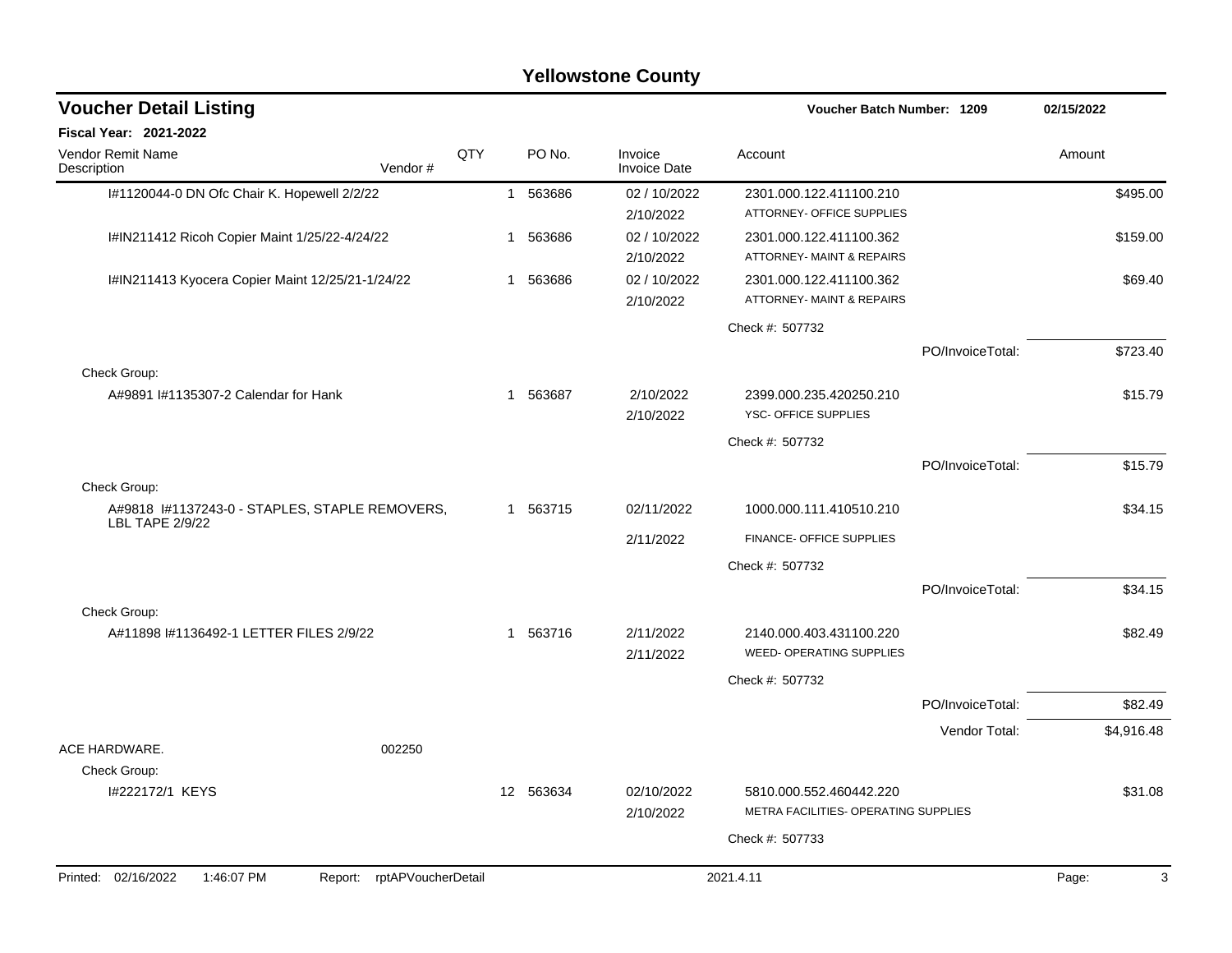| <b>Voucher Detail Listing</b>                                      |     |          |                                | Voucher Batch Number: 1209                              | 02/15/2022              |
|--------------------------------------------------------------------|-----|----------|--------------------------------|---------------------------------------------------------|-------------------------|
| Fiscal Year: 2021-2022                                             |     |          |                                |                                                         |                         |
| Vendor Remit Name<br>Vendor#<br>Description                        | QTY | PO No.   | Invoice<br><b>Invoice Date</b> | Account                                                 | Amount                  |
|                                                                    |     |          |                                | PO/InvoiceTotal:                                        | \$31.08                 |
|                                                                    |     |          |                                | Vendor Total:                                           | \$31.08                 |
| AGGREGATE RESOURCES, INC<br>Check Group:                           |     |          |                                |                                                         |                         |
| #1923 1 1/2" GRAVEL 715.07 @ 5.10 71008                            | 1   | 563723   | 02/11/2022<br>2/11/2022        | 2110.000.401.430200.450<br>ROAD- RAW MATERIALS- GAS TAX | \$3,646.86              |
| I#1923 1 1/2" GRAVEL 1139.26 @ 5.10 71008                          | 1   | 563723   | 02/11/2022<br>2/11/2022        | 2110.000.401.430200.450<br>ROAD- RAW MATERIALS- GAS TAX | \$5,810.23              |
| #1923 1 1/2" GRAVEL 1729.26 @ 5.10 71008                           | 1   | 563723   | 02/11/2022<br>2/11/2022        | 2110.000.401.430200.450<br>ROAD- RAW MATERIALS- GAS TAX | \$8,819.23              |
| #1923 1 1/2" GRAVEL 1370.11 @ 5.10 71008                           |     | 1 563723 | 02/11/2022<br>2/11/2022        | 2110.000.401.430200.450<br>ROAD- RAW MATERIALS- GAS TAX | \$6,987.56              |
|                                                                    |     |          |                                | Check #: 507734                                         |                         |
|                                                                    |     |          |                                | PO/InvoiceTotal:                                        | \$25,263.88             |
|                                                                    |     |          |                                | Vendor Total:                                           | \$25,263.88             |
| ALL LOCK INC<br>Check Group:                                       |     |          |                                |                                                         |                         |
| 1#53190 2/8/22 RE-KEY LOCKS                                        |     | 1 563645 | 02/10/2022                     | 2830.000.414.430800.230                                 | \$125.00                |
|                                                                    |     |          | 2/10/2022                      | JUNK VEHICLE- REPAIR & MAINT SUPPLIES                   |                         |
|                                                                    |     |          |                                | Check #: 507735                                         |                         |
|                                                                    |     |          |                                | PO/InvoiceTotal:                                        | \$125.00                |
|                                                                    |     |          |                                | Vendor Total:                                           | \$125.00                |
| <b>ALLSTREAM</b><br>Check Group:                                   |     |          |                                |                                                         |                         |
| A#330179 I#18083741 Monthlly Charges 02/01/22 -                    |     | 1 563691 | 02/10/2022                     | 2399.000.235.420250.345                                 | \$44.92                 |
| 02/28/22                                                           |     |          | 2/10/2022                      | YSC- TELEPHONE & TECHNOLOGY                             |                         |
|                                                                    |     |          |                                | Check #: 507736                                         |                         |
|                                                                    |     |          |                                | PO/InvoiceTotal:                                        | \$44.92                 |
|                                                                    |     |          |                                | Vendor Total:                                           | \$44.92                 |
| Printed: 02/16/2022<br>1:46:07 PM<br>rptAPVoucherDetail<br>Report: |     |          |                                | 2021.4.11                                               | Page:<br>$\overline{4}$ |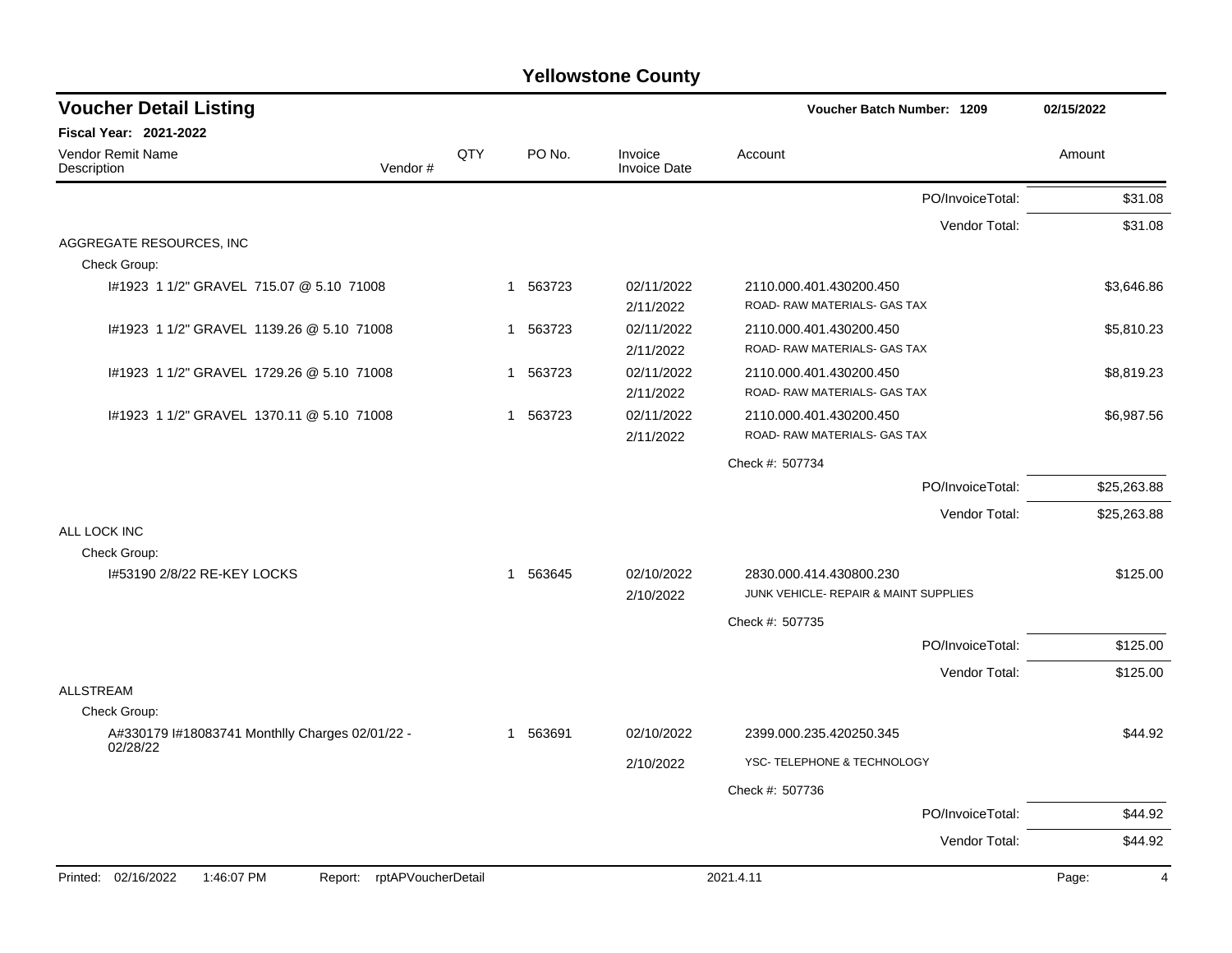| <b>Voucher Detail Listing</b><br>Voucher Batch Number: 1209 |                    | 02/15/2022 |          |                                |                                                            |                  |            |
|-------------------------------------------------------------|--------------------|------------|----------|--------------------------------|------------------------------------------------------------|------------------|------------|
| Fiscal Year: 2021-2022                                      |                    |            |          |                                |                                                            |                  |            |
| Vendor Remit Name<br>Description                            | Vendor#            | QTY        | PO No.   | Invoice<br><b>Invoice Date</b> | Account                                                    |                  | Amount     |
| AMERICAN MEDICAL RESPONSE AMBULANCE                         |                    |            |          |                                |                                                            |                  |            |
| Check Group:                                                |                    |            |          |                                |                                                            |                  |            |
| I#014-38092 AMBU TRANS 1/16/22 (RD)                         |                    |            | 1 563689 | 02/10/2022<br>2/10/2022        | 2300.000.136.420200.356<br>DETENTION- DOCTORS/HOSPITALS    |                  | \$1,003.00 |
|                                                             |                    |            |          |                                | Check #: 507737                                            |                  |            |
|                                                             |                    |            |          |                                |                                                            | PO/InvoiceTotal: | \$1,003.00 |
|                                                             |                    |            |          |                                |                                                            | Vendor Total:    | \$1,003.00 |
| AMERICAN WELDING & GAS INC<br>Check Group:                  |                    |            |          |                                |                                                            |                  |            |
| A#65600 I#08308885 WELDING SUPPLIES 1/31/22                 |                    |            | 1 563714 | 02/11/2022<br>2/11/2022        | 2110.000.401.430200.362<br><b>ROAD-MAINT &amp; REPAIRS</b> |                  | \$76.46    |
|                                                             |                    |            |          |                                | Check #: 507738                                            |                  |            |
|                                                             |                    |            |          |                                |                                                            | PO/InvoiceTotal: | \$76.46    |
|                                                             |                    |            |          |                                |                                                            | Vendor Total:    | \$76.46    |
| ANGEL LIND'S DAIRY INC                                      |                    |            |          |                                |                                                            |                  |            |
| Check Group:                                                |                    |            |          |                                |                                                            |                  |            |
| I#8013584 A#YOUTHS Dairy                                    |                    |            | 1 563682 | 02/10/2022<br>2/10/2022        | 2399.000.235.420250.223<br>YSC-FOOD                        |                  | \$169.97   |
|                                                             |                    |            |          |                                | Check #: 507739                                            |                  |            |
|                                                             |                    |            |          |                                |                                                            | PO/InvoiceTotal: | \$169.97   |
|                                                             |                    |            |          |                                |                                                            | Vendor Total:    | \$169.97   |
| ARCHIE COCHRANE MOTORS                                      | 001410             |            |          |                                |                                                            |                  |            |
| Check Group:<br>I#5406035 POWER STEERING 2/7/22             |                    |            | 1 563700 | 02/11/2022                     | 2110.000.401.430200.361                                    |                  | \$125.71   |
|                                                             |                    |            |          | 2/11/2022                      | ROAD-VEHICLE REPAIRS                                       |                  |            |
|                                                             |                    |            |          |                                | Check #: 507740                                            |                  |            |
|                                                             |                    |            |          |                                |                                                            | PO/InvoiceTotal: | \$125.71   |
|                                                             |                    |            |          |                                |                                                            | Vendor Total:    | \$125.71   |
| ARMSTRONG PEST CONTROL<br>Check Group:                      | 001440             |            |          |                                |                                                            |                  |            |
| Printed: 02/16/2022<br>1:46:07 PM<br>Report:                | rptAPVoucherDetail |            |          |                                | 2021.4.11                                                  |                  | Page:<br>5 |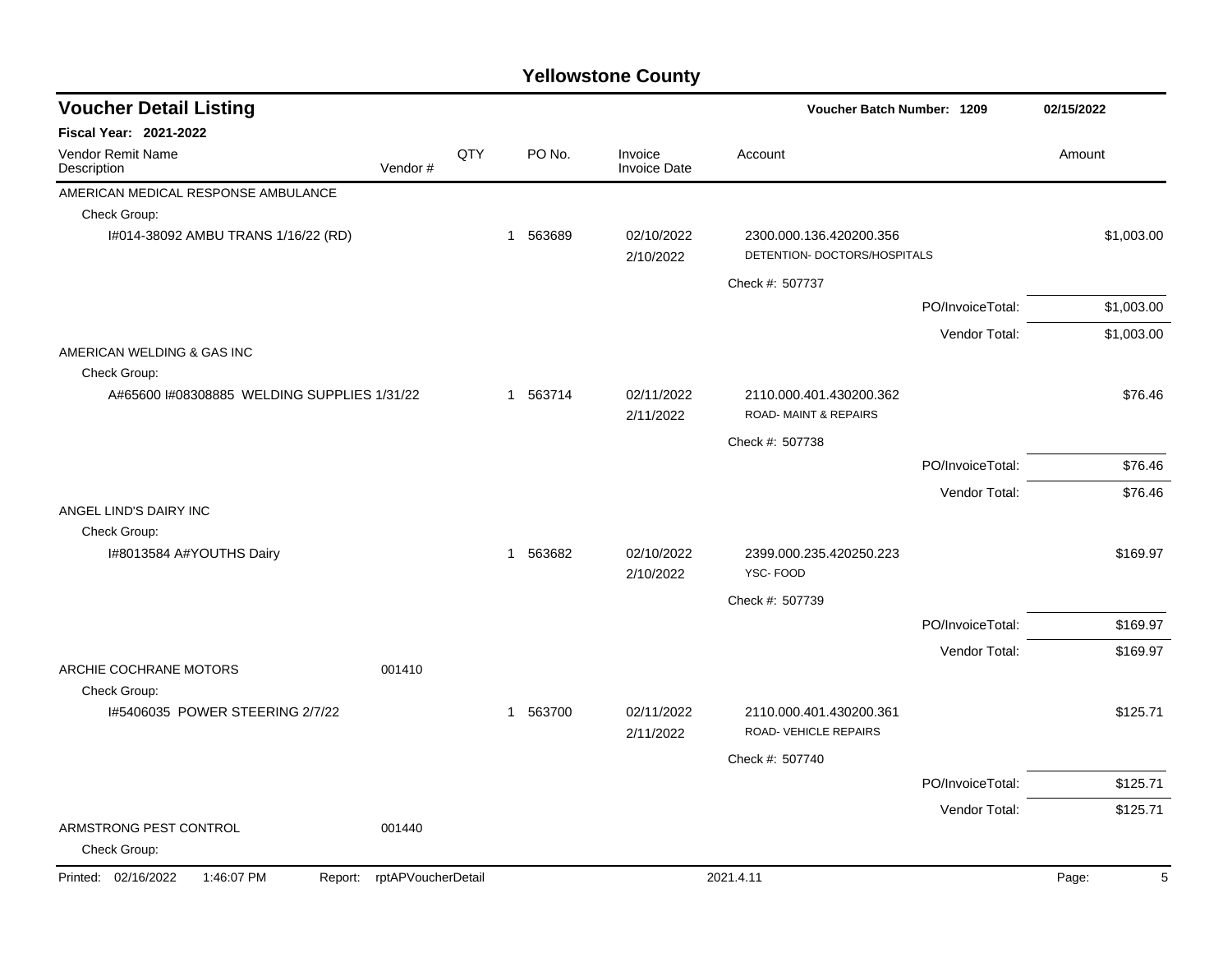| <b>Voucher Detail Listing</b>              |                               |                 |          |                                | Voucher Batch Number: 1209     | 02/15/2022 |
|--------------------------------------------|-------------------------------|-----------------|----------|--------------------------------|--------------------------------|------------|
| <b>Fiscal Year: 2021-2022</b>              |                               |                 |          |                                |                                |            |
| <b>Vendor Remit Name</b><br>Description    | Vendor #                      | QTY             | PO No.   | Invoice<br><b>Invoice Date</b> | Account                        | Amount     |
| A#2478 1#140337 PEST & BIRD CONTROL 2/1/22 |                               |                 | 1 563701 | 02/11/2022                     | 2110.000.401.430200.366        | \$125.00   |
|                                            |                               |                 |          | 2/11/2022                      | ROAD- REPAIR & MAINT BUILDINGS |            |
|                                            |                               |                 |          |                                | Check #: 507741                |            |
|                                            |                               |                 |          |                                | PO/InvoiceTotal:               | \$125.00   |
|                                            |                               |                 |          |                                | Vendor Total:                  | \$125.00   |
| <b>BARGREEN ELLINGSON INC</b>              | 046659                        |                 |          |                                |                                |            |
| Check Group:                               |                               |                 |          |                                |                                |            |
| I#010244083 DETERGENT                      |                               |                 | 1 563681 | 02/10/2022                     | 2300.000.136.420200.224        | \$63.67    |
|                                            |                               |                 |          | 2/10/2022                      | DETENTION- JANITORIAL SUPPLIES |            |
| I#010244083 MULTI SURF CLEANER             |                               | 1               | 563681   | 02/10/2022                     | 2300.000.136.420200.224        | \$106.46   |
|                                            |                               |                 |          | 2/10/2022                      | DETENTION- JANITORIAL SUPPLIES |            |
| I#010244083 BODY SHAMPOO                   |                               |                 | 2 563681 | 02/10/2022                     | 2300.000.136.420200.220        | \$123.80   |
|                                            |                               |                 |          | 2/10/2022                      | DETENTION- OPERATING SUPPLIES  |            |
| I#010244083 MULTI SURF WIPES               |                               | 3               | 563681   | 02/10/2022                     | 2300.000.136.420200.220        | \$20.85    |
|                                            |                               |                 |          | 2/10/2022                      | DETENTION- OPERATING SUPPLIES  |            |
| 1#010244083 33 GAL CAN LINER               |                               |                 | 2 563681 | 02/10/2022                     | 2300.000.136.420200.220        | \$66.40    |
|                                            |                               |                 |          | 2/10/2022                      | DETENTION- OPERATING SUPPLIES  |            |
| I#010244083 45 GAL CAN LINER               |                               | 1               | 563681   | 02/10/2022                     | 2300.000.136.420200.220        | \$44.19    |
|                                            |                               |                 |          | 2/10/2022                      | DETENTION- OPERATING SUPPLIES  |            |
| I#010244083 WHT COCKTAIL NAPK              |                               | 12 <sup>2</sup> | 563681   | 02/10/2022                     | 2300.000.136.420200.220        | \$216.00   |
|                                            |                               |                 |          | 2/10/2022                      | DETENTION- OPERATING SUPPLIES  |            |
| 1#010244083 TOILET PAPER                   |                               | 27              | 563681   | 02/10/2022                     | 2300.000.136.420200.220        | \$1,238.76 |
|                                            |                               |                 |          | 2/10/2022                      | DETENTION- OPERATING SUPPLIES  |            |
| I#010244083 FEM NAPKINS                    |                               | 9               | 563681   | 02/10/2022                     | 2300.000.136.420200.220        | \$469.71   |
|                                            |                               |                 |          | 2/10/2022                      | DETENTION- OPERATING SUPPLIES  |            |
| I#010244083 TAMPONS                        |                               | 5               | 563681   | 02/10/2022                     | 2300.000.136.420200.220        | \$474.70   |
|                                            |                               |                 |          | 2/10/2022                      | DETENTION- OPERATING SUPPLIES  |            |
| #010244083 BRWN BAGS                       |                               | 3               | 563681   | 02/10/2022                     | 2300.000.136.420200.220        | \$263.85   |
|                                            |                               |                 |          | 2/10/2022                      | DETENTION- OPERATING SUPPLIES  |            |
| I#010244083 1 GAL ZIPLOCK                  |                               | 1               | 563681   | 02/10/2022                     | 2300.000.136.420200.220        | \$42.50    |
|                                            |                               |                 |          | 2/10/2022                      | DETENTION- OPERATING SUPPLIES  |            |
| Printed: 02/16/2022<br>1:46:07 PM          | rptAPVoucherDetail<br>Report: |                 |          |                                | 2021.4.11                      | 6<br>Page: |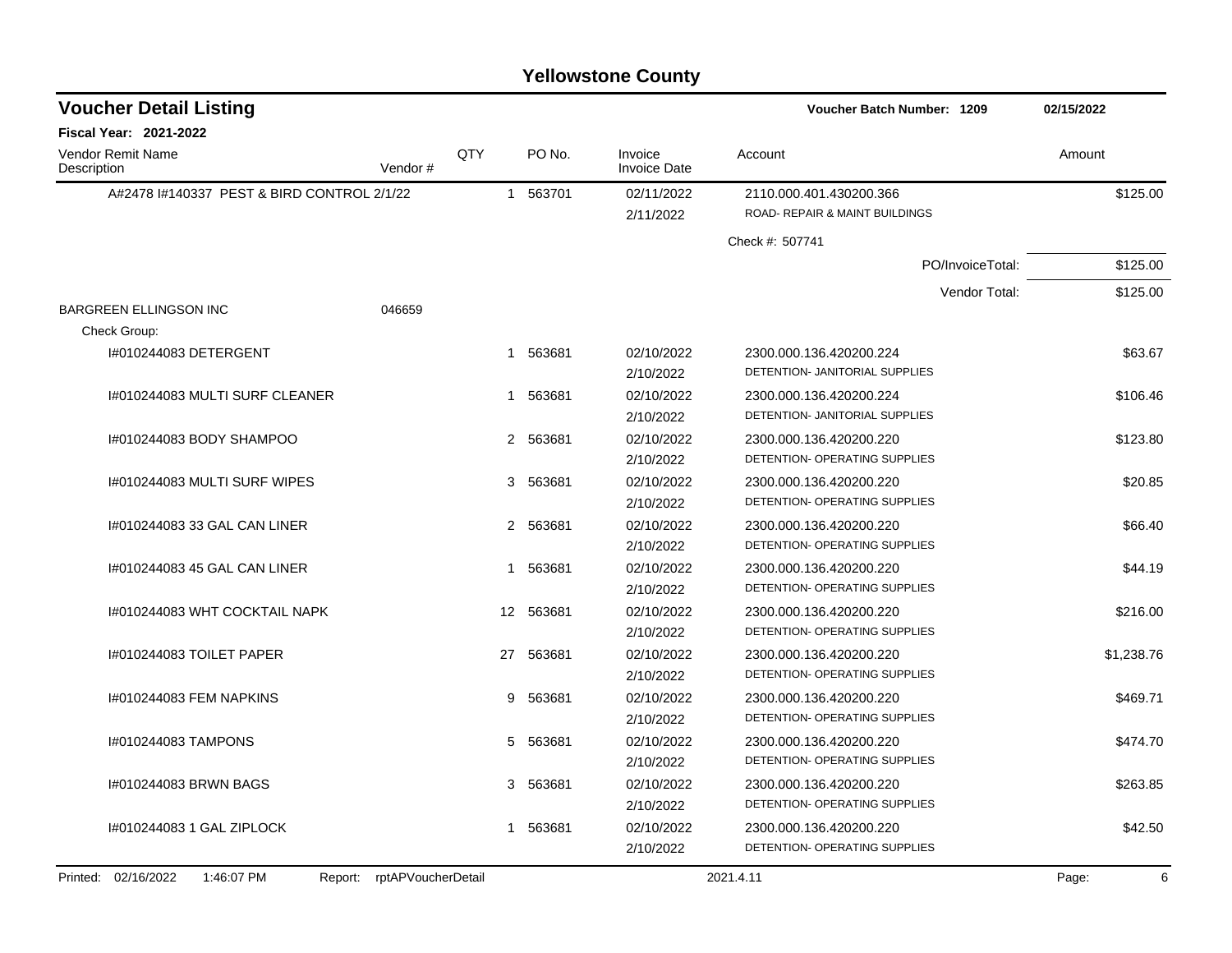| <b>Voucher Detail Listing</b><br>Voucher Batch Number: 1209 |                    | 02/15/2022 |                        |                                |                                                              |                  |                         |
|-------------------------------------------------------------|--------------------|------------|------------------------|--------------------------------|--------------------------------------------------------------|------------------|-------------------------|
| <b>Fiscal Year: 2021-2022</b>                               |                    |            |                        |                                |                                                              |                  |                         |
| Vendor Remit Name<br>Description                            | Vendor#            | QTY        | PO No.                 | Invoice<br><b>Invoice Date</b> | Account                                                      |                  | Amount                  |
| I#010244083 1 GAL ZIPLCOK                                   |                    |            | 1 563681               | 02/10/2022                     | 2300.000.136.420200.220                                      |                  | \$42.50                 |
|                                                             |                    |            |                        | 2/10/2022                      | DETENTION- OPERATING SUPPLIES                                |                  |                         |
| I#010244122 SANITIZER                                       |                    |            | 1 563681               | 02/10/2022                     | 2300.000.136.420200.220                                      |                  | \$65.93                 |
|                                                             |                    |            |                        | 2/10/2022                      | DETENTION- OPERATING SUPPLIES                                |                  |                         |
| 1#010244122 POT AND PAN CLEANER                             |                    |            | 563681<br>$\mathbf{1}$ | 02/10/2022                     | 2300.000.136.420200.220                                      |                  | \$67.76                 |
|                                                             |                    |            |                        | 2/10/2022                      | DETENTION- OPERATING SUPPLIES                                |                  |                         |
| I#010244082 NITRILE GLOVES SZ MD                            |                    | 2          | 563681                 | 02/10/2022                     | 2300.000.136.420200.220                                      |                  | \$324.00                |
|                                                             |                    |            |                        | 2/10/2022                      | DETENTION- OPERATING SUPPLIES                                |                  |                         |
| 1#010244082 NITRILE GLOVES SZ LRG                           |                    |            | 3<br>563681            | 02/10/2022                     | 2300.000.136.420200.220                                      |                  | \$486.00                |
|                                                             |                    |            |                        | 2/10/2022                      | DETENTION- OPERATING SUPPLIES                                |                  |                         |
| 1#010244082 NITRILE GLOVES SZ XL                            |                    | 4          | 563681                 | 02/10/2022                     | 2300.000.136.420200.220                                      |                  | \$648.00                |
|                                                             |                    |            |                        | 2/10/2022                      | DETENTION- OPERATING SUPPLIES                                |                  |                         |
| 1#010245973 BODY SHAMPOO                                    |                    | 4          | 563681                 | 02/10/2022                     | 2300.000.136.420200.220                                      |                  | \$247.60                |
|                                                             |                    |            |                        | 2/10/2022                      | DETENTION- OPERATING SUPPLIES                                |                  |                         |
| 1#010248089 SANIT WIPES                                     |                    | 18         | 563681                 | 02/10/2022                     | 2300.000.136.420200.220                                      |                  | \$35.82                 |
|                                                             |                    |            |                        | 2/10/2022                      | DETENTION- OPERATING SUPPLIES                                |                  |                         |
|                                                             |                    |            |                        |                                | Check #: 507742                                              |                  |                         |
|                                                             |                    |            |                        |                                |                                                              | PO/InvoiceTotal: | \$5,048.50              |
|                                                             |                    |            |                        |                                |                                                              | Vendor Total:    | \$5,048.50              |
| BATTERIES PLUS STORE #253                                   | 042967             |            |                        |                                |                                                              |                  |                         |
| Check Group:                                                |                    |            |                        |                                |                                                              |                  |                         |
| I#P48567049 BATTERY                                         |                    |            | 1 563710               | 02/11/2022                     | 2110.000.401.430200.361                                      |                  | \$127.50                |
|                                                             |                    |            |                        | 2/11/2022                      | ROAD-VEHICLE REPAIRS                                         |                  |                         |
|                                                             |                    |            |                        |                                | Check #: 507743                                              |                  |                         |
|                                                             |                    |            |                        |                                |                                                              | PO/InvoiceTotal: | \$127.50                |
|                                                             |                    |            |                        |                                |                                                              | Vendor Total:    | \$127.50                |
| <b>BIDLAKE AGENCY</b>                                       | 041482             |            |                        |                                |                                                              |                  |                         |
| Check Group:                                                |                    |            |                        |                                |                                                              |                  |                         |
| 1#6052 RENEWAL FIRE DEPT PKG POLICY 2/1/22                  |                    | 1          | 563638                 | 02/10/2022                     | 7218.000.719.420400.398                                      |                  | \$8,151.00              |
|                                                             |                    |            |                        | 2/10/2022                      | BLUE CREEK FIRE SERV AREA- VARIABLE<br><b>CONTRACT SERVI</b> |                  |                         |
| Printed: 02/16/2022<br>1:46:07 PM<br>Report:                | rptAPVoucherDetail |            |                        |                                | 2021.4.11                                                    |                  | $\overline{7}$<br>Page: |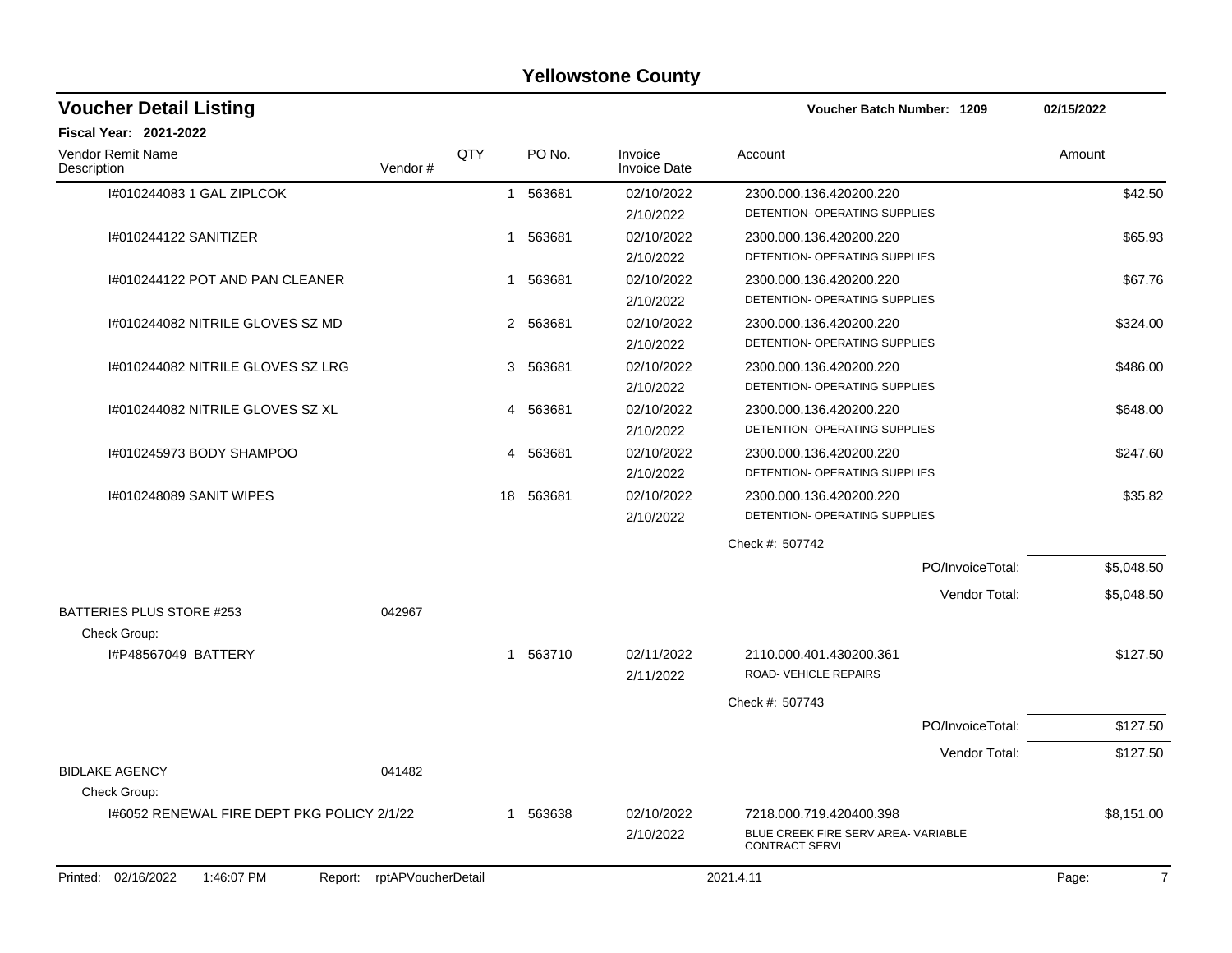|  | <b>Yellowstone County</b> |  |
|--|---------------------------|--|
|--|---------------------------|--|

| <b>Voucher Detail Listing</b>         |                            |     |                       |                                | Voucher Batch Number: 1209                          |                  |            |
|---------------------------------------|----------------------------|-----|-----------------------|--------------------------------|-----------------------------------------------------|------------------|------------|
| Fiscal Year: 2021-2022                |                            |     |                       |                                |                                                     |                  |            |
| Vendor Remit Name<br>Description      | Vendor#                    | QTY | PO No.                | Invoice<br><b>Invoice Date</b> | Account                                             |                  | Amount     |
|                                       |                            |     |                       |                                | Check #: 507744                                     |                  |            |
|                                       |                            |     |                       |                                |                                                     | PO/InvoiceTotal: | \$8,151.00 |
|                                       |                            |     |                       |                                |                                                     | Vendor Total:    | \$8,151.00 |
| <b>BIG SKY LINEN SUPPLY</b>           | 001710                     |     |                       |                                |                                                     |                  |            |
| Check Group:                          |                            |     |                       |                                |                                                     |                  |            |
| A#667 I#0520876 LAUNDRY 1/18/22       |                            |     | 1 563702              | 02/11/2022<br>2/11/2022        | 2110.000.401.430200.220<br>ROAD- OPERATING SUPPLIES |                  | \$134.34   |
| A#667 I#0523628 LAUNDRY 2/8/22        |                            |     | 1 563702              | 02/11/2022                     | 2110.000.401.430200.220                             |                  | \$35.91    |
|                                       |                            |     |                       | 2/11/2022                      | ROAD- OPERATING SUPPLIES                            |                  |            |
|                                       |                            |     |                       |                                | Check #: 507745                                     |                  |            |
|                                       |                            |     |                       |                                |                                                     | PO/InvoiceTotal: | \$170.25   |
| Check Group:                          |                            |     |                       |                                |                                                     |                  |            |
| A#6295 I#0524030/Floor Mats 2/10/22   |                            |     | 1 563703              | 2/11/2022                      | 2140.000.403.431100.366                             |                  | \$35.12    |
|                                       |                            |     |                       | 2/11/2022                      | WEED- REPAIR & MAINT BUILDINGS                      |                  |            |
|                                       |                            |     |                       |                                | Check #: 507745                                     |                  |            |
|                                       |                            |     |                       |                                |                                                     | PO/InvoiceTotal: | \$35.12    |
|                                       |                            |     |                       |                                |                                                     | Vendor Total:    | \$205.37   |
| BILLINGS CONSTRUCTION SUPPLY          |                            |     |                       |                                |                                                     |                  |            |
| Check Group:                          |                            |     |                       |                                |                                                     |                  |            |
| I #170 1/31/22 PORTABLE TOILET RENTAL |                            |     | 1 563652              | 02/10/2022<br>2/10/2022        | 5810.000.554.460443.398<br>N PARKING LOT- SECURITY  |                  | \$136.74   |
|                                       |                            |     |                       |                                | Check #: 507746                                     |                  |            |
|                                       |                            |     |                       |                                |                                                     | PO/InvoiceTotal: | \$136.74   |
| Check Group:                          |                            |     |                       |                                |                                                     |                  |            |
| I#I79 PORTABLE RENTAL 1/31/22         |                            |     | 563721<br>$\mathbf 1$ | 02/11/2022                     | 2110.000.401.430200.533                             |                  | \$129.74   |
|                                       |                            |     |                       | 2/11/2022                      | ROAD- EQUIPMENT RENTAL                              |                  |            |
| I#I241 PORABLE RENTAL 1/31/22         |                            |     | 563721<br>$\mathbf 1$ | 02/11/2022                     | 2110.000.401.430200.533                             |                  | \$230.48   |
|                                       |                            |     |                       | 2/11/2022                      | ROAD- EQUIPMENT RENTAL                              |                  |            |
|                                       |                            |     |                       |                                | Check #: 507746                                     |                  |            |
|                                       |                            |     |                       |                                |                                                     | PO/InvoiceTotal: | \$360.22   |
| Printed: 02/16/2022<br>1:46:07 PM     | Report: rptAPVoucherDetail |     |                       |                                | 2021.4.11                                           |                  | Page:<br>8 |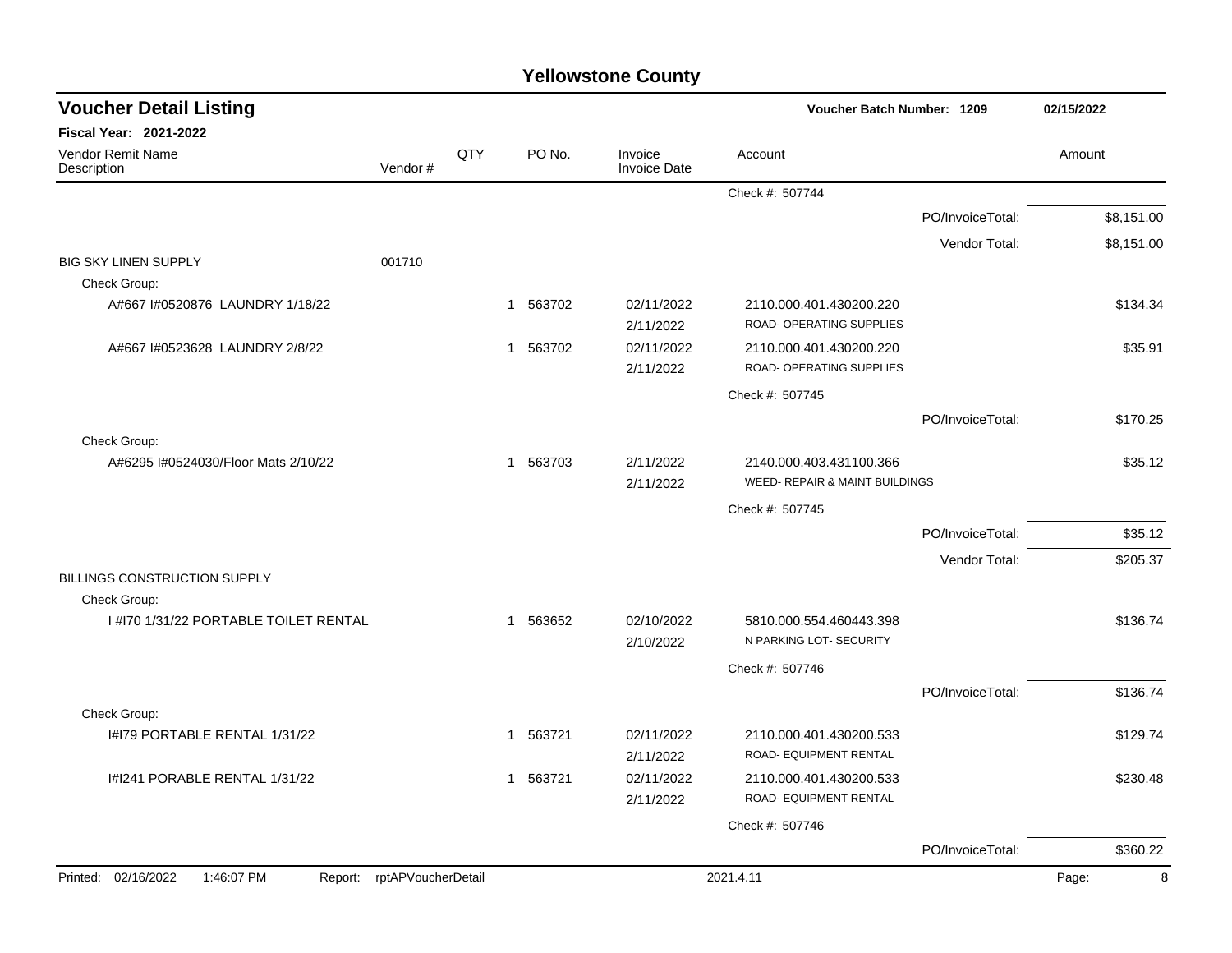| <b>Voucher Detail Listing</b>                                                                      |                    |     |          |                                | Voucher Batch Number: 1209            | 02/15/2022 |
|----------------------------------------------------------------------------------------------------|--------------------|-----|----------|--------------------------------|---------------------------------------|------------|
| <b>Fiscal Year: 2021-2022</b>                                                                      |                    |     |          |                                |                                       |            |
| Vendor Remit Name<br>Description                                                                   | Vendor#            | QTY | PO No.   | Invoice<br><b>Invoice Date</b> | Account                               | Amount     |
|                                                                                                    |                    |     |          |                                | Vendor Total:                         | \$496.96   |
| BILLINGS REGIONAL LANDFILL                                                                         | 042554             |     |          |                                |                                       |            |
| Check Group:                                                                                       |                    |     |          |                                |                                       |            |
| I#01485300 DUMP 2/9/22                                                                             |                    |     | 1 563709 | 02/11/2022                     | 2110.000.401.430200.450               | \$11.45    |
|                                                                                                    |                    |     |          | 2/11/2022                      | ROAD-RAW MATERIALS- GAS TAX           |            |
| I#01484065 DUMP 2/2/22                                                                             |                    |     | 1 563709 | 02/11/2022                     | 2110.000.401.430200.450               | \$11.45    |
|                                                                                                    |                    |     |          | 2/11/2022                      | ROAD-RAW MATERIALS- GAS TAX           |            |
| I#01484193 DUMP 2/2/22                                                                             |                    | 1   | 563709   | 02/11/2022                     | 2110.000.401.430200.450               | \$11.45    |
|                                                                                                    |                    |     |          | 2/11/2022                      | ROAD- RAW MATERIALS- GAS TAX          |            |
| I#01484164 DUMP 2/2/22                                                                             |                    | 1   | 563709   | 02/11/2022                     | 2110.000.401.430200.450               | \$11.45    |
|                                                                                                    |                    |     |          | 2/11/2022                      | ROAD- RAW MATERIALS- GAS TAX          |            |
| I#01484893 DUMP 2/7/22                                                                             |                    | 1   | 563709   | 02/11/2022                     | 2110.000.401.430200.450               | \$11.45    |
|                                                                                                    |                    |     |          | 2/11/2022                      | ROAD-RAW MATERIALS- GAS TAX           |            |
| I#01485143 DUMP 2/8/22                                                                             |                    | 1   | 563709   | 02/11/2022                     | 2110.000.401.430200.450               | \$2.00     |
|                                                                                                    |                    |     |          | 2/11/2022                      | ROAD-RAW MATERIALS- GAS TAX           |            |
|                                                                                                    |                    |     |          |                                | Check #: 507747                       |            |
|                                                                                                    |                    |     |          |                                | PO/InvoiceTotal:                      | \$59.25    |
|                                                                                                    |                    |     |          |                                | Vendor Total:                         | \$59.25    |
| BURROWS, MICHELLE LYNN                                                                             |                    |     |          |                                |                                       |            |
| Check Group:                                                                                       |                    |     |          |                                |                                       |            |
| Writ SM 2021 4166<br>#21003484 Burrows v. Williams Ck. #419932 -<br>UKG/Schnitzer Steel A101-98749 |                    | 1   | 563658   | 02/10/2022                     | 7151.000.000.021250.000               | \$259.10   |
|                                                                                                    |                    |     |          | 2/10/2022                      | SHERIFF WRITS & NOTICES DUE TO OTHERS |            |
|                                                                                                    |                    |     |          |                                | Check #: 507748                       |            |
|                                                                                                    |                    |     |          |                                | PO/InvoiceTotal:                      | \$259.10   |
|                                                                                                    |                    |     |          |                                | Vendor Total:                         | \$259.10   |
| <b>CARQUEST AUTO PARTS.</b>                                                                        | 006210             |     |          |                                |                                       |            |
| Check Group:                                                                                       |                    |     |          |                                |                                       |            |
| A#845008 I#1935-664229 BATTERY                                                                     |                    |     | 1 563699 | 02/11/2022                     | 2110.000.401.430200.361               | \$152.64   |
|                                                                                                    |                    |     |          | 2/11/2022                      | ROAD-VEHICLE REPAIRS                  |            |
| Printed: 02/16/2022<br>1:46:07 PM<br>Report:                                                       | rptAPVoucherDetail |     |          |                                | 2021.4.11                             | 9<br>Page: |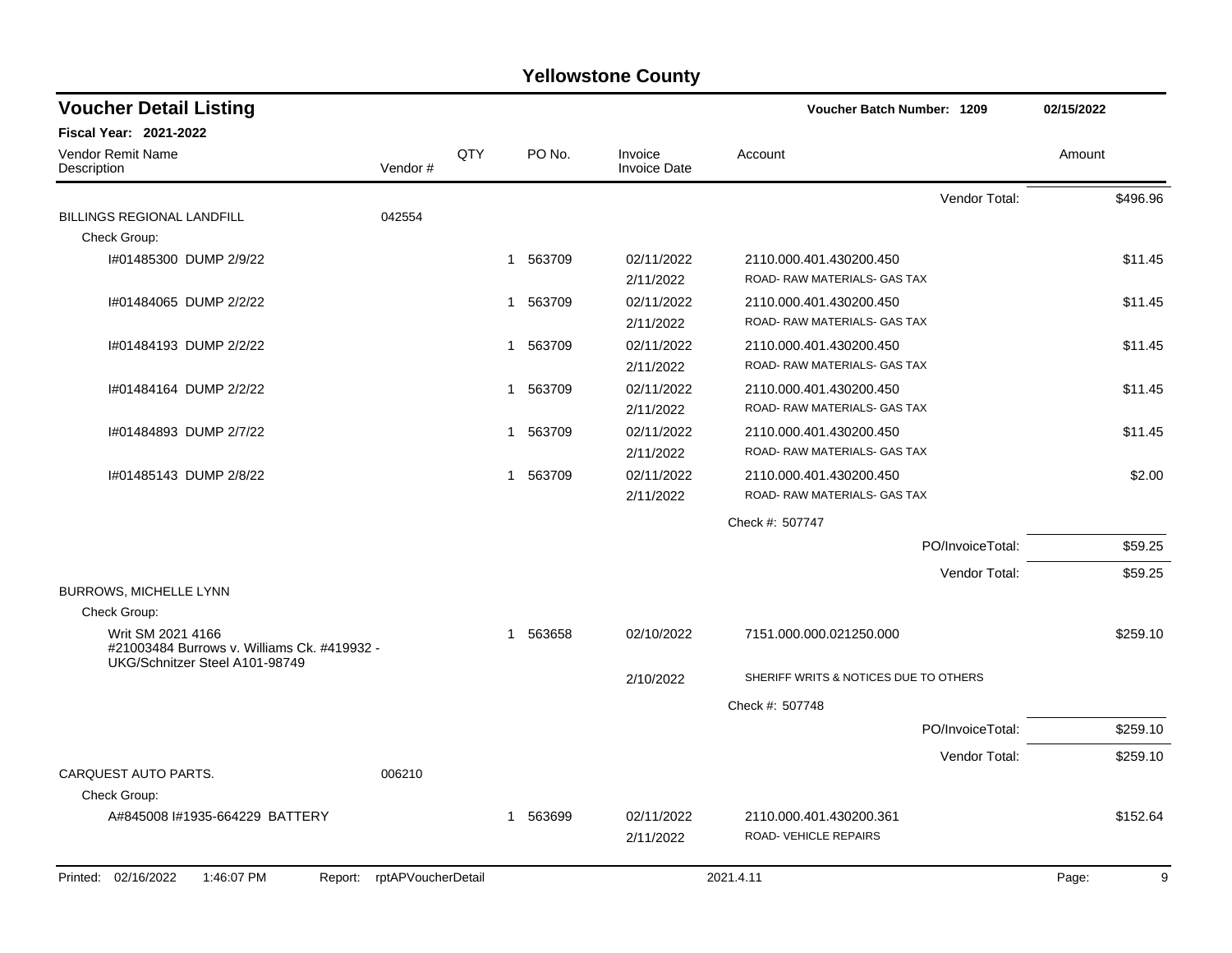| <b>Voucher Detail Listing</b>     |                                             |              |          |                                | <b>Voucher Batch Number: 1209</b>               | 02/15/2022 |
|-----------------------------------|---------------------------------------------|--------------|----------|--------------------------------|-------------------------------------------------|------------|
| <b>Fiscal Year: 2021-2022</b>     |                                             |              |          |                                |                                                 |            |
| Vendor Remit Name<br>Description  | Vendor#                                     | QTY          | PO No.   | Invoice<br><b>Invoice Date</b> | Account                                         | Amount     |
| A#845008 #1935-664171 BRAKES      |                                             |              | 1 563699 | 02/11/2022<br>2/11/2022        | 2110.000.401.430200.361<br>ROAD-VEHICLE REPAIRS | \$41.59    |
| <b>FILTER</b>                     | A#845008 I#1935-664289 BRAKES, TRANSMISSION |              | 1 563699 | 02/11/2022                     | 2110.000.401.430200.361                         | \$155.05   |
|                                   |                                             |              |          | 2/11/2022                      | ROAD-VEHICLE REPAIRS                            |            |
| A#845008 #1935-664233 CORE RETURN |                                             |              | 1 563699 | 02/11/2022                     | 2110.000.401.430200.361                         | (\$32.00)  |
|                                   |                                             |              |          | 2/11/2022                      | <b>ROAD- VEHICLE REPAIRS</b>                    |            |
|                                   | A#845008 #1935-664293 TRANSMISSION FILTER   |              | 1 563699 | 02/11/2022                     | 2110.000.401.430200.361                         | \$55.98    |
|                                   |                                             |              |          | 2/11/2022                      | ROAD-VEHICLE REPAIRS                            |            |
| A#845008 #1935-664228 BATTERY     |                                             | -1           | 563699   | 02/11/2022                     | 2110.000.401.430200.361                         | \$152.64   |
|                                   |                                             |              |          | 2/11/2022                      | ROAD-VEHICLE REPAIRS                            |            |
| A#845008 #1935-664969 O'RING      |                                             | 1            | 563699   | 02/11/2022                     | 2110.000.401.430200.361                         | \$43.34    |
|                                   |                                             |              |          | 2/11/2022                      | ROAD-VEHICLE REPAIRS                            |            |
| A#845008 C#1935-664314 RETURN     |                                             |              | 1 563699 | 02/11/2022                     | 2110.000.401.430200.361                         | (\$174.64) |
|                                   |                                             |              |          | 2/11/2022                      | ROAD-VEHICLE REPAIRS                            |            |
| A#845008 #1935-664382 AIR FILTER  |                                             | 1            | 563699   | 02/11/2022                     | 2110.000.401.430200.361                         | \$9.09     |
|                                   |                                             |              |          | 2/11/2022                      | ROAD-VEHICLE REPAIRS                            |            |
|                                   | A#845008 #1935-664750 DIGITAL DIAL CRIMPER  |              | 1 563699 | 02/11/2022                     | 2110.000.401.430200.240                         | \$1,019.67 |
|                                   |                                             |              |          | 2/11/2022                      | ROAD- REPAIR & MAINT SUPPLIES                   |            |
| A#845008 #1935-664349 FILTER      |                                             |              | 1 563699 | 02/11/2022                     | 2110.000.401.430200.361                         | \$41.37    |
|                                   |                                             |              |          | 2/11/2022                      | ROAD-VEHICLE REPAIRS                            |            |
| A#845008 #1935-665096 INVENTORY   |                                             | $\mathbf{1}$ | 563699   | 02/11/2022                     | 2110.000.401.430200.361                         | \$49.30    |
|                                   |                                             |              |          | 2/11/2022                      | ROAD-VEHICLE REPAIRS                            |            |
| A#845008 I#1935-664778 FUEL PUMP  |                                             |              | 1 563699 | 02/11/2022                     | 2110.000.401.430200.361                         | \$55.24    |
|                                   |                                             |              |          | 2/11/2022                      | ROAD-VEHICLE REPAIRS                            |            |
| A#845008 #1935-665094 FILTERS     |                                             | 1            | 563699   | 02/11/2022                     | 2110.000.401.430200.361                         | \$179.80   |
|                                   |                                             |              |          | 2/11/2022                      | ROAD-VEHICLE REPAIRS                            |            |
| A#845008 #1935-664319 TAPE        |                                             | 1            | 563699   | 02/11/2022                     | 2110.000.401.430200.361                         | \$11.56    |
|                                   |                                             |              |          | 2/11/2022                      | ROAD-VEHICLE REPAIRS                            |            |
| 2% DISCOUNT                       |                                             | 1            | 563699   | 02/11/2022                     | 2110.000.401.430200.361                         | (\$14.82)  |
|                                   |                                             |              |          | 2/11/2022                      | ROAD-VEHICLE REPAIRS                            |            |
|                                   |                                             |              |          |                                |                                                 |            |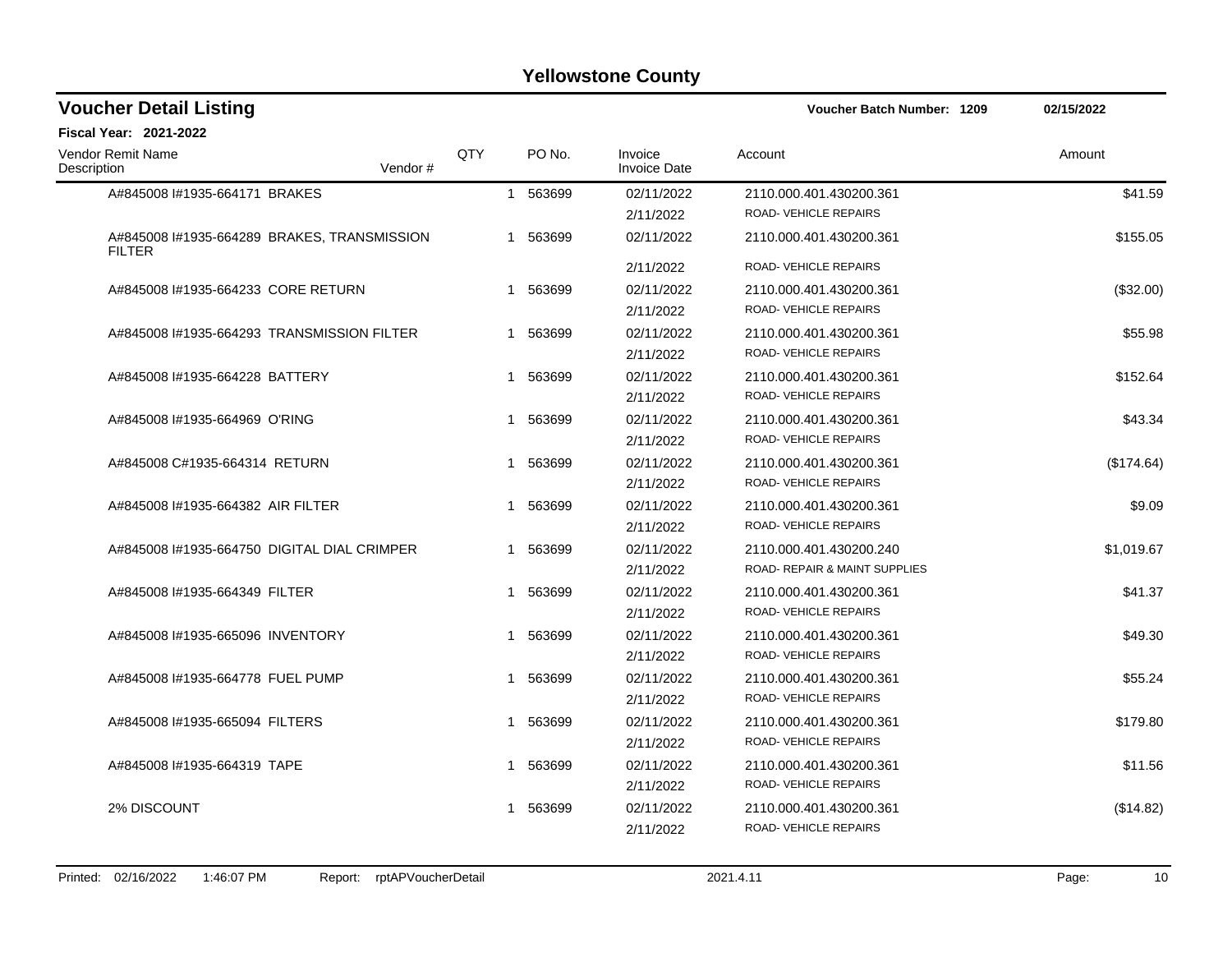|                                                   | <b>Yellowstone County</b> |     |              |          |                                |                                                           |                  |            |  |  |  |  |
|---------------------------------------------------|---------------------------|-----|--------------|----------|--------------------------------|-----------------------------------------------------------|------------------|------------|--|--|--|--|
| <b>Voucher Detail Listing</b>                     |                           |     |              |          |                                | Voucher Batch Number: 1209                                |                  | 02/15/2022 |  |  |  |  |
| <b>Fiscal Year: 2021-2022</b>                     |                           |     |              |          |                                |                                                           |                  |            |  |  |  |  |
| Vendor Remit Name<br>Description                  | Vendor#                   | QTY |              | PO No.   | Invoice<br><b>Invoice Date</b> | Account                                                   |                  | Amount     |  |  |  |  |
| 2% DISCOUNT                                       |                           |     | $\mathbf{1}$ | 563699   | 02/11/2022<br>2/11/2022        | 2110.000.401.430200.240<br>ROAD- REPAIR & MAINT SUPPLIES  |                  | (\$20.39)  |  |  |  |  |
|                                                   |                           |     |              |          |                                | Check #: 507749                                           |                  |            |  |  |  |  |
|                                                   |                           |     |              |          |                                |                                                           | PO/InvoiceTotal: | \$1,725.42 |  |  |  |  |
|                                                   |                           |     |              |          |                                |                                                           | Vendor Total:    | \$1,725.42 |  |  |  |  |
| CENTURYLINK.<br>Check Group:                      |                           |     |              |          |                                |                                                           |                  |            |  |  |  |  |
| A#87497589 I#277312655 1/24/22 TELEPHONE          |                           |     |              | 1 563646 | 02/10/2022<br>2/10/2022        | 5810.000.552.460442.345<br><b>METRA FACILITIES- PHONE</b> |                  | \$844.40   |  |  |  |  |
|                                                   |                           |     |              |          |                                | Check #: 507750                                           |                  |            |  |  |  |  |
|                                                   |                           |     |              |          |                                |                                                           | PO/InvoiceTotal: | \$844.40   |  |  |  |  |
|                                                   |                           |     |              |          |                                |                                                           | Vendor Total:    | \$844.40   |  |  |  |  |
| CHANDLER, WILLIAM<br>Check Group:                 | 044155                    |     |              |          |                                |                                                           |                  |            |  |  |  |  |
| PER DIEM HOSTAGE NEG LEWISTOWN 3/06-11/22<br>W.C. |                           |     | 1            | 563664   | 02/10/2022                     | 2300.000.136.420200.370                                   |                  | \$273.00   |  |  |  |  |
|                                                   |                           |     |              |          | 2/10/2022                      | DETENTION- TRAVEL                                         |                  |            |  |  |  |  |
|                                                   |                           |     |              |          |                                | Check #: 507751                                           |                  |            |  |  |  |  |
|                                                   |                           |     |              |          |                                |                                                           | PO/InvoiceTotal: | \$273.00   |  |  |  |  |
| CONNOR, ZACHARY                                   |                           |     |              |          |                                |                                                           | Vendor Total:    | \$273.00   |  |  |  |  |
| Check Group:                                      |                           |     |              |          |                                |                                                           |                  |            |  |  |  |  |
| I#1287 FUEL HELENA CDOB169B Z.C 1/19-2/4/2022     |                           |     |              | 1 563660 | 02/10/2022<br>2/10/2022        | 2300.000.136.420200.231<br>DETENTION- GAS/OIL/GREASE      |                  | \$253.10   |  |  |  |  |
|                                                   |                           |     |              |          |                                | Check #: 507752                                           |                  |            |  |  |  |  |
|                                                   |                           |     |              |          |                                |                                                           | PO/InvoiceTotal: | \$253.10   |  |  |  |  |
|                                                   |                           |     |              |          |                                |                                                           | Vendor Total:    | \$253.10   |  |  |  |  |
| CORNISH, LORI<br>Check Group:                     |                           |     |              |          |                                |                                                           |                  |            |  |  |  |  |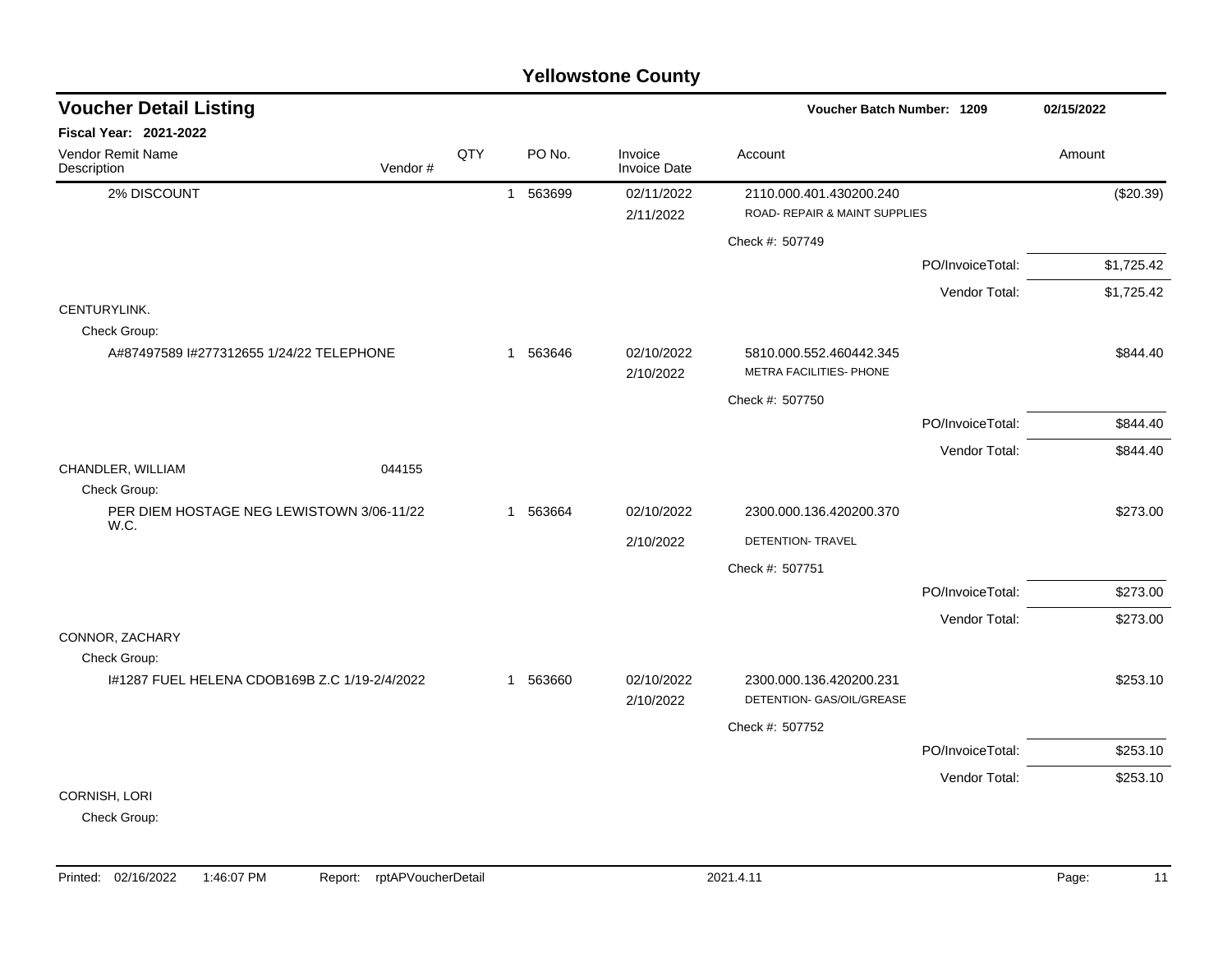| <b>Voucher Detail Listing</b>                                                                                                 |         |     |              |          |                                | Voucher Batch Number: 1209                               |                  | 02/15/2022 |
|-------------------------------------------------------------------------------------------------------------------------------|---------|-----|--------------|----------|--------------------------------|----------------------------------------------------------|------------------|------------|
| Fiscal Year: 2021-2022                                                                                                        |         |     |              |          |                                |                                                          |                  |            |
| Vendor Remit Name<br>Description                                                                                              | Vendor# | QTY |              | PO No.   | Invoice<br><b>Invoice Date</b> | Account                                                  |                  | Amount     |
| VA BURIAL BENEFIT EARL J HALVERSON 1/5/22                                                                                     |         |     | $\mathbf{1}$ | 563663   | 02/10/2022<br>2/10/2022        | 1000.000.199.450200.396<br>MISC- FUNERAL EXPENSE/BURIALS |                  | \$250.00   |
|                                                                                                                               |         |     |              |          |                                | Check #: 507753                                          |                  |            |
|                                                                                                                               |         |     |              |          |                                |                                                          | PO/InvoiceTotal: | \$250.00   |
| CRESCENT ELECTRIC SUPPLY<br>Check Group:                                                                                      | 002456  |     |              |          |                                |                                                          | Vendor Total:    | \$250.00   |
| I#S510004232.001 LED FLOODLIGHT                                                                                               |         |     |              | 1 563633 | 02/10/2022<br>2/10/2022        | 5811.000.552.460442.369<br>FACILITIES- BUILDING REPAIRS  |                  | \$495.00   |
|                                                                                                                               |         |     |              |          |                                | Check #: 507754                                          |                  |            |
|                                                                                                                               |         |     |              |          |                                |                                                          | PO/InvoiceTotal: | \$495.00   |
|                                                                                                                               |         |     |              |          |                                |                                                          | Vendor Total:    | \$495.00   |
| DALE & JAX DOOR & GLASS<br>Check Group:                                                                                       | 038640  |     |              |          |                                |                                                          |                  |            |
| I #23203 1/18/22 SERVICE CALL - BUILDING DOORS                                                                                |         |     | $\mathbf{1}$ | 563637   | 02/10/2022                     | 5810.000.552.460442.398                                  |                  | \$120.00   |
|                                                                                                                               |         |     |              |          | 2/10/2022                      | METRA FACILITIES- VARIABLE CONTRACT SERVICE              |                  |            |
|                                                                                                                               |         |     |              |          |                                | Check #: 507755                                          |                  |            |
|                                                                                                                               |         |     |              |          |                                |                                                          | PO/InvoiceTotal: | \$120.00   |
| <b>DRIGGS BILLS &amp; DAY</b>                                                                                                 |         |     |              |          |                                |                                                          | Vendor Total:    | \$120.00   |
| Check Group:                                                                                                                  |         |     |              |          |                                |                                                          |                  |            |
| Refund DV 21 1518<br>#22000069 Grant v. Billings Clinic Ck. #10387 - Driggs<br>Bills & Day A101-98747 \$100.00 ck s/b \$75.00 |         |     | $\mathbf 1$  | 563659   | 02/10/2022                     | 7151.000.000.021250.000                                  |                  | \$25.00    |
|                                                                                                                               |         |     |              |          | 2/10/2022                      | SHERIFF WRITS & NOTICES DUE TO OTHERS                    |                  |            |
|                                                                                                                               |         |     |              |          |                                | Check #: 507756                                          |                  |            |
|                                                                                                                               |         |     |              |          |                                |                                                          | PO/InvoiceTotal: | \$25.00    |
|                                                                                                                               |         |     |              |          |                                |                                                          | Vendor Total:    | \$25.00    |
| DRINKWALTER AUTO GLASS<br>Check Group:                                                                                        |         |     |              |          |                                |                                                          |                  |            |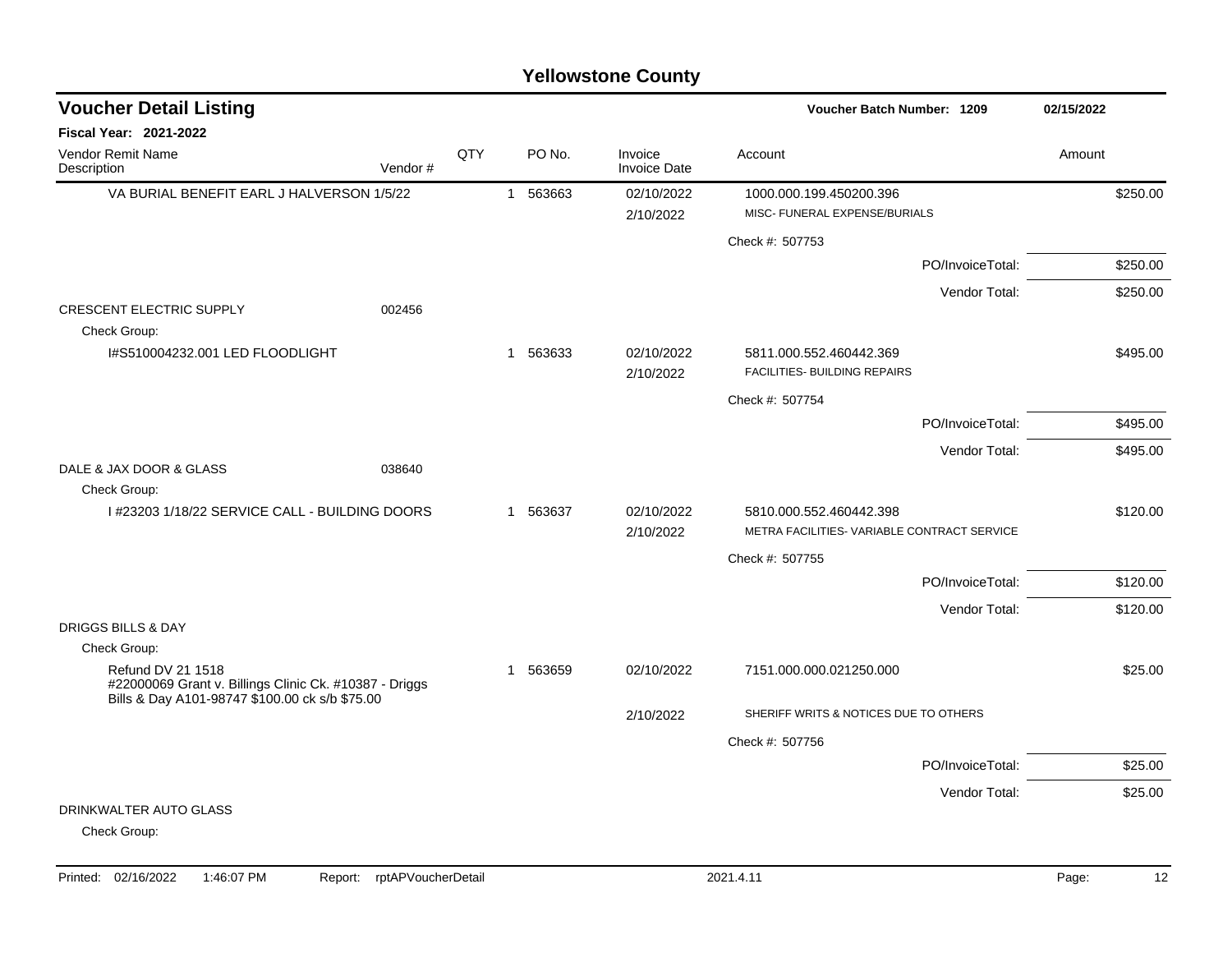|                                                                    |     |          | <b>Yellowstone County</b>      |                                                         |                  |             |
|--------------------------------------------------------------------|-----|----------|--------------------------------|---------------------------------------------------------|------------------|-------------|
| <b>Voucher Detail Listing</b>                                      |     |          |                                | Voucher Batch Number: 1209                              |                  | 02/15/2022  |
| <b>Fiscal Year: 2021-2022</b>                                      |     |          |                                |                                                         |                  |             |
| <b>Vendor Remit Name</b><br>Vendor#<br>Description                 | QTY | PO No.   | Invoice<br><b>Invoice Date</b> | Account                                                 |                  | Amount      |
| I#3257 GLASS 2/1/22                                                |     | 1 563722 | 02/11/2022<br>2/11/2022        | 2110.000.401.430200.361<br>ROAD-VEHICLE REPAIRS         |                  | \$330.00    |
| 1#3256 REPLACE WINDSHIELDS 1/27/22                                 |     | 1 563722 | 02/11/2022<br>2/11/2022        | 2110.000.401.430200.361<br>ROAD-VEHICLE REPAIRS         |                  | \$765.00    |
|                                                                    |     |          |                                | Check #: 507757                                         |                  |             |
|                                                                    |     |          |                                |                                                         | PO/InvoiceTotal: | \$1,095.00  |
|                                                                    |     |          |                                |                                                         | Vendor Total:    | \$1,095.00  |
| DYER, DARRELL                                                      |     |          |                                |                                                         |                  |             |
| Check Group:<br><b>INGRAHAM BOND REFUND</b>                        |     | 1 563661 | 02/10/2022<br>2/10/2022        | 2110.000.000.021400.000<br><b>DEPOSITS PAYABLE</b>      |                  | \$31,903.13 |
|                                                                    |     |          |                                | Check #: 507758                                         |                  |             |
|                                                                    |     |          |                                |                                                         | PO/InvoiceTotal: | \$31,903.13 |
|                                                                    |     |          |                                |                                                         | Vendor Total:    | \$31,903.13 |
| <b>FISHER'S TECHNOLOGY</b><br>Check Group:                         |     |          |                                |                                                         |                  |             |
| I#987726 DN Canon 6265 Copier Maint Jan 1-31, 2022                 |     | 1 563692 | 02/10/2022<br>2/10/2022        | 2301.000.122.411100.362<br>ATTORNEY- MAINT & REPAIRS    |                  | \$25.94     |
| I#987726 Crim Canon 4251 Copier Maint Jan 1-31, 2022               |     | 1 563692 | 02/10/2022<br>2/10/2022        | 2301.000.122.411100.362<br>ATTORNEY- MAINT & REPAIRS    |                  | \$0.21      |
|                                                                    |     |          |                                | Check #: 507759                                         |                  |             |
|                                                                    |     |          |                                |                                                         | PO/InvoiceTotal: | \$26.15     |
|                                                                    |     |          |                                |                                                         | Vendor Total:    | \$26.15     |
| <b>GARY BRINK INC</b><br>003450                                    |     |          |                                |                                                         |                  |             |
| Check Group:<br>A#YELSER I#FD680723 Burner Valve for Kitchen Stove |     | 1 563667 | 02/10/2022<br>2/10/2022        | 2399.000.235.420250.360<br>YSC- REPAIRS & MAINT SERVICE |                  | \$71.41     |
|                                                                    |     |          |                                | Check #: 507760                                         |                  |             |
|                                                                    |     |          |                                |                                                         | PO/InvoiceTotal: | \$71.41     |
|                                                                    |     |          |                                |                                                         | Vendor Total:    | \$71.41     |
| Printed: 02/16/2022<br>1:46:07 PM<br>Report: rptAPVoucherDetail    |     |          |                                | 2021.4.11                                               |                  | 13<br>Page: |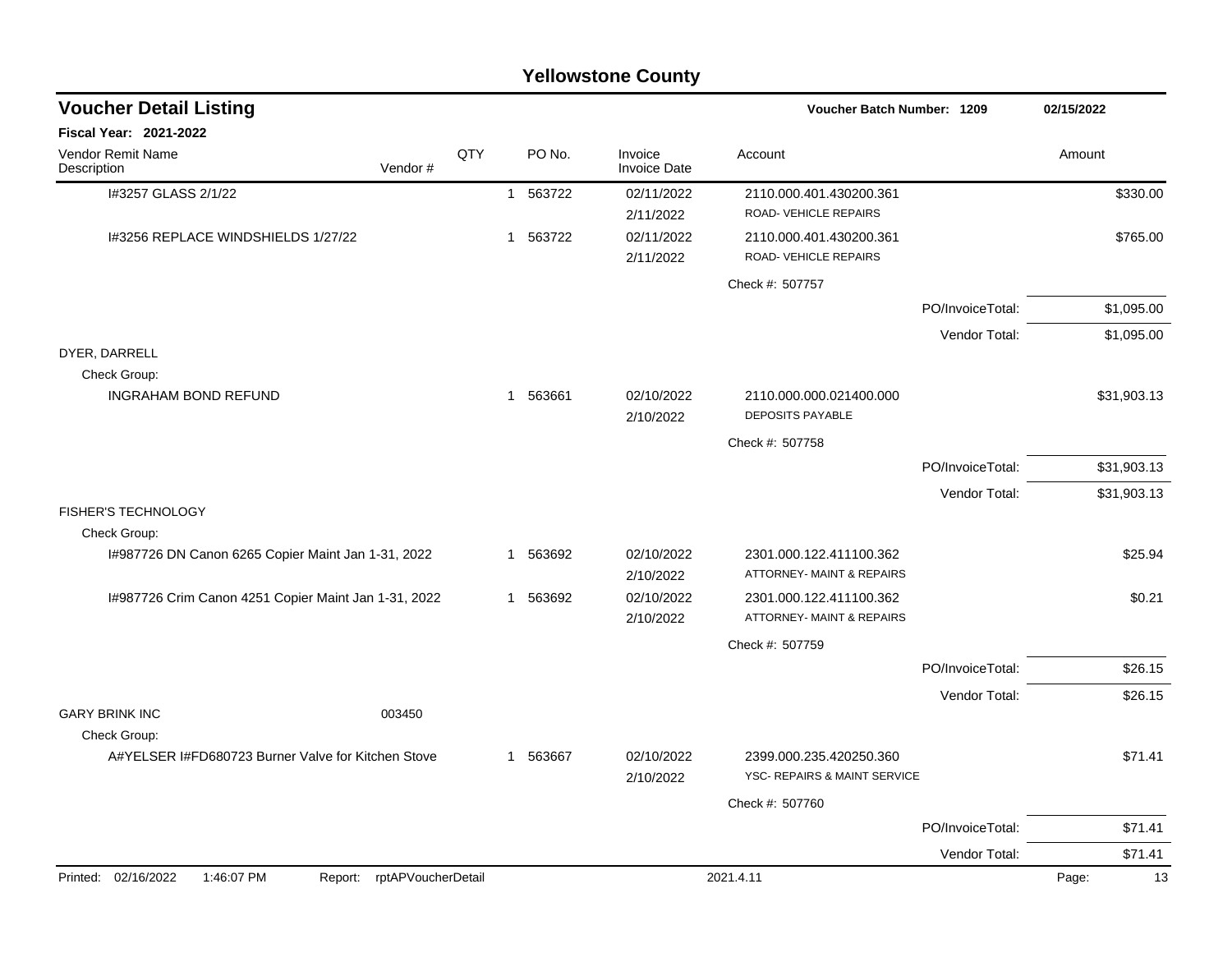| <b>Voucher Detail Listing</b>                  |                            |     |             |                                |                                                           | Voucher Batch Number: 1209 |             |  |
|------------------------------------------------|----------------------------|-----|-------------|--------------------------------|-----------------------------------------------------------|----------------------------|-------------|--|
| <b>Fiscal Year: 2021-2022</b>                  |                            |     |             |                                |                                                           |                            |             |  |
| Vendor Remit Name<br>Description               | Vendor#                    | QTY | PO No.      | Invoice<br><b>Invoice Date</b> | Account                                                   |                            | Amount      |  |
| <b>GRAYBAR ELECTRIC</b>                        | 003190                     |     |             |                                |                                                           |                            |             |  |
| Check Group:                                   |                            |     |             |                                |                                                           |                            |             |  |
| I#9325345929 A#0000275882 Lights for detention |                            |     | 1 563665    | 02/10/2022<br>2/10/2022        | 2399.000.235.420250.360<br>YSC- REPAIRS & MAINT SERVICE   |                            | \$5,640.00  |  |
|                                                |                            |     |             |                                | Check #: 507761                                           |                            |             |  |
|                                                |                            |     |             |                                |                                                           | PO/InvoiceTotal:           | \$5,640.00  |  |
|                                                |                            |     |             |                                |                                                           | Vendor Total:              | \$5,640.00  |  |
| HOME BUILDERS ASSOCIATION<br>Check Group:      | 044057                     |     |             |                                |                                                           |                            |             |  |
| I#13577 - Membership dues 13577                |                            |     | 1 563639    | 02/10/2022<br>2/10/2022        | 1000.000.102.410940.335<br>CLERK & REC- MEMBERSHIP & DUES |                            | \$50.00     |  |
|                                                |                            |     |             |                                | Check #: 507762                                           |                            |             |  |
|                                                |                            |     |             |                                |                                                           | PO/InvoiceTotal:           | \$50.00     |  |
| Check Group:                                   |                            |     |             |                                |                                                           |                            |             |  |
| I#13578 2022 Annual Membership Dues            |                            |     | 3 563711    | 02/11/2022<br>2/11/2022        | 1000.000.100.410100.330<br>BOCC- MEMBERSHIP & DUES        |                            | \$150.00    |  |
|                                                |                            |     |             |                                | Check #: 507762                                           |                            |             |  |
|                                                |                            |     |             |                                |                                                           | PO/InvoiceTotal:           | \$150.00    |  |
|                                                |                            |     |             |                                |                                                           | Vendor Total:              | \$200.00    |  |
| HOSE & RUBBER SUPPLY.<br>Check Group:          |                            |     |             |                                |                                                           |                            |             |  |
| I#01623589 HYDRAULIC HOSE 2/1/22               |                            |     | 563718<br>1 | 02/11/2022<br>2/11/2022        | 2110.000.401.430200.361<br>ROAD- VEHICLE REPAIRS          |                            | \$163.38    |  |
|                                                |                            |     |             |                                | Check #: 507763                                           |                            |             |  |
|                                                |                            |     |             |                                |                                                           | PO/InvoiceTotal:           | \$163.38    |  |
|                                                |                            |     |             |                                |                                                           | Vendor Total:              | \$163.38    |  |
| <b>I-STATE TRUCK CENTER INC</b>                |                            |     |             |                                |                                                           |                            |             |  |
| Check Group:                                   |                            |     |             |                                |                                                           |                            |             |  |
| A#11740 I#C251328548-01 WEATHERSTRIP 2/9/22    |                            |     | 1 563713    | 02/11/2022<br>2/11/2022        | 2110.000.401.430200.361<br>ROAD- VEHICLE REPAIRS          |                            | \$36.71     |  |
| Printed: 02/16/2022<br>1:46:07 PM              | Report: rptAPVoucherDetail |     |             |                                | 2021.4.11                                                 |                            | Page:<br>14 |  |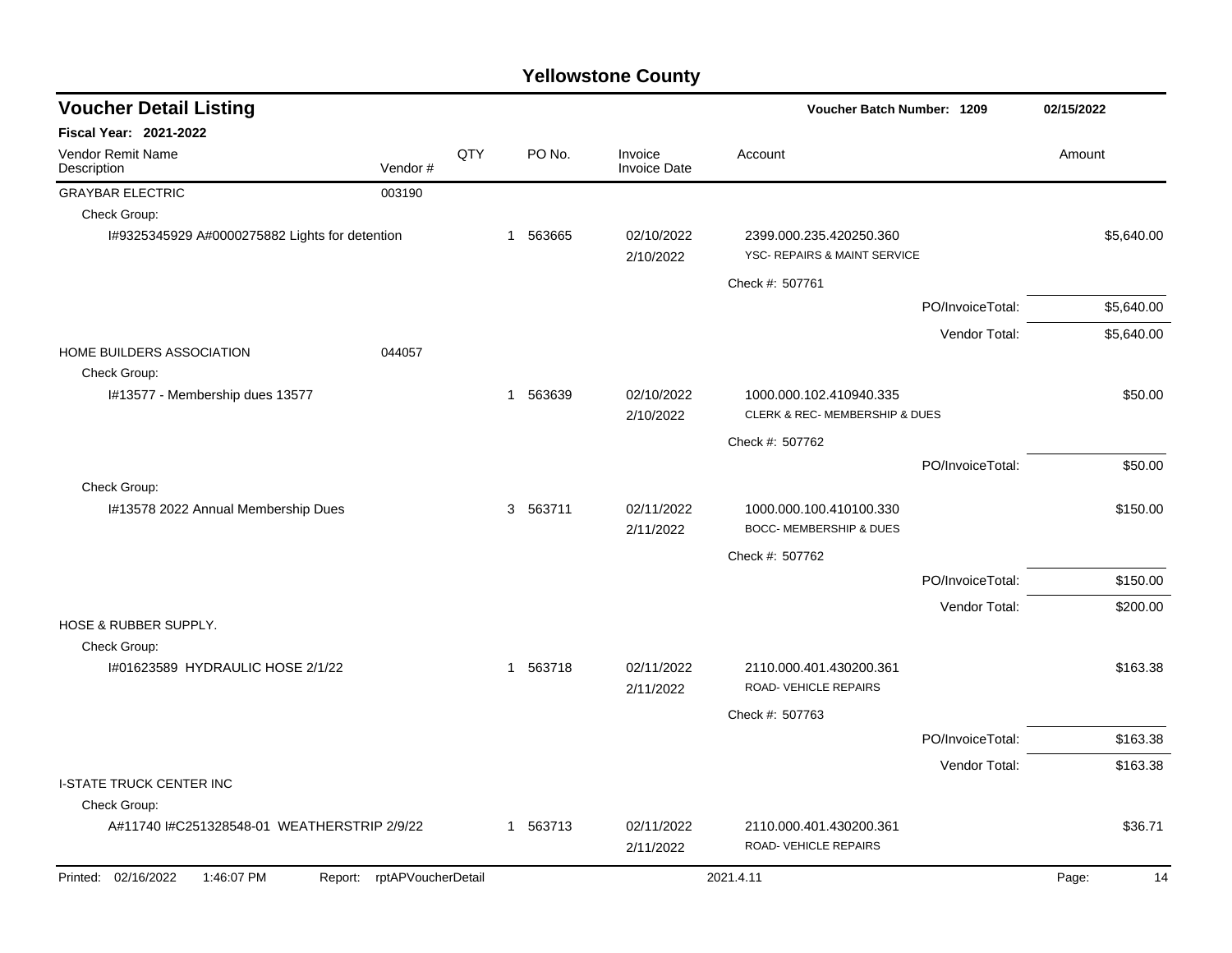| <b>Voucher Detail Listing</b>                                                   |              |              |                                | Voucher Batch Number: 1209                                  |                  | 02/15/2022 |
|---------------------------------------------------------------------------------|--------------|--------------|--------------------------------|-------------------------------------------------------------|------------------|------------|
| <b>Fiscal Year: 2021-2022</b>                                                   |              |              |                                |                                                             |                  |            |
| <b>Vendor Remit Name</b><br>Vendor#<br>Description                              | QTY          | PO No.       | Invoice<br><b>Invoice Date</b> | Account                                                     |                  | Amount     |
|                                                                                 |              |              |                                | Check #: 507764                                             |                  |            |
|                                                                                 |              |              |                                |                                                             | PO/InvoiceTotal: | \$36.71    |
|                                                                                 |              |              |                                |                                                             | Vendor Total:    | \$36.71    |
| <b>ISOLVED HCM</b>                                                              |              |              |                                |                                                             |                  |            |
| Check Group:                                                                    |              |              |                                |                                                             |                  |            |
| I#1243864-86; MTHLY TIMEFORCE GENERAL COUNTY<br>2/10/22                         |              | 800 563693   | 02/10/2022                     | 1000.000.199.411800.397                                     |                  | \$2,320.00 |
|                                                                                 |              |              | 2/10/2022                      | MISC- CONTRACT SERVICES                                     |                  |            |
| I#1243864-86; MTHLY HARDWARE STILLWATER                                         | $\mathbf{1}$ | 563693       | 02/10/2022                     | 1000.000.199.411800.397                                     |                  | \$219.00   |
| <b>CLOCKS 2/10/22</b>                                                           |              |              | 2/10/2022                      | MISC- CONTRACT SERVICES                                     |                  |            |
| 1#1243864-86: HARDWARE AGREEMENT                                                | $\mathbf{1}$ | 563693       | 02/10/2022                     | 1000.000.199.411800.397                                     |                  | \$25.00    |
| COURTHOUSE CLOCKS 2/10/22                                                       |              |              | 2/10/2022                      | MISC- CONTRACT SERVICES                                     |                  |            |
|                                                                                 |              |              |                                | Check #: 507765                                             |                  |            |
|                                                                                 |              |              |                                |                                                             | PO/InvoiceTotal: | \$2,564.00 |
|                                                                                 |              |              |                                |                                                             | Vendor Total:    | \$2,564.00 |
| JIM HICKS DENTAL SERVICES PC                                                    |              |              |                                |                                                             |                  |            |
| Check Group:                                                                    |              |              |                                |                                                             |                  |            |
| I#YCDF0122 DENTAL SERVICE JAN 2022                                              |              | 70.25 563690 | 02/10/2022                     | 2300.000.136.420200.398<br>DETENTION- VAR CONTRACT SERVICES |                  | \$8,430.00 |
| I#YCDF0122 DENTAL SERVICE JAN 2022                                              |              | 69.75 563690 | 2/10/2022<br>02/10/2022        |                                                             |                  |            |
|                                                                                 |              |              | 2/10/2022                      | 2300.000.136.420200.398<br>DETENTION- VAR CONTRACT SERVICES |                  | \$1,325.25 |
|                                                                                 |              |              |                                | Check #: 507766                                             |                  |            |
|                                                                                 |              |              |                                |                                                             | PO/InvoiceTotal: | \$9,755.25 |
|                                                                                 |              |              |                                |                                                             | Vendor Total:    | \$9,755.25 |
| <b>KELLEY CONNECT</b>                                                           |              |              |                                |                                                             |                  |            |
| Check Group:                                                                    |              |              |                                |                                                             |                  |            |
| A#C001253, I#IN981477, Contract overage 11/7/21-2/6/22<br>coverge period 2/4/22 |              | 1 563654     | 02/10/2022                     | 1000.000.144.410800.220                                     |                  | \$302.06   |
|                                                                                 |              |              | 2/10/2022                      | HR-OPERATING SUPPLIES                                       |                  |            |
|                                                                                 |              |              |                                | Check #: 507767                                             |                  |            |
| Printed: 02/16/2022<br>1:46:07 PM<br>Report: rptAPVoucherDetail                 |              |              |                                | 2021.4.11                                                   |                  | 15         |
|                                                                                 |              |              |                                |                                                             |                  | Page:      |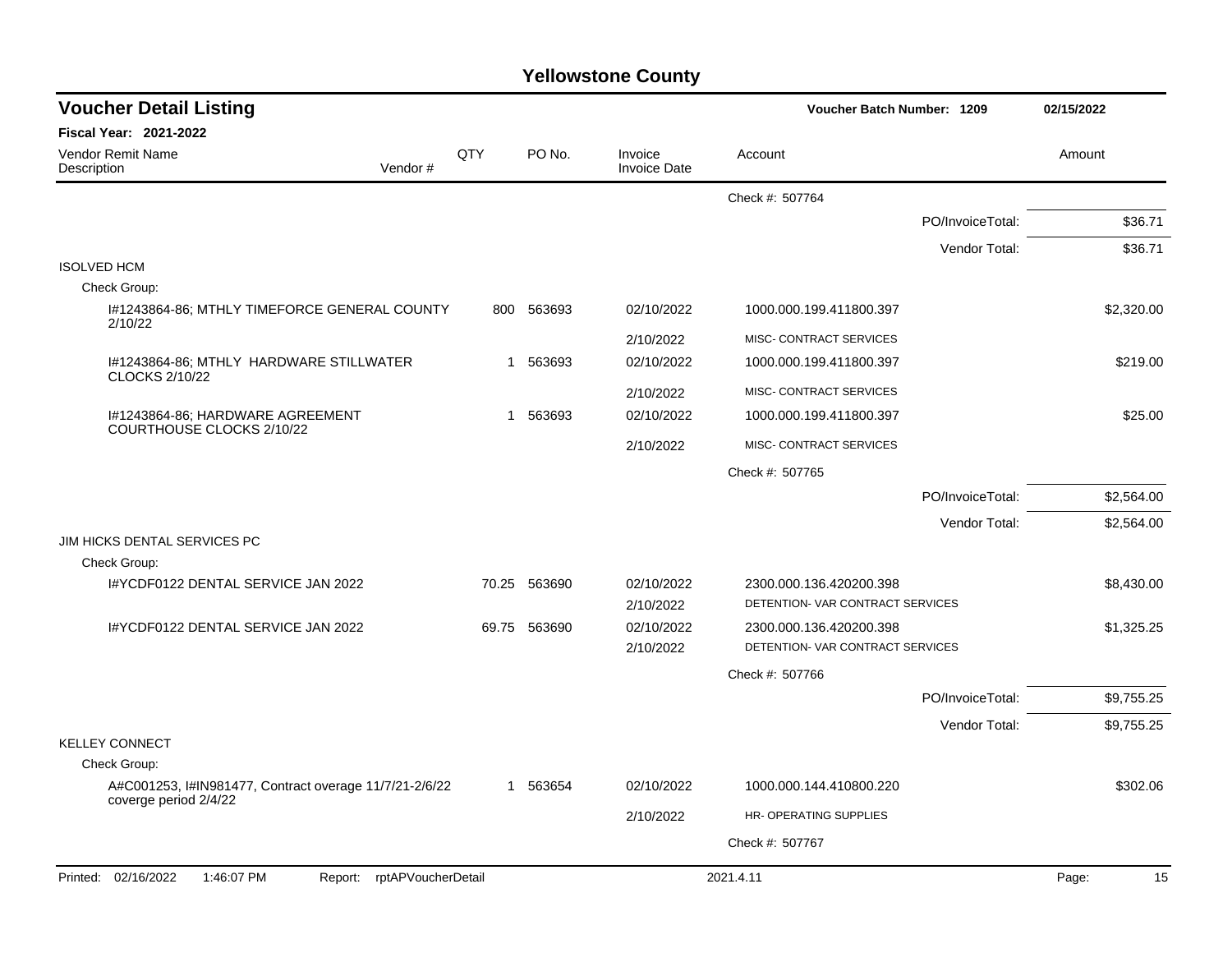| <b>Voucher Detail Listing</b>                                  |                    |     |          |                                | Voucher Batch Number: 1209                              | 02/15/2022  |
|----------------------------------------------------------------|--------------------|-----|----------|--------------------------------|---------------------------------------------------------|-------------|
| Fiscal Year: 2021-2022                                         |                    |     |          |                                |                                                         |             |
| Vendor Remit Name<br>Description                               | Vendor#            | QTY | PO No.   | Invoice<br><b>Invoice Date</b> | Account                                                 | Amount      |
|                                                                |                    |     |          |                                | PO/InvoiceTotal:                                        | \$302.06    |
|                                                                |                    |     |          |                                | Vendor Total:                                           | \$302.06    |
| KINGS ACE HARDWARE, STATE                                      |                    |     |          |                                |                                                         |             |
| Check Group:                                                   |                    |     |          |                                |                                                         |             |
| A#200595 I#746679/2 Maint Supplies                             |                    |     | 1 563688 | 02/10/2022<br>2/10/2022        | 2399.000.235.420250.360<br>YSC- REPAIRS & MAINT SERVICE | \$109.17    |
|                                                                |                    |     |          |                                | Check #: 507768                                         |             |
|                                                                |                    |     |          |                                | PO/InvoiceTotal:                                        | \$109.17    |
|                                                                |                    |     |          |                                | Vendor Total:                                           | \$109.17    |
| LAUREL OUTLOOK                                                 | 020198             |     |          |                                |                                                         |             |
| Check Group:<br>I#9763 A#1210 Equip Svc Worker 1/27/22         |                    |     | 1 563636 | 02/10/2022                     | 2110.000.401.430200.337                                 | \$34.13     |
|                                                                |                    |     |          | 2/10/2022                      | ROAD- PUBLICITY/ADVERTISING                             |             |
|                                                                |                    |     |          |                                | Check #: 507769                                         |             |
|                                                                |                    |     |          |                                | PO/InvoiceTotal:                                        | \$34.13     |
|                                                                |                    |     |          |                                | Vendor Total:                                           | \$34.13     |
| LEVEL 3 COMMUNICATIONS LLC                                     |                    |     |          |                                |                                                         |             |
| Check Group:                                                   |                    |     |          |                                |                                                         |             |
| A#5-CMSP5CXK I#276209030 BACKUP 3165 KING AVE<br>E 1/1/22      |                    |     | 1 563656 | 02/10/2022                     | 6060.000.608.500800.345                                 | \$512.03    |
|                                                                |                    |     |          | 2/10/2022                      | TECHNOLOGY- TELEPHONE & TECHNOLOGY                      |             |
| A#5-CMSP5CXK I#28029599 BACKUP 3165 KING AVE E<br>2/1/22       |                    |     | 1 563656 | 02/10/2022                     | 6060.000.608.500800.345                                 | \$512.03    |
|                                                                |                    |     |          | 2/10/2022                      | TECHNOLOGY- TELEPHONE & TECHNOLOGY                      |             |
| A#5-CMSP5CXK I#280279599 FUSF CREDIT 3165 KING<br>AVE E 1/1/22 |                    |     | 1 563656 | 02/10/2022                     | 6060.000.608.500800.345                                 | (\$688.01)  |
|                                                                |                    |     |          | 2/10/2022                      | TECHNOLOGY- TELEPHONE & TECHNOLOGY                      |             |
|                                                                |                    |     |          |                                | Check #: 507770                                         |             |
|                                                                |                    |     |          |                                | PO/InvoiceTotal:                                        | \$336.05    |
|                                                                |                    |     |          |                                | Vendor Total:                                           | \$336.05    |
| LOCK DOCTOR INC                                                | 033575             |     |          |                                |                                                         |             |
| Printed: 02/16/2022<br>1:46:07 PM<br>Report:                   | rptAPVoucherDetail |     |          |                                | 2021.4.11                                               | 16<br>Page: |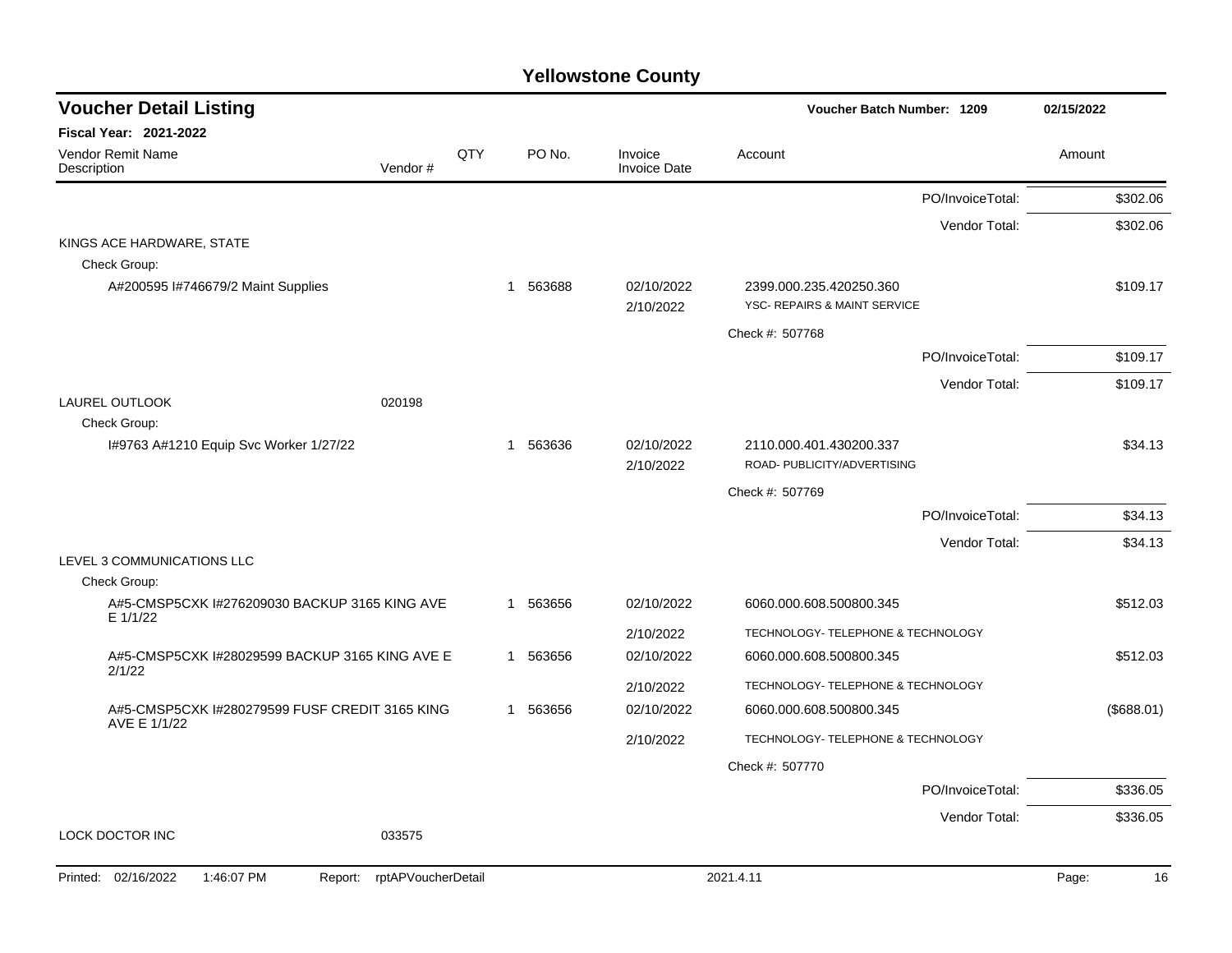| <b>Voucher Detail Listing</b>                                 |                    |   |           |                                | Voucher Batch Number: 1209                              |                  | 02/15/2022  |  |
|---------------------------------------------------------------|--------------------|---|-----------|--------------------------------|---------------------------------------------------------|------------------|-------------|--|
| Fiscal Year: 2021-2022                                        |                    |   |           |                                |                                                         |                  |             |  |
| <b>Vendor Remit Name</b><br>Description                       | QTY<br>Vendor#     |   | PO No.    | Invoice<br><b>Invoice Date</b> | Account                                                 |                  | Amount      |  |
| Check Group:                                                  |                    |   |           |                                |                                                         |                  |             |  |
| I#c11873 Replace pdl5300 lock on SD door install software     |                    |   | 1 563677  | 02/10/2022<br>2/10/2022        | 2399.000.235.420250.360<br>YSC- REPAIRS & MAINT SERVICE |                  | \$2,853.50  |  |
|                                                               |                    |   |           |                                | Check #: 507771                                         |                  |             |  |
|                                                               |                    |   |           |                                |                                                         | PO/InvoiceTotal: | \$2,853.50  |  |
|                                                               |                    |   |           |                                |                                                         | Vendor Total:    | \$2,853.50  |  |
| <b>LTAP</b>                                                   | 036028             |   |           |                                |                                                         |                  |             |  |
| Check Group:                                                  |                    |   |           |                                |                                                         |                  |             |  |
| 1#374-25 FLAGGER CERT CLASS 2/7/22                            |                    |   | 10 563708 | 02/11/2022<br>2/11/2022        | 2110.000.401.430200.380<br>ROAD-TRAINING                |                  | \$600.00    |  |
|                                                               |                    |   |           |                                | Check #: 507772                                         |                  |             |  |
|                                                               |                    |   |           |                                |                                                         | PO/InvoiceTotal: | \$600.00    |  |
|                                                               |                    |   |           |                                |                                                         | Vendor Total:    | \$600.00    |  |
| MASTERCARD D VIGNESS                                          |                    |   |           |                                |                                                         |                  |             |  |
| Check Group: D VIGNESS                                        |                    |   |           |                                |                                                         |                  |             |  |
| A#9628, labor for check battery 1/3/22                        |                    |   | 1 563644  | 02/10/2022                     | 1000.000.144.410800.362                                 |                  | \$52.50     |  |
| MASTERCARD<br>P-Card Payee:                                   |                    |   |           | 2/10/2022                      | HR-MAINT & REPAIRS                                      |                  |             |  |
| A#9628 Mint SmartWash, car wash 1/21/22<br>MASTERCARD         |                    | 1 | 563644    | 02/10/2022                     | 1000.000.144.410800.362<br>HR-MAINT & REPAIRS           |                  | \$10.00     |  |
| P-Card Payee:<br>A#9628 Office Depot, office supplies 1/13/22 |                    |   | 1 563644  | 2/10/2022<br>02/10/2022        | 1000.000.144.410800.210                                 |                  | \$51.97     |  |
| MASTERCARD<br>P-Card Payee:                                   |                    |   |           | 2/10/2022                      | HR- OFFICE SUPPLIES                                     |                  |             |  |
|                                                               |                    |   |           |                                | Check #: 507799                                         |                  |             |  |
|                                                               |                    |   |           |                                |                                                         | PO/InvoiceTotal: | \$114.47    |  |
|                                                               |                    |   |           |                                |                                                         | Vendor Total:    | \$114.47    |  |
| <b>MJC &amp; MCCA</b>                                         |                    |   |           |                                |                                                         |                  |             |  |
| Check Group:                                                  |                    |   |           |                                |                                                         |                  |             |  |
| Membership & Dues 2021-2022 for 6 new clerks                  |                    |   | 6 563678  | 02/10/2022<br>2/10/2022        | 1000.000.121.410340.335<br>JP- MEMBERSHIP & DUES        |                  | \$210.00    |  |
|                                                               |                    |   |           |                                | Check #: 507773                                         |                  |             |  |
|                                                               |                    |   |           |                                |                                                         | PO/InvoiceTotal: | \$210.00    |  |
| Printed: 02/16/2022<br>1:46:07 PM<br>Report:                  | rptAPVoucherDetail |   |           |                                | 2021.4.11                                               |                  | Page:<br>17 |  |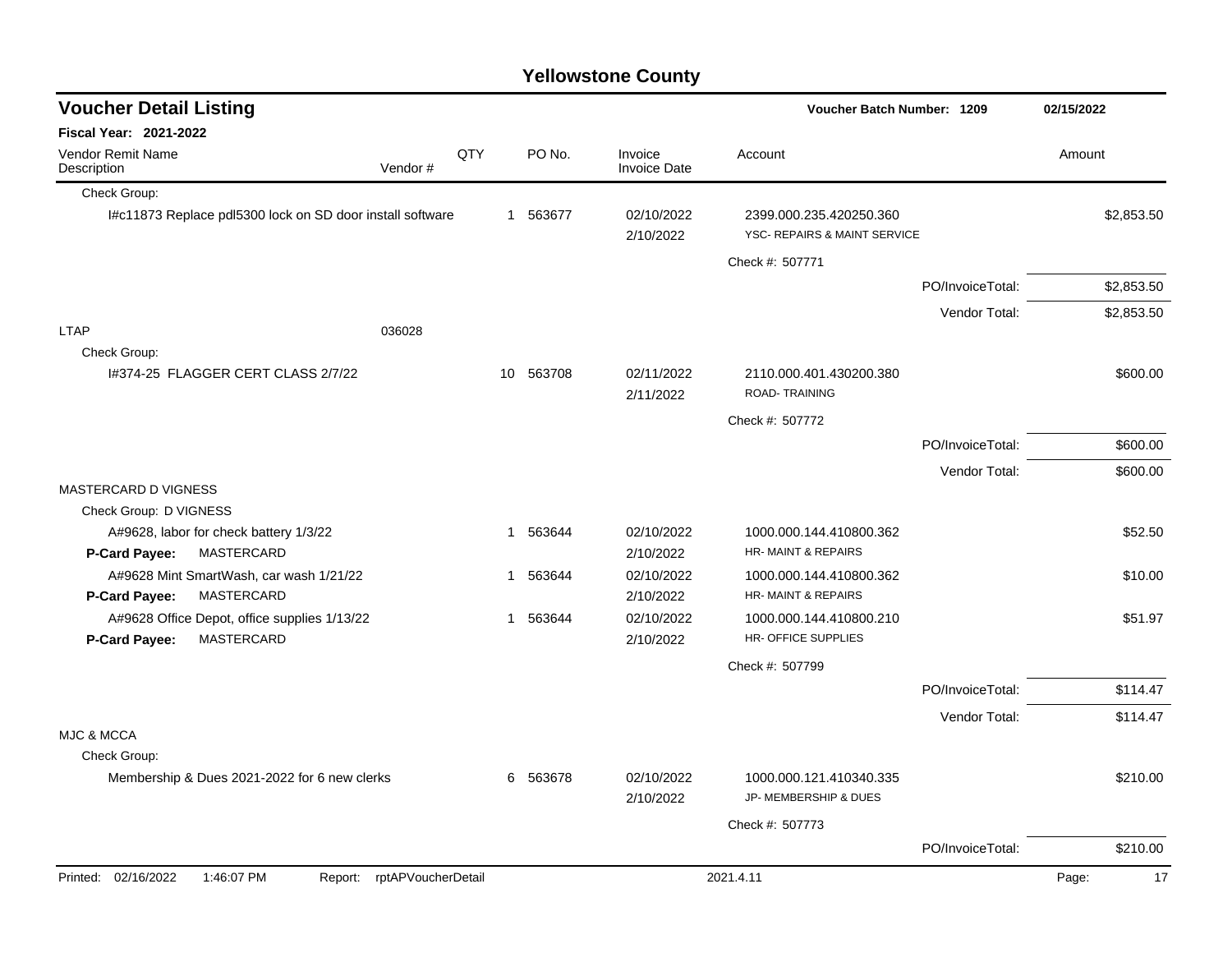| <b>Voucher Detail Listing</b>                                                       |                    |              |          |                                | Voucher Batch Number: 1209                      |                  | 02/15/2022  |
|-------------------------------------------------------------------------------------|--------------------|--------------|----------|--------------------------------|-------------------------------------------------|------------------|-------------|
| <b>Fiscal Year: 2021-2022</b><br><b>Vendor Remit Name</b><br>Description<br>Vendor# |                    | QTY          | PO No.   | Invoice<br><b>Invoice Date</b> | Account                                         |                  | Amount      |
| MODERN MACHINERY CO INC<br>004265                                                   |                    |              |          |                                |                                                 | Vendor Total:    | \$210.00    |
| Check Group:                                                                        |                    |              |          |                                |                                                 |                  |             |
| A#245649 I#2780538 PS OIL ANALYSIS 1/31/22                                          |                    |              | 7 563705 | 02/11/2022<br>2/11/2022        | 2110.000.401.430200.361<br>ROAD-VEHICLE REPAIRS |                  | \$98.00     |
| A#245649 #2780365 PS CRUSHER PARTS 1/31/22                                          |                    | $\mathbf{1}$ | 563705   | 02/11/2022<br>2/11/2022        | 2110.000.401.430200.361<br>ROAD-VEHICLE REPAIRS |                  | \$245.73    |
| A#245649 #2780389 PS CRUSHER PARTS 1/31/22                                          |                    | 1            | 563705   | 02/11/2022<br>2/11/2022        | 2110.000.401.430200.361<br>ROAD-VEHICLE REPAIRS |                  | \$3,445.98  |
|                                                                                     |                    |              |          |                                | Check #: 507774                                 |                  |             |
|                                                                                     |                    |              |          |                                |                                                 | PO/InvoiceTotal: | \$3,789.71  |
| <b>MONTANA LAW ENFORCEMENT</b><br>046375                                            |                    |              |          |                                |                                                 | Vendor Total:    | \$3,789.71  |
| Check Group:                                                                        |                    |              |          |                                |                                                 |                  |             |
| I#20890 CDOB 169B Z.C 1/19-2/2/2022                                                 |                    | $\mathbf{1}$ | 563642   | 02/10/2022<br>2/10/2022        | 2300.000.136.420200.370<br>DETENTION- TRAVEL    |                  | \$44.00     |
| I#20890 CDOB 169B Z.C 1/19-2/2/2022                                                 |                    | 1            | 563642   | 02/10/2022<br>2/10/2022        | 2300.000.136.420200.370<br>DETENTION- TRAVEL    |                  | \$206.00    |
| I#20890 CDOB 169B A Z 1/19-2/2/2022                                                 |                    | 1            | 563642   | 02/10/2022<br>2/10/2022        | 2300.000.136.420200.370<br>DETENTION- TRAVEL    |                  | \$44.00     |
| 1#20890 CDOB 169B A Z 1/19-2/2/2022                                                 |                    | 1            | 563642   | 02/10/2022<br>2/10/2022        | 2300.000.136.420200.370<br>DETENTION- TRAVEL    |                  | \$206.00    |
|                                                                                     |                    |              |          |                                | Check #: 507775                                 |                  |             |
| Check Group:                                                                        |                    |              |          |                                |                                                 | PO/InvoiceTotal: | \$500.00    |
| I#20818. Lodging/meals KM & SA Coroner Basic course                                 |                    | $\mathbf{1}$ | 563680   | 2/10/2022                      | 2300.000.126.420800.370                         |                  | \$356.00    |
| HELENA 12/13-17/21                                                                  |                    |              |          | 2/10/2022                      | CORONER-TRAVEL/MOVING                           |                  |             |
|                                                                                     |                    |              |          |                                | Check #: 507775                                 |                  |             |
|                                                                                     |                    |              |          |                                |                                                 | PO/InvoiceTotal: | \$356.00    |
| 02/16/2022<br>1:46:07 PM<br>Printed:<br>Report:                                     | rptAPVoucherDetail |              |          |                                | 2021.4.11                                       |                  | Page:<br>18 |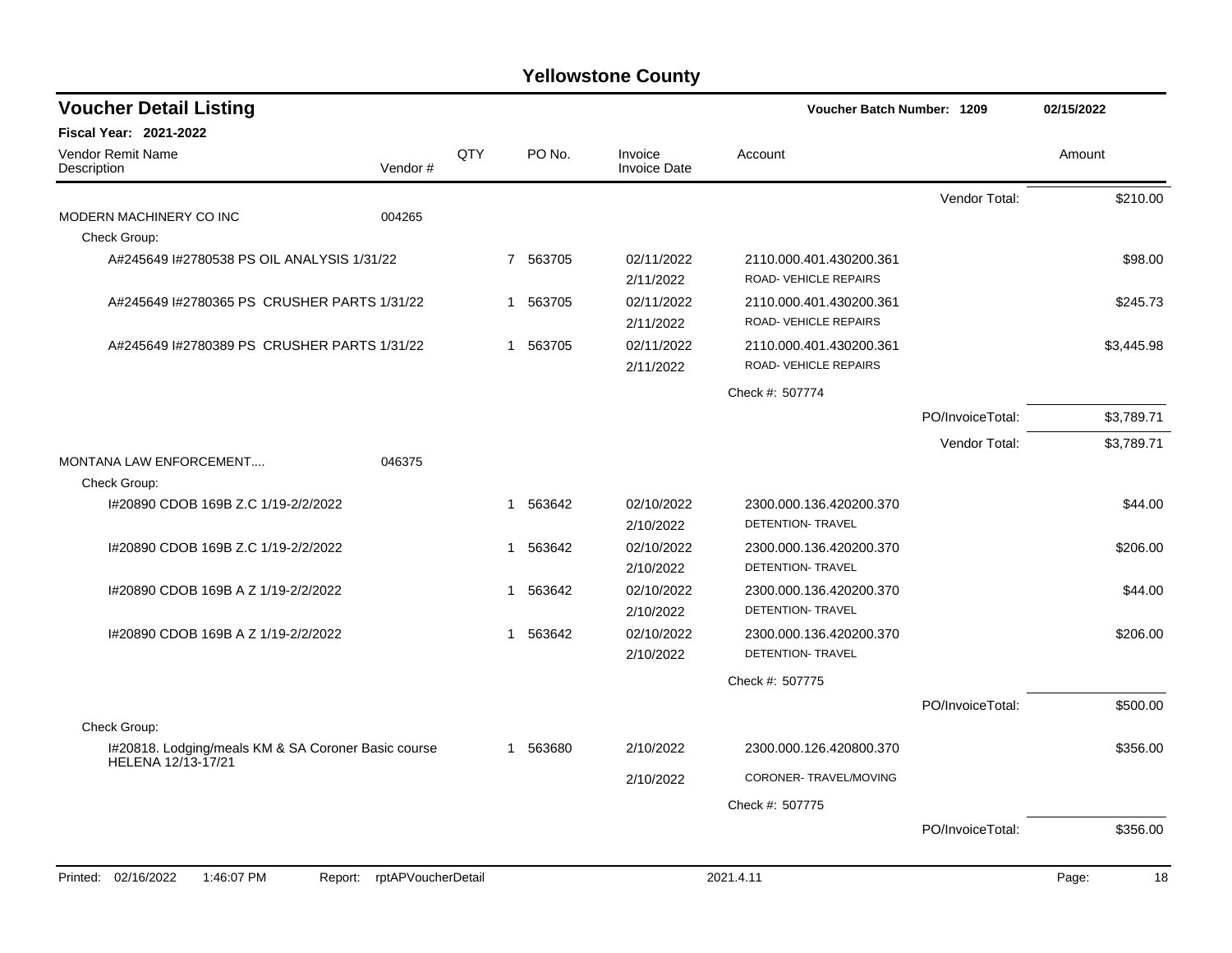| <b>Voucher Detail Listing</b>                                           |     |            |                         | Voucher Batch Number: 1209                                          | 02/15/2022  |
|-------------------------------------------------------------------------|-----|------------|-------------------------|---------------------------------------------------------------------|-------------|
| <b>Fiscal Year: 2021-2022</b><br><b>Vendor Remit Name</b>               | QTY | PO No.     | Invoice                 | Account                                                             | Amount      |
| Vendor#<br>Description                                                  |     |            | <b>Invoice Date</b>     |                                                                     |             |
| MONTANA MOBILE DOCUMENT SHREDDING INC                                   |     |            |                         | Vendor Total:                                                       | \$856.00    |
| Check Group:                                                            |     |            |                         |                                                                     |             |
| 1#65465 SHREDDING 2/9/22                                                |     | 479 563650 | 02/10/2022<br>2/10/2022 | 1000.000.199.411800.397<br>MISC- CONTRACT SERVICES                  | \$95.80     |
| 1#65465 SHREDDING 2/9/22                                                | 294 | 563650     | 02/10/2022<br>2/10/2022 | 2301.000.122.411100.399<br>ATTORNEY- OTHER CONTRACT SERVICES        | \$58.80     |
| 1#65465 SHREDDING 2/9/22                                                | 615 | 563650     | 02/10/2022<br>2/10/2022 | 1000.000.221.410330.398<br>CLERK OF COURT-VARIABLE CONTRACT SERVICE | \$123.00    |
| 1#65465 SHREDDING 2/9/22                                                |     | 728 563650 | 02/10/2022<br>2/10/2022 | 2399.000.235.420250.398<br>YSC-VAR CONTRACT SERVICES                | \$145.60    |
|                                                                         |     |            |                         | Check #: 507776                                                     |             |
|                                                                         |     |            |                         | PO/InvoiceTotal:                                                    | \$423.20    |
|                                                                         |     |            |                         | Vendor Total:                                                       | \$423.20    |
| <b>MOUNTAIN ALARM</b>                                                   |     |            |                         |                                                                     |             |
| Check Group:                                                            |     |            |                         |                                                                     |             |
| 1#2671086 1/20/2 SECURITY MONITORING 2/1/22 -<br>2/28/22                |     | 1 563657   | 02/10/2022              | 5810.000.552.460442.398                                             | \$34.10     |
|                                                                         |     |            | 2/10/2022               | METRA FACILITIES- VARIABLE CONTRACT SERVICE                         |             |
| I #2667024 1/20/22 SECURITY MONITORING - BOX<br>OFFICE 2/1/22 - 2/28/22 |     | 1 563657   | 02/10/2022              | 5810.000.552.460442.398                                             | \$60.00     |
|                                                                         |     |            | 2/10/2022               | METRA FACILITIES- VARIABLE CONTRACT SERVICE                         |             |
| 1#2671087 1/20/22 SECURITY MONITORING BOX<br><b>OFFICE</b>              |     | 1 563657   | 02/10/2022              | 5810.000.556.460442.398                                             | \$39.05     |
|                                                                         |     |            | 2/10/2022               | METRA ADMISSIONS- VARIABLE CONTRACT<br><b>SERVICES</b>              |             |
| 1#2671087 1/20/22 SECURITY MONITORING                                   | 1   | 563657     | 02/10/2022              | 5810.000.552.460442.398                                             | \$22.00     |
|                                                                         |     |            | 2/10/2022               | METRA FACILITIES- VARIABLE CONTRACT SERVICE                         |             |
|                                                                         |     |            |                         | Check #: 507777                                                     |             |
|                                                                         |     |            |                         | PO/InvoiceTotal:                                                    | \$155.15    |
| Check Group:                                                            |     |            |                         |                                                                     |             |
| I#2667025 SECURITY MONITORING FEB 2/1/22                                |     | 1 563725   | 02/11/2022              | 2110.000.401.430200.368                                             | \$46.00     |
|                                                                         |     |            | 2/11/2022               | ROAD- SOFTWARE/HARDWARE MAINT                                       |             |
| Printed: 02/16/2022<br>1:46:07 PM<br>Report: rptAPVoucherDetail         |     |            |                         | 2021.4.11                                                           | 19<br>Page: |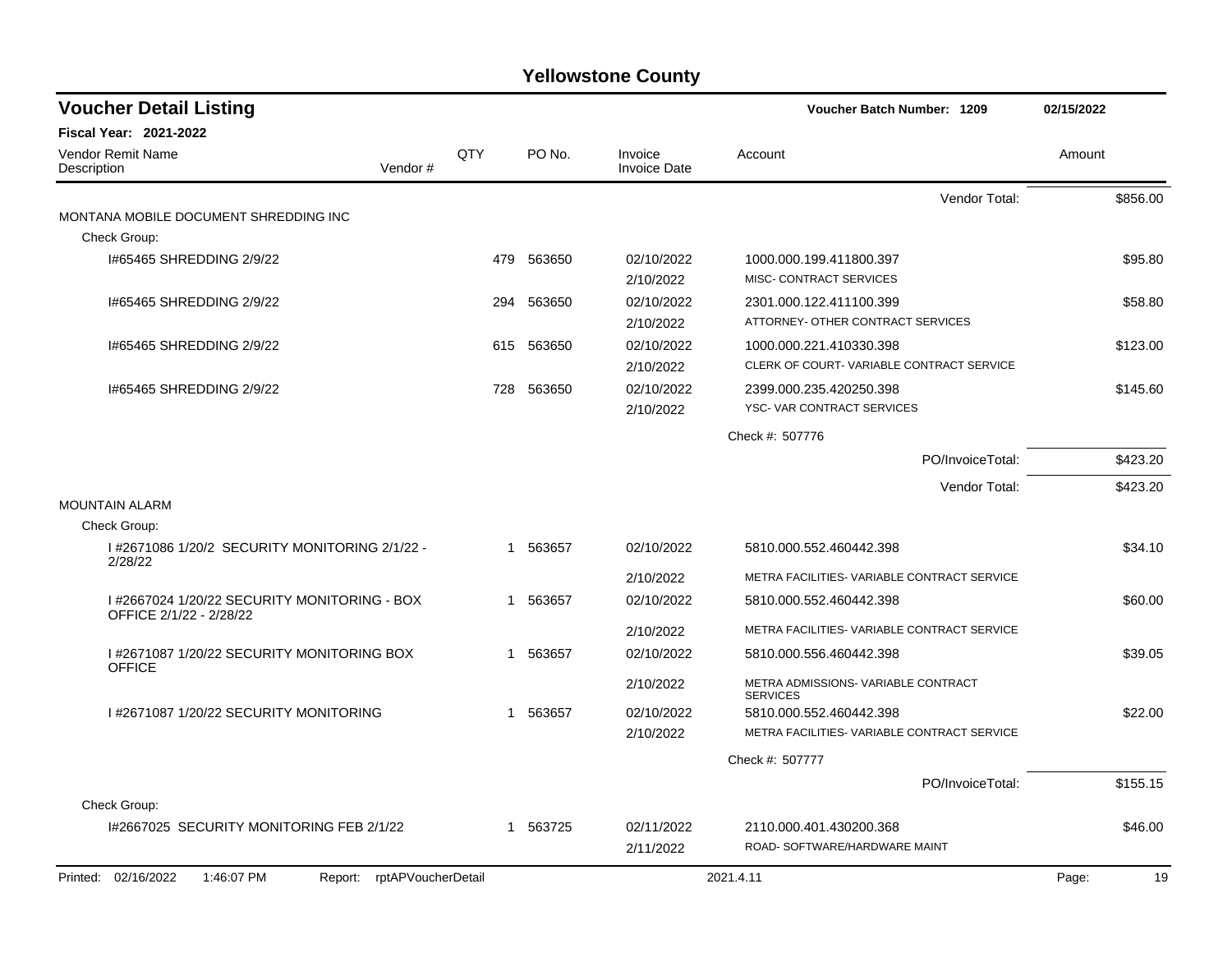| <b>Yellowstone County</b> |  |
|---------------------------|--|
|---------------------------|--|

| <b>Voucher Detail Listing</b>                |                    |     |          |                                | Voucher Batch Number: 1209     |                  | 02/15/2022  |  |
|----------------------------------------------|--------------------|-----|----------|--------------------------------|--------------------------------|------------------|-------------|--|
| <b>Fiscal Year: 2021-2022</b>                |                    |     |          |                                |                                |                  |             |  |
| <b>Vendor Remit Name</b><br>Description      | Vendor#            | QTY | PO No.   | Invoice<br><b>Invoice Date</b> | Account                        |                  | Amount      |  |
|                                              |                    |     |          |                                | Check #: 507777                |                  |             |  |
|                                              |                    |     |          |                                |                                | PO/InvoiceTotal: | \$46.00     |  |
|                                              |                    |     |          |                                |                                | Vendor Total:    | \$201.15    |  |
| NAPA AUTO PARTS                              | 020015             |     |          |                                |                                |                  |             |  |
| Check Group:                                 |                    |     |          |                                |                                |                  |             |  |
| 1#3977-369419 GLASS CLEANER 2/2/22           |                    |     | 1 563697 | 02/11/2022                     | 2110.000.401.430200.361        |                  | \$95.76     |  |
|                                              |                    |     |          | 2/11/2022                      | ROAD-VEHICLE REPAIRS           |                  |             |  |
| 1#3977-369413 BRAKE BOOSER 2/2/22            |                    | 1   | 563697   | 02/11/2022                     | 2130.000.402.430244.361        |                  | \$300.55    |  |
|                                              |                    |     |          | 2/11/2022                      | <b>BRIDGE- VEHICLE REPAIRS</b> |                  |             |  |
| 1#3977-369412 INVENTORY 2/2/22               |                    | 1   | 563697   | 02/11/2022                     | 2110.000.401.430200.361        |                  | \$164.81    |  |
|                                              |                    |     |          | 2/11/2022                      | ROAD-VEHICLE REPAIRS           |                  |             |  |
| I#3977-369866 FILTER 2/3/22                  |                    | 1   | 563697   | 02/11/2022                     | 2110.000.401.430200.361        |                  | \$4.44      |  |
|                                              |                    |     |          | 2/11/2022                      | ROAD-VEHICLE REPAIRS           |                  |             |  |
| I#3977-371014 INVENTORY 2/8/22               |                    | 1   | 563697   | 02/11/2022                     | 2110.000.401.430200.361        |                  | \$174.95    |  |
|                                              |                    |     |          | 2/11/2022                      | ROAD-VEHICLE REPAIRS           |                  |             |  |
| I#3977-371476 FILTERS 2/8/22                 |                    | 1   | 563697   | 02/11/2022                     | 2110.000.401.430200.361        |                  | \$26.98     |  |
|                                              |                    |     |          | 2/11/2022                      | <b>ROAD- VEHICLE REPAIRS</b>   |                  |             |  |
| I#3977-371451 FILTERS 2/10/22                |                    | 1   | 563697   | 02/11/2022                     | 2110.000.401.430200.361        |                  | \$60.94     |  |
|                                              |                    |     |          | 2/11/2022                      | ROAD-VEHICLE REPAIRS           |                  |             |  |
| 1#3977-371462 FILTERS 2/9/22                 |                    | 1   | 563697   | 02/11/2022                     | 2110.000.401.430200.361        |                  | \$23.68     |  |
|                                              |                    |     |          | 2/11/2022                      | ROAD-VEHICLE REPAIRS           |                  |             |  |
| I#3977-371046 CORE 2/9/22                    |                    | 1   | 563697   | 02/11/2022                     | 2110.000.401.430200.361        |                  | (\$72.12)   |  |
|                                              |                    |     |          | 2/11/2022                      | ROAD- VEHICLE REPAIRS          |                  |             |  |
|                                              |                    |     |          |                                | Check #: 507778                |                  |             |  |
|                                              |                    |     |          |                                |                                | PO/InvoiceTotal: | \$779.99    |  |
|                                              |                    |     |          |                                |                                | Vendor Total:    | \$779.99    |  |
| NORTHWESTERN ENERGY                          | 045035             |     |          |                                |                                |                  |             |  |
| Check Group:                                 |                    |     |          |                                |                                |                  |             |  |
| A#0676288-4/3319 KING AVE E 2/1/22           |                    | 1   | 563640   | 02/10/2022                     | 2140.000.403.431100.340        |                  | \$89.51     |  |
|                                              |                    |     |          | 2/10/2022                      | <b>WEED- UTILITIES</b>         |                  |             |  |
| Printed: 02/16/2022<br>1:46:07 PM<br>Report: | rptAPVoucherDetail |     |          |                                | 2021.4.11                      |                  | 20<br>Page: |  |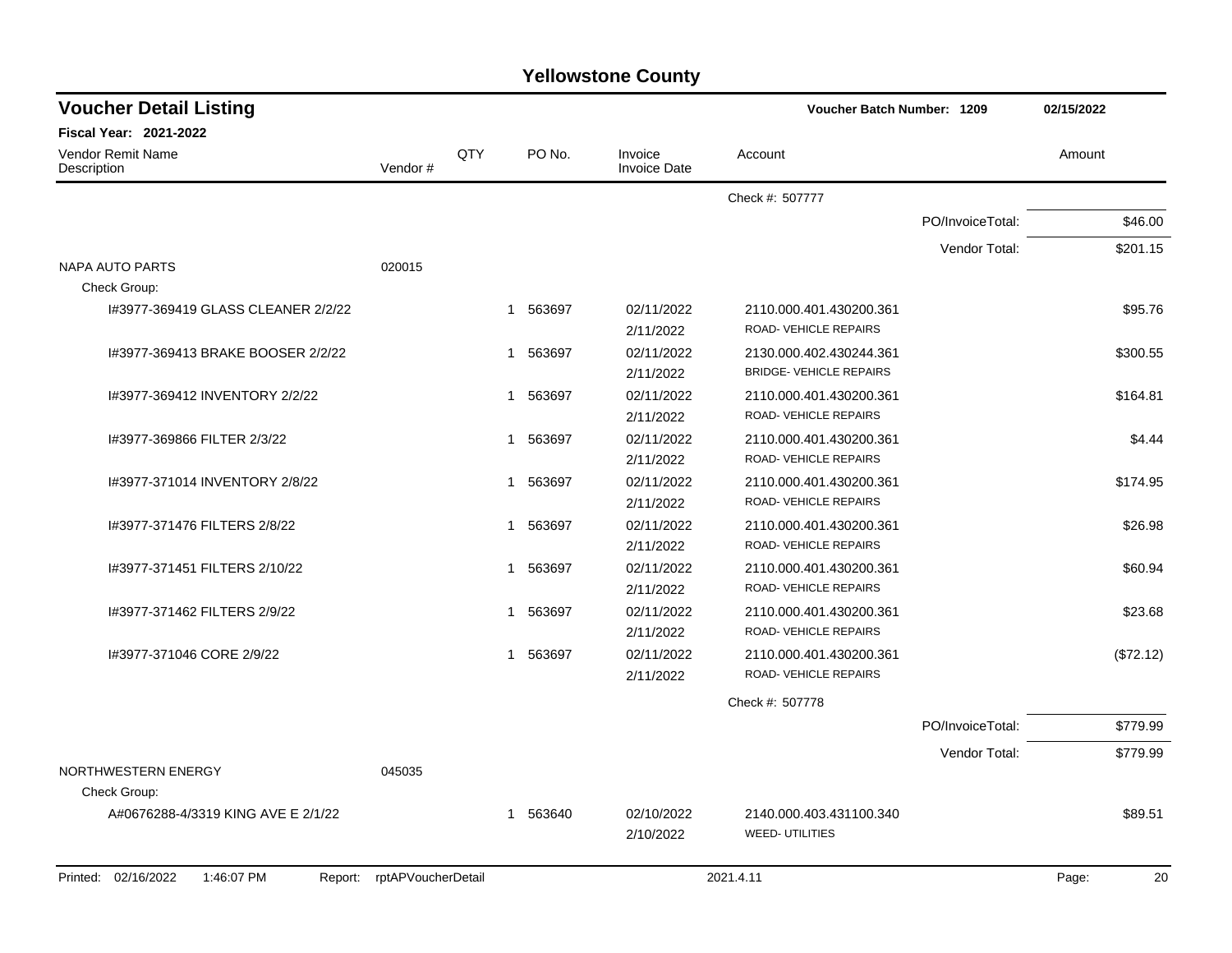| <b>Voucher Detail Listing</b>                 |         |     |                       |                                | <b>Voucher Batch Number: 1209</b>            |                  | 02/15/2022 |          |
|-----------------------------------------------|---------|-----|-----------------------|--------------------------------|----------------------------------------------|------------------|------------|----------|
| Fiscal Year: 2021-2022                        |         |     |                       |                                |                                              |                  |            |          |
| Vendor Remit Name<br>Description              | Vendor# | QTY | PO No.                | Invoice<br><b>Invoice Date</b> | Account                                      |                  | Amount     |          |
|                                               |         |     |                       |                                | Check #: 507779                              |                  |            |          |
|                                               |         |     |                       |                                |                                              | PO/InvoiceTotal: |            | \$89.51  |
| Check Group:                                  |         |     |                       |                                |                                              |                  |            |          |
| A #3023744-0 2/2/22 ELECTRIC UTILITIY         |         |     | 1 563641              | 02/10/2022                     | 5810.000.552.460442.341                      |                  |            | \$73.92  |
|                                               |         |     |                       | 2/10/2022                      | METRA FACILITIES- ELECTRICITY                |                  |            |          |
|                                               |         |     |                       |                                | Check #: 507779                              |                  |            |          |
|                                               |         |     |                       |                                |                                              | PO/InvoiceTotal: |            | \$73.92  |
| Check Group:                                  |         |     |                       |                                |                                              |                  |            |          |
| A#0782545-8 413 S 27th St 12/29/22 - 01/28/22 |         |     | 563679<br>1           | 2/10/2022                      | 2399.000.235.420250.341                      |                  |            | \$24.67  |
|                                               |         |     |                       | 2/10/2022                      | YSC- ELECTRICITY                             |                  |            |          |
| A#1135399-2 407 S 27th St 12/29/22 - 01/28/22 |         |     | 1 563679              | 2/10/2022                      | 2399.000.235.420250.341                      |                  |            | \$54.38  |
|                                               |         |     |                       | 2/10/2022                      | <b>YSC- ELECTRICITY</b>                      |                  |            |          |
|                                               |         |     |                       |                                | Check #: 507779                              |                  |            |          |
|                                               |         |     |                       |                                |                                              | PO/InvoiceTotal: |            | \$79.05  |
| Check Group:                                  |         |     |                       |                                |                                              |                  |            |          |
| A#3085207-3 012822 56TH & HESPER              |         |     | 1 563712              | 02/11/2022                     | 2110.000.401.430260.341                      |                  |            | \$9.45   |
|                                               |         |     |                       | 2/11/2022                      | ROAD- ELECTRICITY                            |                  |            |          |
| A#0997065-8 012822 64TH & HESPER              |         |     | 1 563712              | 02/11/2022<br>2/11/2022        | 2110.000.401.430260.341<br>ROAD- ELECTRICITY |                  |            | \$9.45   |
| #1454585-9 012822 72ND & HESPER               |         |     | 563712<br>$\mathbf 1$ | 02/11/2022                     | 2110.000.401.430260.341                      |                  |            | \$11.10  |
|                                               |         |     |                       | 2/11/2022                      | ROAD- ELECTRICITY                            |                  |            |          |
| A#0599794-5 020322 YELLOWSTONE RIVER RD &     |         |     | 1 563712              | 02/11/2022                     | 2110.000.401.430260.341                      |                  |            | \$12.00  |
| <b>BITTERROOT</b>                             |         |     |                       |                                |                                              |                  |            |          |
|                                               |         |     |                       | 2/11/2022                      | ROAD- ELECTRICITY                            |                  |            |          |
|                                               |         |     |                       |                                | Check #: 507779                              |                  |            |          |
|                                               |         |     |                       |                                |                                              | PO/InvoiceTotal: |            | \$42.00  |
|                                               |         |     |                       |                                |                                              | Vendor Total:    |            | \$284.48 |
| PETROLEUM COUNTY YOUTH PROBATION              |         |     |                       |                                |                                              |                  |            |          |

Check Group: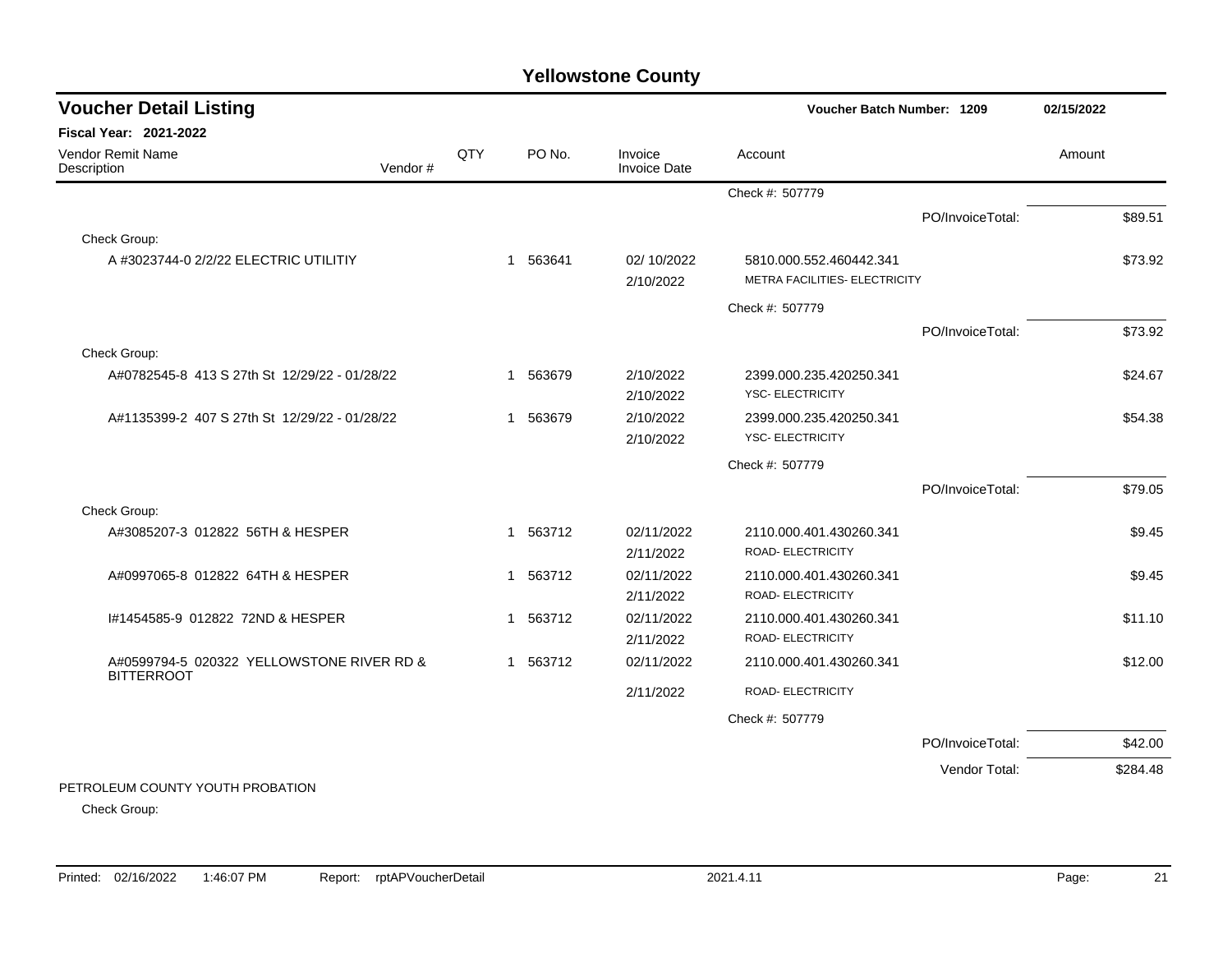| <b>Voucher Detail Listing</b>                                               |     |          |                                | Voucher Batch Number: 1209                             |                  | 02/15/2022   |
|-----------------------------------------------------------------------------|-----|----------|--------------------------------|--------------------------------------------------------|------------------|--------------|
| <b>Fiscal Year: 2021-2022</b>                                               |     |          |                                |                                                        |                  |              |
| <b>Vendor Remit Name</b><br>Description<br>Vendor#                          | QTY | PO No.   | Invoice<br><b>Invoice Date</b> | Account                                                |                  | Amount       |
| Refund for over payment for detention                                       |     | 1 563570 | 02/07/2022<br>2/7/2022         | 2399.000.000.342031.000<br>SEC DET: NONREGIONAL COUNTY |                  | \$2,470.00   |
|                                                                             |     |          |                                | Check #: 507780                                        |                  |              |
|                                                                             |     |          |                                |                                                        | PO/InvoiceTotal: | \$2,470.00   |
|                                                                             |     |          |                                |                                                        | Vendor Total:    | \$2,470.00   |
| PIERCE, ADRIENNE ANNE<br>Check Group:                                       |     |          |                                |                                                        |                  |              |
| <b>Writ DR 18 271</b><br>#21003004 Pierce v. Johnston Ck. #105973 - Hi-Ball |     | 1 563655 | 02/10/2022                     | 7151.000.000.021250.000                                |                  | \$608.47     |
| Trucking Inc A101-98748                                                     |     |          | 2/10/2022                      | SHERIFF WRITS & NOTICES DUE TO OTHERS                  |                  |              |
|                                                                             |     |          |                                | Check #: 507781                                        |                  |              |
|                                                                             |     |          |                                |                                                        | PO/InvoiceTotal: | \$608.47     |
|                                                                             |     |          |                                |                                                        | Vendor Total:    | \$608.47     |
| POWERPLAN OIB<br>045339                                                     |     |          |                                |                                                        |                  |              |
| Check Group:                                                                |     |          |                                |                                                        |                  |              |
| A#7787006 I#P8909312 HYDRAULIC CYLINDERS 2/9/22                             |     | 1 563698 | 02/11/2022<br>2/11/2022        | 2110.000.401.430200.361<br>ROAD- VEHICLE REPAIRS       |                  | \$1,774.24   |
| A#7787006 I#P8909112 WINDOWPANE 2/9/22                                      | 1   | 563698   | 02/11/2022<br>2/11/2022        | 2110.000.401.430200.361<br>ROAD- VEHICLE REPAIRS       |                  | (\$1,155.18) |
| A#7787006 I#P8907812 WINDOWPANE 2/9/22                                      | 1   | 563698   | 02/11/2022<br>2/11/2022        | 2110.000.401.430200.361<br>ROAD-VEHICLE REPAIRS        |                  | \$1,664.80   |
| A#7787006 I#W3148212 SERVICE 1/27/22                                        | 1   | 563698   | 02/11/2022<br>2/11/2022        | 2110.000.401.430200.361<br>ROAD-VEHICLE REPAIRS        |                  | \$200.00     |
| A#7787006 I#P8888212 WARRENTY 2/3/22                                        | 1   | 563698   | 02/11/2022<br>2/11/2022        | 2110.000.401.430200.361<br>ROAD-VEHICLE REPAIRS        |                  | $(\$200.00)$ |
| A#7787006 I#P8848512 DEF 1/26/22                                            |     | 1 563698 | 02/11/2022<br>2/11/2022        | 2110.000.401.430200.361<br>ROAD-VEHICLE REPAIRS        |                  | \$924.00     |
|                                                                             |     |          |                                | Check #: 507782                                        |                  |              |
|                                                                             |     |          |                                |                                                        | PO/InvoiceTotal: | \$3,207.86   |
|                                                                             |     |          |                                |                                                        | Vendor Total:    | \$3,207.86   |
| Printed: 02/16/2022<br>1:46:07 PM<br>rptAPVoucherDetail<br>Report:          |     |          |                                | 2021.4.11                                              |                  | 22<br>Page:  |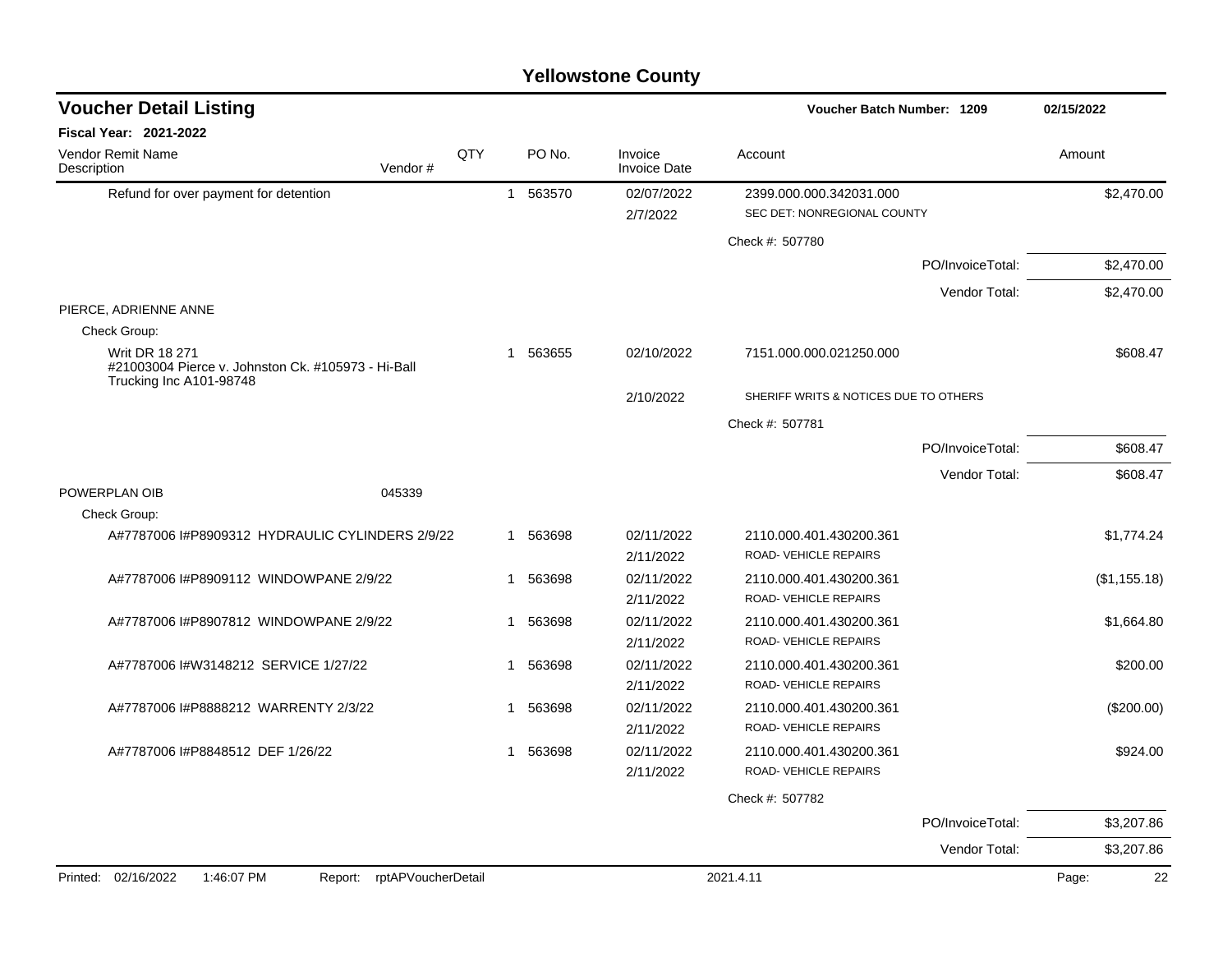| <b>Voucher Detail Listing</b>                   |                    |     |                        |                                | Voucher Batch Number: 1209                                     |                  | 02/15/2022  |  |
|-------------------------------------------------|--------------------|-----|------------------------|--------------------------------|----------------------------------------------------------------|------------------|-------------|--|
| <b>Fiscal Year: 2021-2022</b>                   |                    |     |                        |                                |                                                                |                  |             |  |
| <b>Vendor Remit Name</b><br>Description         | Vendor#            | QTY | PO No.                 | Invoice<br><b>Invoice Date</b> | Account                                                        |                  | Amount      |  |
| PUBLIC UTILITIES                                | 005150             |     |                        |                                |                                                                |                  |             |  |
| Check Group:                                    |                    |     |                        |                                |                                                                |                  |             |  |
| A#129666 217 N 27TH ST FIRE 2/1/22              |                    |     | 1 563668               | 02/10/2022<br>2/10/2022        | 1000.000.145.411200.342<br><b>FACILITIES- WATER</b>            |                  | \$640.85    |  |
| A#130088 3165 KING AVE E FIRELINE 2/1/22        |                    |     | 563668<br>1            | 02/10/2022<br>2/10/2022        | 2300.000.146.411200.342<br>FACILITIES JAIL- WATER/LANDFILL     |                  | \$1,109.80  |  |
| A#129901 3165 KING AVE E FIRE 2/1/22            |                    |     | 563668<br>1            | 02/10/2022<br>2/10/2022        | 2300.000.146.411200.342<br>FACILITIES JAIL- WATER/LANDFILL     |                  | \$289.20    |  |
| A#256537 99999 ERIE DR FIRELINE 2/1/22          |                    |     | 563668<br>$\mathbf{1}$ | 02/10/2022<br>2/10/2022        | 2512.000.000.430500.362<br>RSID 372 WATER UTIL MAINT & REPAIRS |                  | \$633.95    |  |
|                                                 |                    |     |                        |                                | Check #: 507783                                                |                  |             |  |
|                                                 |                    |     |                        |                                |                                                                | PO/InvoiceTotal: | \$2,673.80  |  |
| Check Group:                                    |                    |     |                        |                                |                                                                |                  |             |  |
| A#129439 010322 WATER FOR SHOP                  |                    |     | 1 563706               | 02/11/2022<br>2/11/2022        | 2110.000.401.430200.340<br>ROAD- UTILITIES                     |                  | \$20.70     |  |
|                                                 |                    |     |                        |                                | Check #: 507783                                                |                  |             |  |
|                                                 |                    |     |                        |                                |                                                                | PO/InvoiceTotal: | \$20.70     |  |
|                                                 |                    |     |                        |                                |                                                                | Vendor Total:    | \$2,694.50  |  |
| PURCELL TIRE CO<br>Check Group:                 |                    |     |                        |                                |                                                                |                  |             |  |
| A#3120189 I#31207035 INVENTORY 2/7/22           |                    |     | 1 563724               | 02/11/2022<br>2/11/2022        | 2110.000.401.430200.361<br>ROAD-VEHICLE REPAIRS                |                  | \$2,872.45  |  |
|                                                 |                    |     |                        |                                | Check #: 507784                                                |                  |             |  |
|                                                 |                    |     |                        |                                |                                                                | PO/InvoiceTotal: | \$2,872.45  |  |
|                                                 |                    |     |                        |                                |                                                                | Vendor Total:    | \$2,872.45  |  |
| <b>RADIO BILLINGS LLC</b><br>Check Group:       |                    |     |                        |                                |                                                                |                  |             |  |
| I#cc-1211254451 21 Hol. Media Campaign 12/31/21 |                    |     | 1 563651               | 02/10/2022<br>2/10/2022        | 2950.000.470.420190.336<br><b>DUI- PUBLIC RELATIONS</b>        |                  | \$600.00    |  |
|                                                 |                    |     |                        |                                | Check #: 507785                                                |                  |             |  |
|                                                 |                    |     |                        |                                |                                                                |                  |             |  |
| Printed: 02/16/2022<br>1:46:07 PM<br>Report:    | rptAPVoucherDetail |     |                        |                                | 2021.4.11                                                      |                  | Page:<br>23 |  |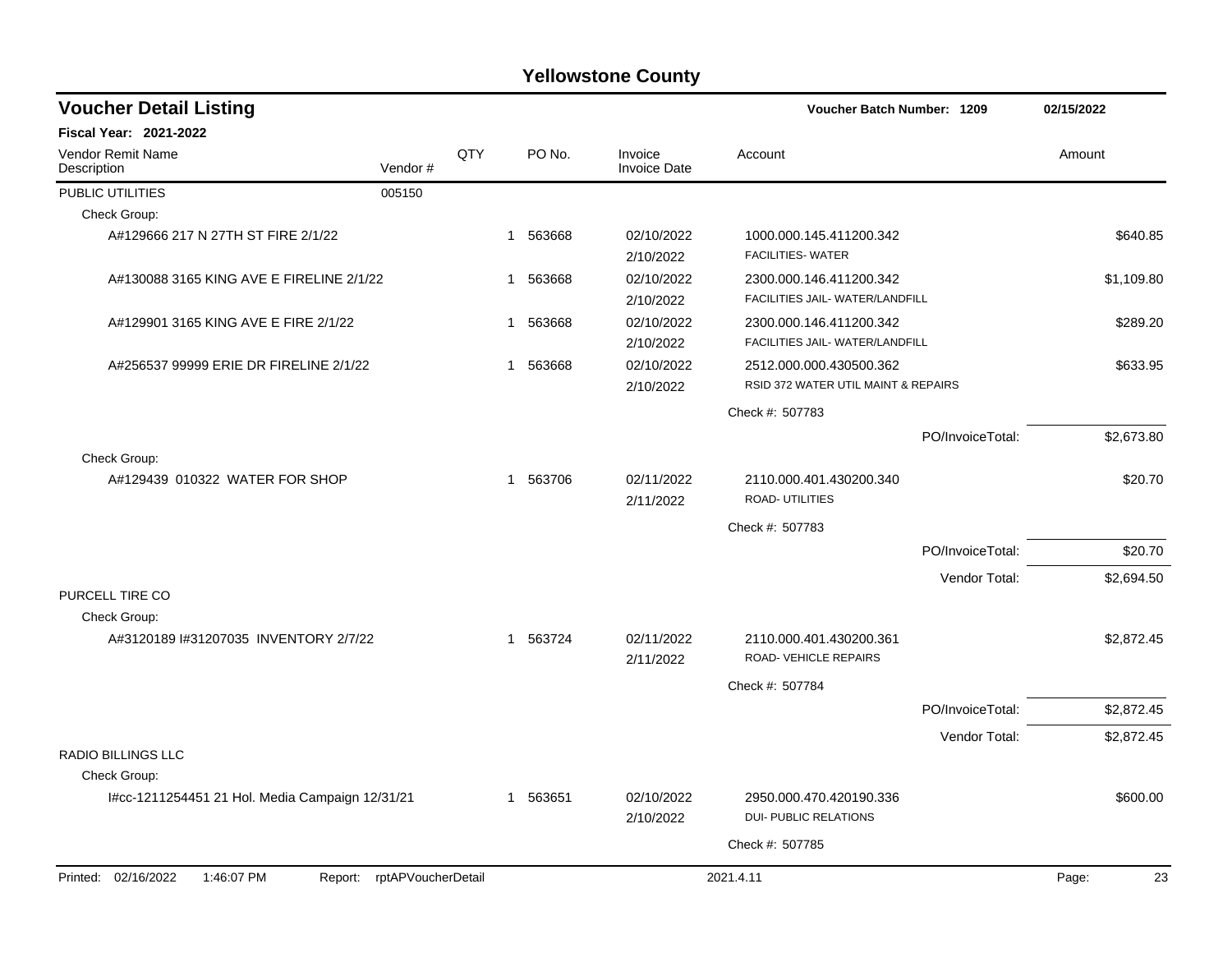| <b>Voucher Detail Listing</b>                                     |                            |     |    |          |                                | Voucher Batch Number: 1209                                 | 02/15/2022       |        |          |
|-------------------------------------------------------------------|----------------------------|-----|----|----------|--------------------------------|------------------------------------------------------------|------------------|--------|----------|
| <b>Fiscal Year: 2021-2022</b>                                     |                            |     |    |          |                                |                                                            |                  |        |          |
| <b>Vendor Remit Name</b><br>Description                           | Vendor#                    | QTY |    | PO No.   | Invoice<br><b>Invoice Date</b> | Account                                                    |                  | Amount |          |
|                                                                   |                            |     |    |          |                                |                                                            | PO/InvoiceTotal: |        | \$600.00 |
|                                                                   |                            |     |    |          |                                |                                                            | Vendor Total:    |        | \$600.00 |
| <b>REPUBLIC SERVICES #892</b><br>Check Group:                     |                            |     |    |          |                                |                                                            |                  |        |          |
| A#3-0892-3502010 I#0892-000991888 BROADVIEW<br><b>GARBAGE FEB</b> |                            |     |    | 1 563717 | 02/11/2022                     | 2110.000.401.430200.340                                    |                  |        | \$47.48  |
|                                                                   |                            |     |    |          | 2/11/2022                      | <b>ROAD- UTILITIES</b>                                     |                  |        |          |
|                                                                   |                            |     |    |          |                                | Check #: 507786                                            |                  |        |          |
|                                                                   |                            |     |    |          |                                |                                                            | PO/InvoiceTotal: |        | \$47.48  |
|                                                                   |                            |     |    |          |                                |                                                            | Vendor Total:    |        | \$47.48  |
| <b>RIMROCK FOUNDATION</b><br>Check Group:                         | 005310                     |     |    |          |                                |                                                            |                  |        |          |
| I#YC20220209. Psych eval MC12/3/21                                |                            |     | -1 | 563669   | 02/10/2022<br>2/10/2022        | 2300.000.130.420110.351<br>ADMIN- MEDICAL & PYSCH SERVICES |                  |        | \$295.00 |
|                                                                   |                            |     |    |          |                                | Check #: 507787                                            |                  |        |          |
|                                                                   |                            |     |    |          |                                |                                                            | PO/InvoiceTotal: |        | \$295.00 |
|                                                                   |                            |     |    |          |                                |                                                            | Vendor Total:    |        | \$295.00 |
| <b>RUBBER STAMP SHOP</b>                                          | 005420                     |     |    |          |                                |                                                            |                  |        |          |
| Check Group:                                                      |                            |     |    |          |                                |                                                            |                  |        |          |
| I#210982 - Premium Self-Inking Stamp                              |                            |     |    | 1 563670 | 02/10/2022<br>2/10/2022        | 1000.000.121.410340.210<br>JP- OFFICE SUPPLIES             |                  |        | \$63.31  |
| I#220181 - Pre-inked Justice Court Seals, Self-Inking             |                            |     | 1  | 563670   | 02/10/2022                     | 1000.000.121.410340.210                                    |                  |        | \$140.08 |
| name stamp                                                        |                            |     |    |          | 2/10/2022                      | JP- OFFICE SUPPLIES                                        |                  |        |          |
|                                                                   |                            |     |    |          |                                | Check #: 507788                                            |                  |        |          |
|                                                                   |                            |     |    |          |                                |                                                            | PO/InvoiceTotal: |        | \$203.39 |
|                                                                   |                            |     |    |          |                                |                                                            | Vendor Total:    |        | \$203.39 |
| SHERMAN, LADONNA L                                                |                            |     |    |          |                                |                                                            |                  |        |          |
| Check Group:                                                      |                            |     |    |          |                                |                                                            |                  |        |          |
| VA BURIAL BENEFIT ARTHUR D SHERMAN 11/28/21                       |                            |     |    | 1 563662 | 02/10/2022<br>2/10/2022        | 1000.000.199.450200.396<br>MISC- FUNERAL EXPENSE/BURIALS   |                  |        | \$250.00 |
| Printed: 02/16/2022<br>1:46:07 PM                                 | Report: rptAPVoucherDetail |     |    |          |                                | 2021.4.11                                                  |                  | Page:  | 24       |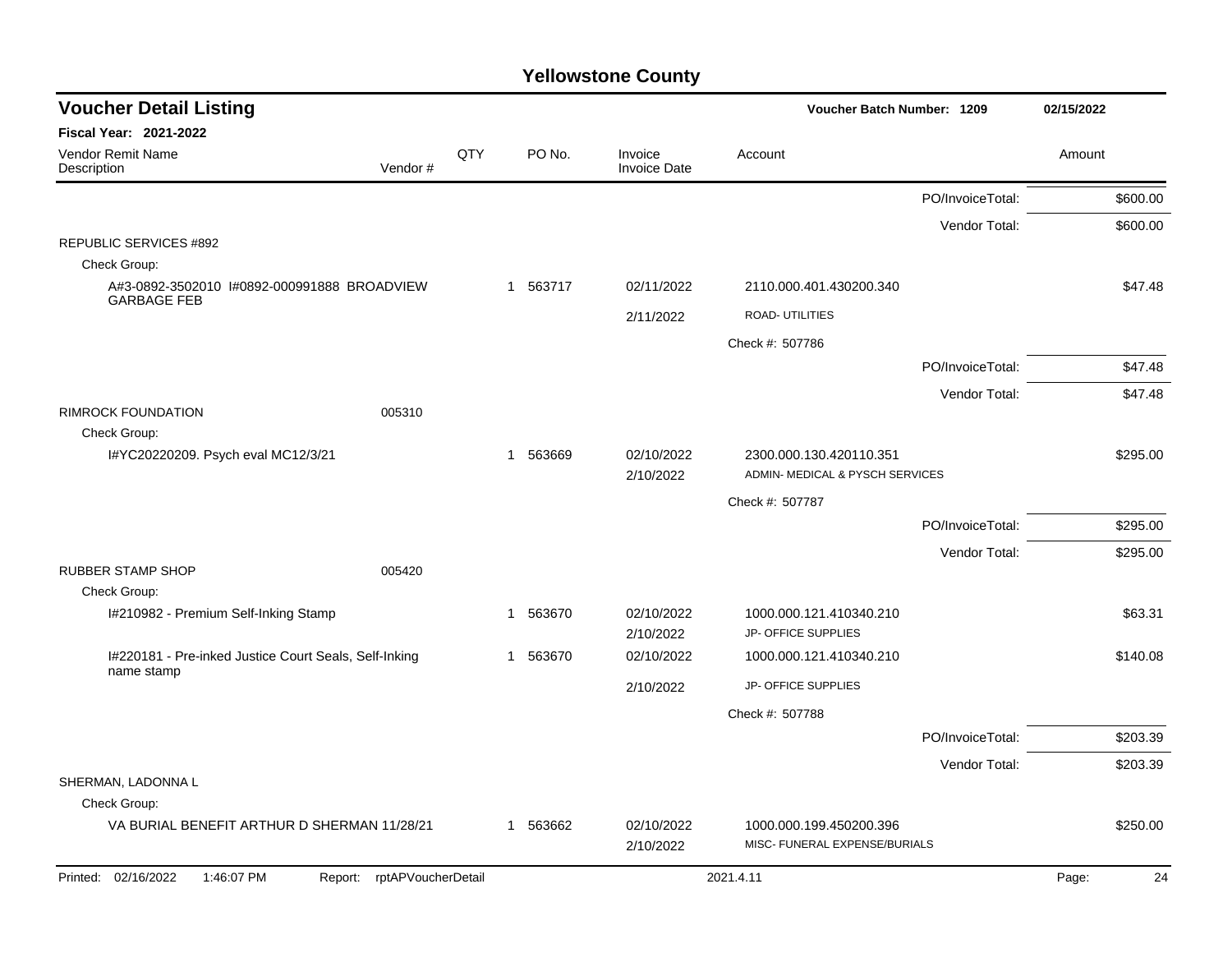| <b>Voucher Detail Listing</b>                                   |             |          |                                | Voucher Batch Number: 1209                         | 02/15/2022       |             |
|-----------------------------------------------------------------|-------------|----------|--------------------------------|----------------------------------------------------|------------------|-------------|
| Fiscal Year: 2021-2022                                          |             |          |                                |                                                    |                  |             |
| Vendor Remit Name<br>Description<br>Vendor#                     | QTY         | PO No.   | Invoice<br><b>Invoice Date</b> | Account                                            |                  | Amount      |
|                                                                 |             |          |                                | Check #: 507789                                    |                  |             |
|                                                                 |             |          |                                |                                                    | PO/InvoiceTotal: | \$250.00    |
|                                                                 |             |          |                                |                                                    | Vendor Total:    | \$250.00    |
| <b>STARPLEX CORPORATION</b><br>042999<br>Check Group:           |             |          |                                |                                                    |                  |             |
| 1#607540 SEASONS BEATING 12/4/21 VIP LOT                        |             | 1 563643 | 02/10/2022<br>2/10/2022        | 5810.000.554.460443.398<br>N PARKING LOT- SECURITY |                  | \$67.00     |
| 1#51261 LAME DEER V LODGE GRASS 2/2/22<br><b>CLEANING</b>       |             | 1 563643 | 02/10/2022                     | 5810.000.554.460442.367                            |                  | \$3,593.98  |
|                                                                 |             |          | 2/10/2022                      | METRA EVENTS- JANITORIAL                           |                  |             |
|                                                                 |             |          |                                | Check #: 507790                                    |                  |             |
|                                                                 |             |          |                                |                                                    | PO/InvoiceTotal: | \$3,660.98  |
|                                                                 |             |          |                                |                                                    | Vendor Total:    | \$3,660.98  |
| TACOMA SCREW PRODUCTS INC                                       |             |          |                                |                                                    |                  |             |
| Check Group:                                                    |             |          |                                |                                                    |                  |             |
| A#138946 I#270028069-01 NUTS, BOLTS, ECT 1/31/22                |             | 1 563720 | 02/11/2022<br>2/11/2022        | 2110.000.401.430200.361<br>ROAD-VEHICLE REPAIRS    |                  | \$100.11    |
| A#138946 #270032455-00 NUTS & SCREWS FOR                        |             | 1 563720 | 02/11/2022                     | 2110.000.401.430200.361                            |                  | \$1,067.54  |
| <b>SCRAPER 1/31/22</b>                                          |             |          | 2/11/2022                      | ROAD-VEHICLE REPAIRS                               |                  |             |
|                                                                 |             |          |                                | Check #: 507791                                    |                  |             |
|                                                                 |             |          |                                |                                                    | PO/InvoiceTotal: | \$1,167.65  |
|                                                                 |             |          |                                |                                                    | Vendor Total:    | \$1,167.65  |
| <b>TOWN &amp; COUNTRY SUPPLY</b><br>003930                      |             |          |                                |                                                    |                  |             |
| Check Group:                                                    |             |          |                                |                                                    |                  |             |
| 1#5630 DIESEL FUEL & DEF                                        |             | 1 563704 | 02/11/2022                     | 2110.000.401.430200.231                            |                  | \$209.99    |
|                                                                 |             |          | 2/11/2022                      | ROAD- GAS/OIL/GREASE                               |                  |             |
| 1#5317 DIESEL FUEL                                              |             | 1 563704 | 02/11/2022<br>2/11/2022        | 2110.000.401.430200.231<br>ROAD- GAS/OIL/GREASE    |                  | \$60.01     |
| I#5826 DIESEL FUEL, SNOW BRUSH                                  | $\mathbf 1$ | 563704   | 02/11/2022                     | 2110.000.401.430200.231                            |                  | \$72.50     |
|                                                                 |             |          | 2/11/2022                      | ROAD- GAS/OIL/GREASE                               |                  |             |
| Printed: 02/16/2022<br>Report: rptAPVoucherDetail<br>1:46:07 PM |             |          |                                | 2021.4.11                                          |                  | 25<br>Page: |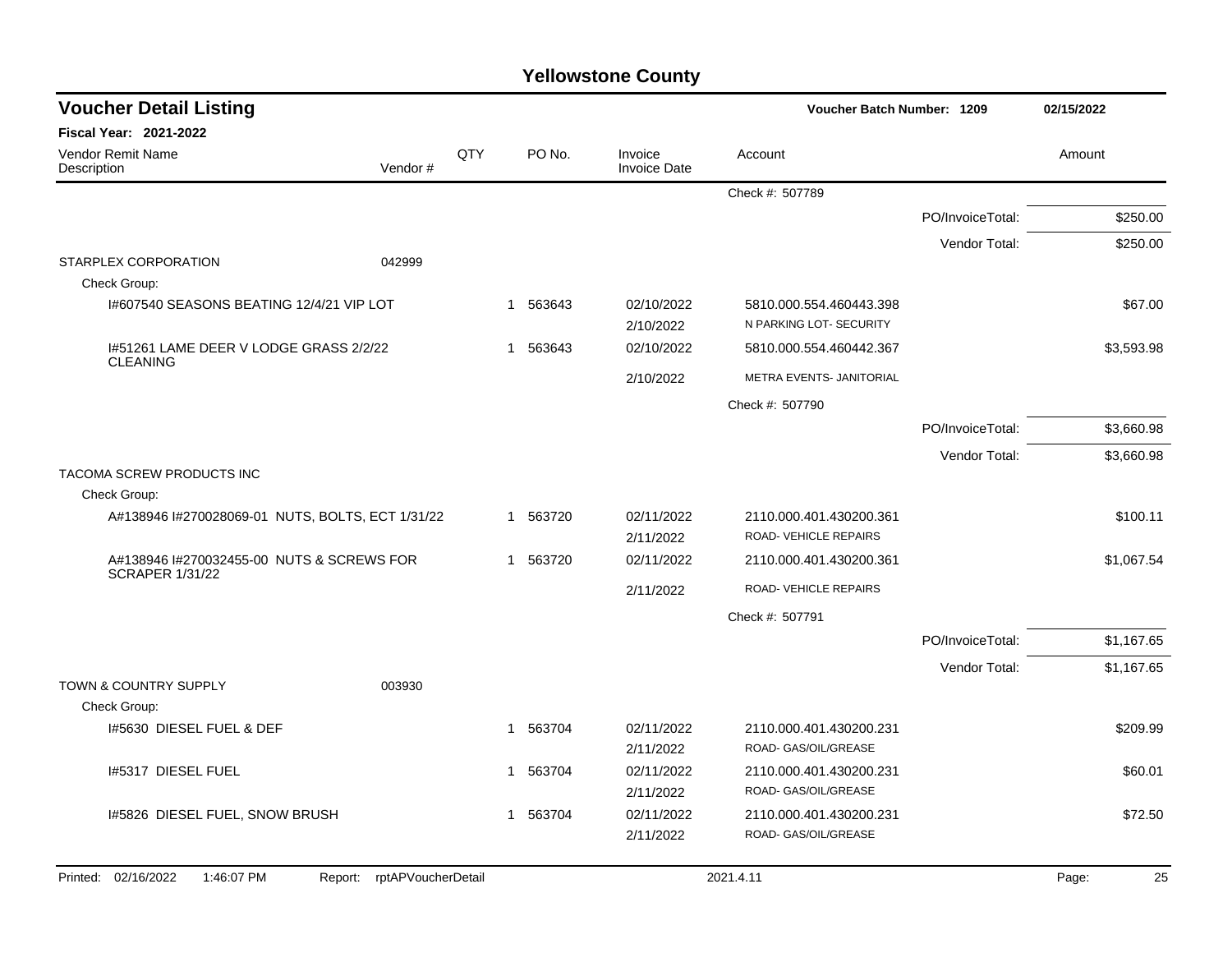| <b>Voucher Detail Listing</b>                 |                    |                       |                                | <b>Voucher Batch Number: 1209</b>     | 02/15/2022  |
|-----------------------------------------------|--------------------|-----------------------|--------------------------------|---------------------------------------|-------------|
| Fiscal Year: 2021-2022                        |                    |                       |                                |                                       |             |
| Vendor Remit Name<br>Description<br>Vendor#   | QTY                | PO No.                | Invoice<br><b>Invoice Date</b> | Account                               | Amount      |
| 1#6491 DIESEL FUEL                            |                    | 1 563704              | 02/11/2022                     | 2110.000.401.430200.231               | \$200.00    |
|                                               |                    |                       | 2/11/2022                      | ROAD- GAS/OIL/GREASE                  |             |
| I#6158 DIESEL FUEL                            |                    | 1 563704              | 02/11/2022                     | 2110.000.401.430200.231               | \$200.00    |
|                                               |                    |                       | 2/11/2022                      | ROAD- GAS/OIL/GREASE                  |             |
| 1#7212 UNLEADED FUEL                          |                    | 1 563704              | 02/11/2022                     | 2110.000.401.430200.231               | \$70.00     |
|                                               |                    |                       | 2/11/2022                      | ROAD- GAS/OIL/GREASE                  |             |
| 1#7592 DIESEL FUEL, DEF                       |                    | 1 563704              | 02/11/2022                     | 2110.000.401.430200.231               | \$153.00    |
|                                               |                    |                       | 2/11/2022                      | ROAD- GAS/OIL/GREASE                  |             |
| 1#6935 DIESEL FUEL, DEF                       |                    | 563704<br>$\mathbf 1$ | 02/11/2022                     | 2110.000.401.430200.231               | \$209.99    |
|                                               |                    |                       | 2/11/2022                      | ROAD- GAS/OIL/GREASE                  |             |
| 1#7741 DIESEL FUEL                            |                    | 1 563704              | 02/11/2022                     | 2110.000.401.430200.231               | \$200.00    |
|                                               |                    |                       | 2/11/2022                      | ROAD- GAS/OIL/GREASE                  |             |
| 1#8422 DIESEL FUEL, DEF                       |                    | 1 563704              | 02/11/2022                     | 2110.000.401.430200.231               | \$217.50    |
|                                               |                    |                       | 2/11/2022                      | ROAD- GAS/OIL/GREASE                  |             |
| 1#423166 DIESEL FUEL 400 @ 2.82185            |                    | 563704<br>1           | 02/11/2022                     | 2110.000.401.430200.231               | \$1,128.74  |
|                                               |                    |                       | 2/11/2022                      | ROAD- GAS/OIL/GREASE                  |             |
| 1#425412 UNLEADED FUEL 1000 @ 3.4842          |                    | 563704<br>1           | 02/11/2022                     | 2110.000.401.430200.231               | \$3,484.20  |
|                                               |                    |                       | 2/11/2022                      | ROAD- GAS/OIL/GREASE                  |             |
| 1#425412 DIESEL FUEL 5500 @ 2.7484            |                    | 563704<br>1           | 02/11/2022                     | 2110.000.401.430200.231               | \$15,116.43 |
|                                               |                    |                       | 2/11/2022                      | ROAD- GAS/OIL/GREASE                  |             |
| 1#425236 DIESEL FUEL 382 @ 2.879188           |                    | 1 563704              | 02/11/2022                     | 2110.000.401.430200.231               | \$1,099.85  |
|                                               |                    |                       | 2/11/2022                      | ROAD- GAS/OIL/GREASE                  |             |
| 1#423219 DIESEL FUEL 500 @ 2.997              |                    | 1 563704              | 02/11/2022                     | 2110.000.401.430200.231               | \$1,498.50  |
|                                               |                    |                       | 2/11/2022                      | ROAD- GAS/OIL/GREASE                  |             |
|                                               |                    |                       |                                | Check #: 507792                       |             |
|                                               |                    |                       |                                | PO/InvoiceTotal:                      | \$23,920.71 |
|                                               |                    |                       |                                | Vendor Total:                         | \$23,920.71 |
| <b>TRUSAIC</b>                                |                    |                       |                                |                                       |             |
| Check Group:                                  |                    |                       |                                |                                       |             |
| A#C006196, I#CINV-019002, 2022 ACA Feb 2/2/22 |                    | 1 563653              | 02/10/2022                     | 6050.000.601.500700.399               | \$1,040.40  |
|                                               |                    |                       | 2/10/2022                      | HEALTH INSUR- OTHER CONTRACT SERVICES |             |
| Printed: 02/16/2022<br>1:46:07 PM<br>Report:  | rptAPVoucherDetail |                       |                                | 2021.4.11                             | 26<br>Page: |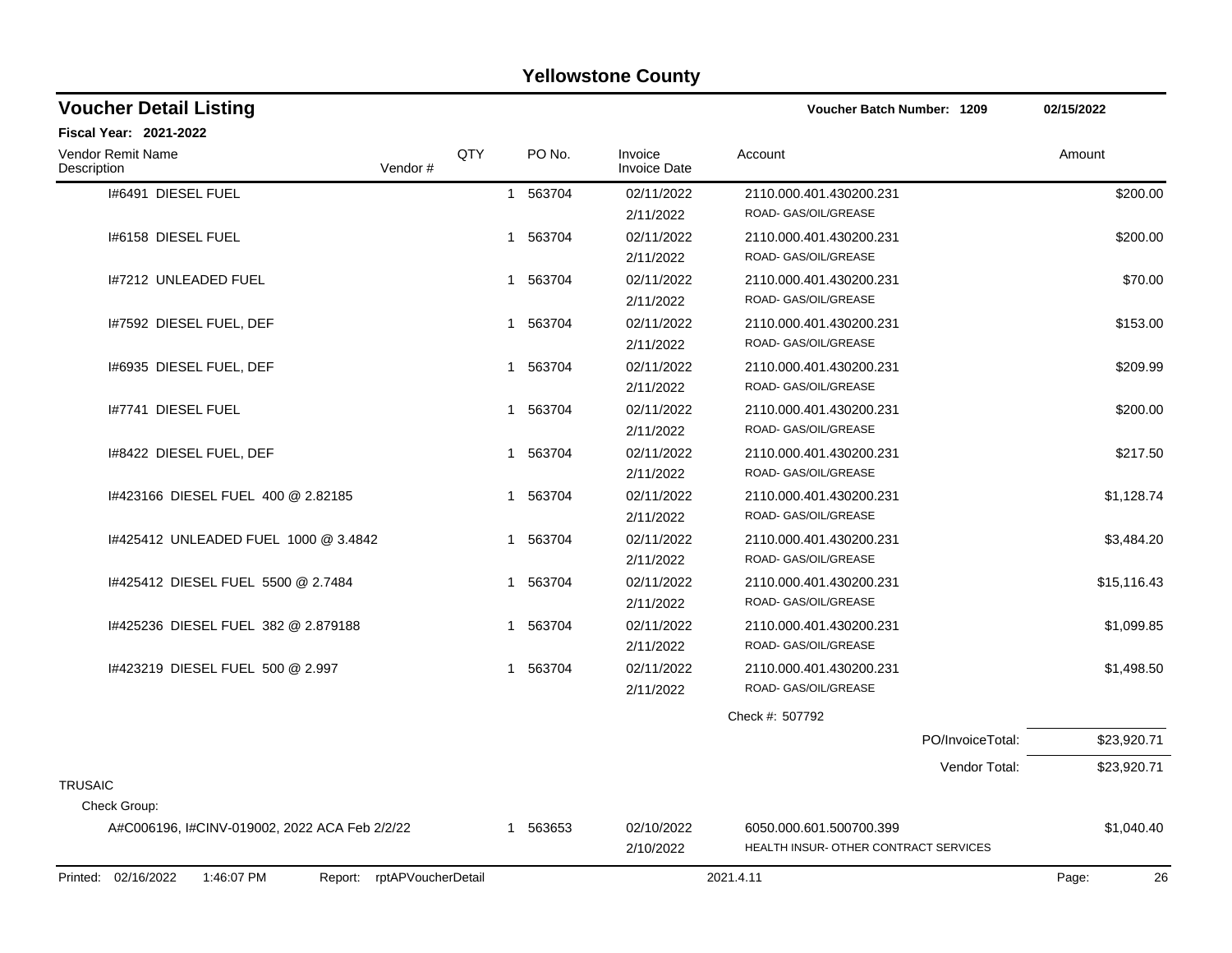| <b>Voucher Detail Listing</b>                |                    |     |             |                                | Voucher Batch Number: 1209 |                  | 02/15/2022  |  |
|----------------------------------------------|--------------------|-----|-------------|--------------------------------|----------------------------|------------------|-------------|--|
| <b>Fiscal Year: 2021-2022</b>                |                    |     |             |                                |                            |                  |             |  |
| Vendor Remit Name<br>Description             | Vendor#            | QTY | PO No.      | Invoice<br><b>Invoice Date</b> | Account                    |                  | Amount      |  |
|                                              |                    |     |             |                                | Check #: 507793            |                  |             |  |
|                                              |                    |     |             |                                |                            | PO/InvoiceTotal: | \$1,040.40  |  |
|                                              |                    |     |             |                                |                            | Vendor Total:    | \$1,040.40  |  |
| US FOODS INC                                 | 002926             |     |             |                                |                            |                  |             |  |
| Check Group:                                 |                    |     |             |                                |                            |                  |             |  |
| A#94194115 I#4821737 Towels                  |                    |     | 563666<br>1 | 02/10/2022                     | 2399.000.235.420250.224    |                  | \$45.42     |  |
|                                              |                    |     |             | 2/10/2022                      | YSC- JANITORIAL SUPPLIES   |                  |             |  |
| A#94194115 I#4821737 Flour Sack Towels       |                    |     | 563666<br>1 | 02/10/2022                     | 2399.000.235.420250.221    |                  | \$19.13     |  |
|                                              |                    |     |             | 2/10/2022                      | YSC- FOOD SUPPLIES         |                  |             |  |
| A#94194115 I#4821737 Hand Soap               |                    |     | 563666<br>1 | 02/10/2022                     | 2399.000.235.420250.220    |                  | \$53.95     |  |
|                                              |                    |     |             | 2/10/2022                      | YSC- OPERATING SUPPLIES    |                  |             |  |
| A#94194115 I# 4821737 Food                   |                    |     | 563666<br>1 | 02/10/2022                     | 2399.000.235.420250.223    |                  | \$3,066.62  |  |
|                                              |                    |     |             | 2/10/2022                      | YSC-FOOD                   |                  |             |  |
| A#94194115 I#4821736 Food                    |                    |     | 563666<br>1 | 02/10/2022                     | 2399.000.235.420250.223    |                  | \$11.03     |  |
|                                              |                    |     |             | 2/10/2022                      | YSC-FOOD                   |                  |             |  |
|                                              |                    |     |             |                                | Check #: 507794            |                  |             |  |
|                                              |                    |     |             |                                |                            | PO/InvoiceTotal: | \$3,196.15  |  |
|                                              |                    |     |             |                                |                            | Vendor Total:    | \$3,196.15  |  |
| VALLEY FARMERS SUPPLY.                       |                    |     |             |                                |                            |                  |             |  |
| Check Group:                                 |                    |     |             |                                |                            |                  |             |  |
| A#988055 I#527 DIESEL FUEL                   |                    |     | 563719      | 02/11/2022                     | 2110.000.401.430200.231    |                  | \$494.36    |  |
|                                              |                    |     |             | 2/11/2022                      | ROAD- GAS/OIL/GREASE       |                  |             |  |
| A#988055 1#526 DIESEL FUEL                   |                    |     | 563719<br>1 | 02/11/2022                     | 2110.000.401.430200.231    |                  | \$872.25    |  |
|                                              |                    |     |             | 2/11/2022                      | ROAD- GAS/OIL/GREASE       |                  |             |  |
| A#988055 I#495 DIESEL FUEL                   |                    |     | 563719<br>1 | 02/11/2022                     | 2110.000.401.430200.231    |                  | \$1,490.26  |  |
|                                              |                    |     |             | 2/11/2022                      | ROAD- GAS/OIL/GREASE       |                  |             |  |
| A#988055 I#496 DIESEL FUEL                   |                    |     | 563719<br>1 | 02/11/2022                     | 2110.000.401.430200.231    |                  | \$1,742.76  |  |
|                                              |                    |     |             | 2/11/2022                      | ROAD- GAS/OIL/GREASE       |                  |             |  |
| A#988055 I#87204 DIESEL FUEL                 |                    |     | 563719<br>1 | 02/11/2022                     | 2110.000.401.430200.231    |                  | \$780.37    |  |
|                                              |                    |     |             | 2/11/2022                      | ROAD- GAS/OIL/GREASE       |                  |             |  |
|                                              |                    |     |             |                                |                            |                  |             |  |
| Printed: 02/16/2022<br>1:46:07 PM<br>Report: | rptAPVoucherDetail |     |             |                                | 2021.4.11                  |                  | 27<br>Page: |  |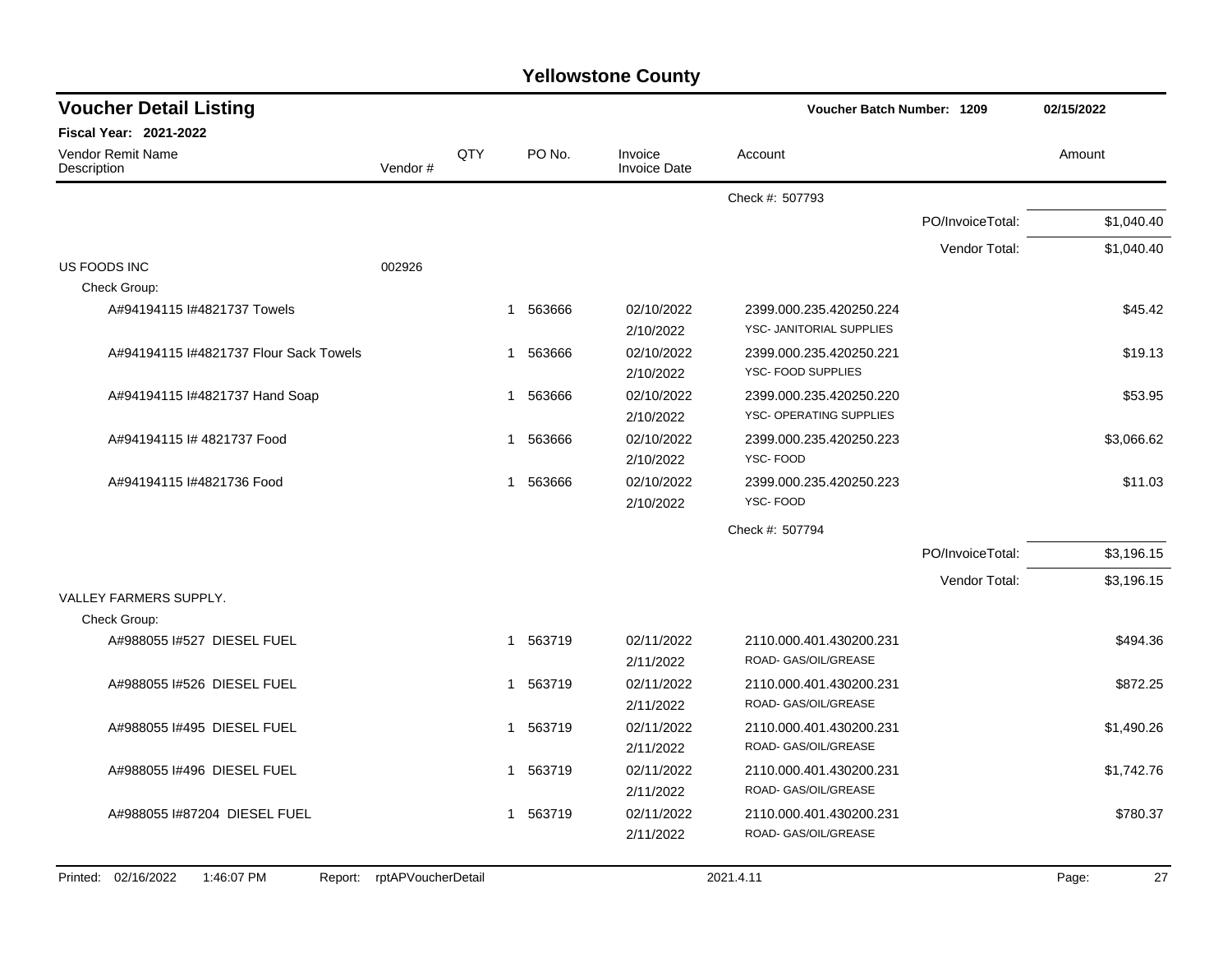| <b>Yellowstone County</b> |  |
|---------------------------|--|
|---------------------------|--|

| <b>Voucher Detail Listing</b>                   |                            |            |              |        |                                | <b>Voucher Batch Number: 1209</b>                        |                  | 02/15/2022  |
|-------------------------------------------------|----------------------------|------------|--------------|--------|--------------------------------|----------------------------------------------------------|------------------|-------------|
| <b>Fiscal Year: 2021-2022</b>                   |                            |            |              |        |                                |                                                          |                  |             |
| <b>Vendor Remit Name</b><br>Description         | Vendor#                    | <b>QTY</b> |              | PO No. | Invoice<br><b>Invoice Date</b> | Account                                                  |                  | Amount      |
| A#988055 I#87203 DIESEL FUEL                    |                            |            | $\mathbf{1}$ | 563719 | 02/11/2022<br>2/11/2022        | 2110.000.401.430200.231<br>ROAD- GAS/OIL/GREASE          |                  | \$872.60    |
| A#988055 I#568 DIESEL FUEL                      |                            |            | -1           | 563719 | 02/11/2022<br>2/11/2022        | 2110.000.401.430200.231<br>ROAD- GAS/OIL/GREASE          |                  | \$1,442.23  |
| A#988055 #557 DIESEL FUEL                       |                            |            | 1            | 563719 | 02/11/2022<br>2/11/2022        | 2110.000.401.430200.231<br>ROAD- GAS/OIL/GREASE          |                  | \$1,081.86  |
| A#988055 I#5556 DIESEL FUEL                     |                            |            | 1            | 563719 | 02/11/2022<br>2/11/2022        | 2110.000.401.430200.231<br>ROAD- GAS/OIL/GREASE          |                  | \$976.13    |
| A#988055 #493 SUPLIES                           |                            |            | -1           | 563719 | 02/11/2022<br>2/11/2022        | 2110.000.401.430200.361<br>ROAD-VEHICLE REPAIRS          |                  | \$15.99     |
| A#988055 #748 SUPPLIES                          |                            |            | 1            | 563719 | 02/11/2022<br>2/11/2022        | 2110.000.401.430200.361<br>ROAD-VEHICLE REPAIRS          |                  | \$15.99     |
| A#988055 #1361 SUPPLIES                         |                            |            | -1           | 563719 | 02/11/2022<br>2/11/2022        | 2110.000.401.430200.361<br>ROAD-VEHICLE REPAIRS          |                  | \$15.99     |
| A#988055 #1002384 DEF                           |                            |            | 1            | 563719 | 02/11/2022<br>2/11/2022        | 2110.000.401.430200.231<br>ROAD- GAS/OIL/GREASE          |                  | \$15.99     |
| A#988055 #1002589 DEF                           |                            |            | $\mathbf 1$  | 563719 | 02/11/2022<br>2/11/2022        | 2110.000.401.430200.231<br>ROAD- GAS/OIL/GREASE          |                  | \$15.99     |
|                                                 |                            |            |              |        |                                | Check #: 507795                                          |                  |             |
|                                                 |                            |            |              |        |                                |                                                          | PO/InvoiceTotal: | \$9,832.77  |
| <b>WESTERN OFFICE EQUIPMENT</b><br>Check Group: | 006450                     |            |              |        |                                |                                                          | Vendor Total:    | \$9,832.77  |
| 1#56121 SCANNER REPAIR (MAIL ROOM)              |                            |            | -1           | 563674 | 02/10/2022<br>2/10/2022        | 2300.000.136.420200.220<br>DETENTION- OPERATING SUPPLIES |                  | \$85.00     |
| 1#56121 REPAIR KIT                              |                            |            | 1            | 563674 | 02/10/2022<br>2/10/2022        | 2300.000.136.420200.220<br>DETENTION- OPERATING SUPPLIES |                  | \$59.00     |
| 1#56121 DESK CHAIR MATT (MAIL ROOM)             |                            |            | $\mathbf{1}$ | 563674 | 02/10/2022<br>2/10/2022        | 2300.000.136.420200.210<br>DETENTION- OFFICE SUPPLIES    |                  | \$30.00     |
|                                                 |                            |            |              |        |                                | Check #: 507796                                          |                  |             |
|                                                 |                            |            |              |        |                                |                                                          |                  |             |
| Printed: 02/16/2022<br>1:46:07 PM               | Report: rptAPVoucherDetail |            |              |        |                                | 2021.4.11                                                |                  | 28<br>Page: |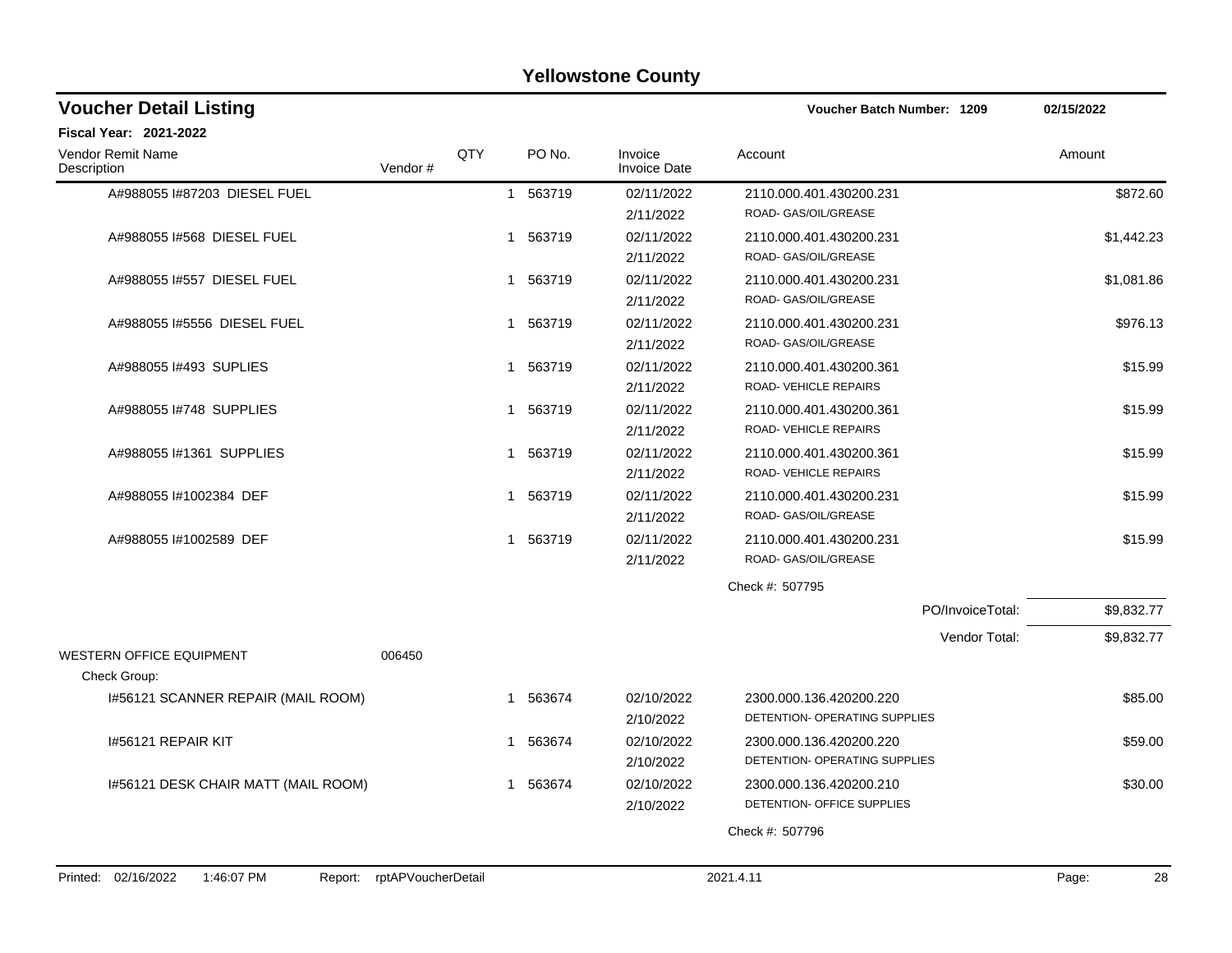| <b>Voucher Detail Listing</b>                            |                    |     |          |                                | Voucher Batch Number: 1209                             | 02/15/2022       |             |
|----------------------------------------------------------|--------------------|-----|----------|--------------------------------|--------------------------------------------------------|------------------|-------------|
| Fiscal Year: 2021-2022                                   |                    |     |          |                                |                                                        |                  |             |
| Vendor Remit Name<br>Description                         | Vendor#            | QTY | PO No.   | Invoice<br><b>Invoice Date</b> | Account                                                |                  | Amount      |
|                                                          |                    |     |          |                                |                                                        | PO/InvoiceTotal: | \$174.00    |
| Check Group:                                             |                    |     |          |                                |                                                        |                  |             |
| I#56135 - 3-1-2022 to 2-28-2023 Maintenance Agreement    |                    |     | 3 563675 | 2/10/2022<br>2/10/2022         | 1000.000.121.410340.363<br>JP- MACHINE MAINT           |                  | \$150.00    |
|                                                          |                    |     |          |                                | Check #: 507796                                        |                  |             |
|                                                          |                    |     |          |                                |                                                        | PO/InvoiceTotal: | \$150.00    |
|                                                          |                    |     |          |                                |                                                        | Vendor Total:    | \$324.00    |
| YELLOWSTONE COUNTY NEWS                                  | 006690             |     |          |                                |                                                        |                  |             |
| Check Group:                                             |                    |     |          |                                |                                                        |                  |             |
| I#115532 Equip Svc Worker 1/21/22                        |                    | 57  | 563635   | 02/10/2022<br>2/10/2022        | 2110.000.401.430200.337<br>ROAD- PUBLICITY/ADVERTISING |                  | \$22.80     |
| I#115649 Equip Svc Worker 1/28/22                        |                    | 57  | 563635   | 02/10/2022<br>2/10/2022        | 2110.000.401.430200.337<br>ROAD- PUBLICITY/ADVERTISING |                  | \$22.80     |
| I#115763 Equip Svc Worker 2/4/22                         |                    | 57  | 563635   | 02/10/2022<br>2/10/2022        | 2110.000.401.430200.337<br>ROAD- PUBLICITY/ADVERTISING |                  | \$22.80     |
|                                                          |                    |     |          |                                | Check #: 507797                                        |                  |             |
|                                                          |                    |     |          |                                |                                                        | PO/InvoiceTotal: | \$68.40     |
|                                                          |                    |     |          |                                |                                                        | Vendor Total:    | \$68.40     |
| YELLOWSTONE VALLEY ELECTRIC                              | 006770             |     |          |                                |                                                        |                  |             |
| Check Group:                                             |                    |     |          |                                |                                                        |                  |             |
| A#8762000; 5505 CAREY AVE 1/31/21                        |                    | 1   | 563676   | 02/10/2022                     | 7303.000.727.430900.362                                |                  | \$19.00     |
|                                                          |                    |     |          | 2/10/2022                      | SHEPHERD CEM- MAINT & REPAIRS                          |                  |             |
| A#8762000 STORAGE SHED 1/31/22                           |                    | 1   | 563676   | 02/10/2022                     | 7303.000.727.430900.362                                |                  | \$149.06    |
|                                                          |                    |     |          | 2/10/2022                      | SHEPHERD CEM- MAINT & REPAIRS                          |                  |             |
|                                                          |                    |     |          |                                | Check #: 507798                                        |                  |             |
|                                                          |                    |     |          |                                |                                                        | PO/InvoiceTotal: | \$168.06    |
| Check Group:                                             |                    |     |          |                                |                                                        |                  |             |
| A#17389018 011522 JOHNSON LANE & OLD HARDIN<br><b>RD</b> |                    | 1   | 563707   | 02/11/2022                     | 2110.000.401.430260.341                                |                  | \$57.86     |
|                                                          |                    |     |          | 2/11/2022                      | ROAD- ELECTRICITY                                      |                  |             |
| Printed: 02/16/2022<br>1:46:07 PM<br>Report:             | rptAPVoucherDetail |     |          |                                | 2021.4.11                                              |                  | 29<br>Page: |